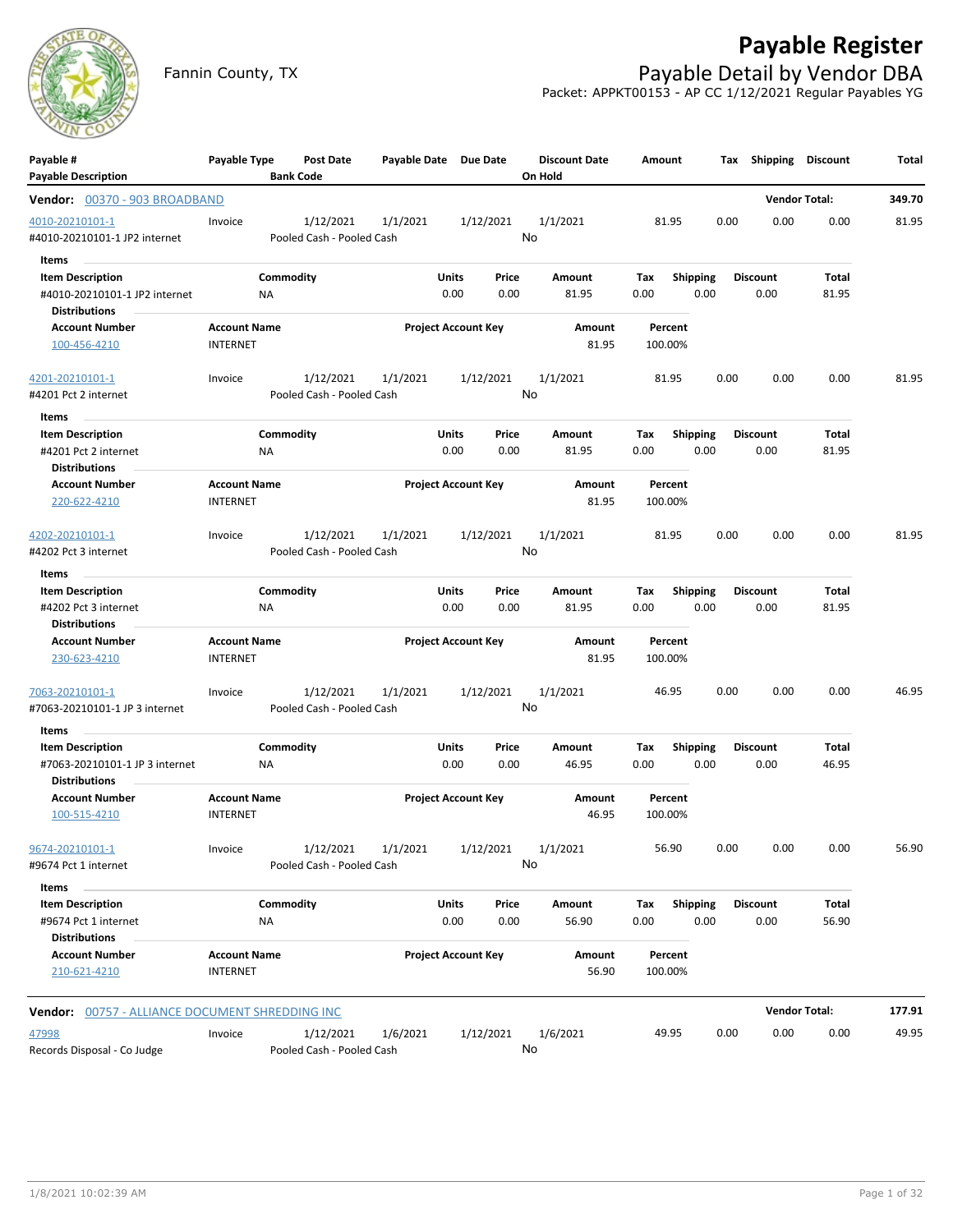| <b>Payable Register</b>                                  |                                                 |                           |                            |               |               |                        |             |                         |      |                         | Packet: APPKT00153 - AP CC 1/12/2021 Regular Payables YG |                  |
|----------------------------------------------------------|-------------------------------------------------|---------------------------|----------------------------|---------------|---------------|------------------------|-------------|-------------------------|------|-------------------------|----------------------------------------------------------|------------------|
| Payable #                                                | Payable Type                                    | <b>Post Date</b>          | Payable Date Due Date      |               |               | <b>Discount Date</b>   | Amount      |                         |      | Tax Shipping Discount   |                                                          | Total            |
| <b>Payable Description</b>                               |                                                 | <b>Bank Code</b>          |                            |               |               | On Hold                |             |                         |      |                         |                                                          |                  |
| Items                                                    |                                                 |                           |                            |               |               |                        |             |                         |      |                         |                                                          |                  |
| <b>Item Description</b>                                  |                                                 | Commodity                 |                            | Units         | Price         | Amount                 | Tax         | Shipping                |      | <b>Discount</b>         | Total                                                    |                  |
| Records Disposal - Co Judge<br><b>Distributions</b>      | NA                                              |                           |                            | 0.00          | 0.00          | 49.95                  | 0.00        | 0.00                    |      | 0.00                    | 49.95                                                    |                  |
| <b>Account Number</b>                                    | <b>Account Name</b>                             |                           | <b>Project Account Key</b> |               |               | Amount                 |             | Percent                 |      |                         |                                                          |                  |
| 200-449-3500                                             | RECORDS DISPOSAL                                |                           |                            |               |               | 49.95                  | 100.00%     |                         |      |                         |                                                          |                  |
| 47999                                                    | Invoice                                         | 1/12/2021                 | 1/6/2021                   |               | 1/12/2021     | 1/6/2021               |             | 49.95                   | 0.00 | 0.00                    | 0.00                                                     | 49.95            |
| Records Disposal Dst Clk/Auditor                         |                                                 | Pooled Cash - Pooled Cash |                            |               |               | No                     |             |                         |      |                         |                                                          |                  |
| Items                                                    |                                                 |                           |                            |               |               |                        |             |                         |      |                         |                                                          |                  |
| <b>Item Description</b>                                  |                                                 | Commodity                 |                            | Units         | Price         | Amount                 | Tax         | <b>Shipping</b>         |      | <b>Discount</b>         | Total                                                    |                  |
| Records Disposal Dst Clk/Auditor<br><b>Distributions</b> | ΝA                                              |                           |                            | 0.00          | 0.00          | 49.95                  | 0.00        | 0.00                    |      | 0.00                    | 49.95                                                    |                  |
| <b>Account Number</b>                                    | <b>Account Name</b>                             |                           | <b>Project Account Key</b> |               |               | Amount                 |             | Percent                 |      |                         |                                                          |                  |
| 200-449-3500                                             | RECORDS DISPOSAL                                |                           |                            |               |               | 49.95                  | 100.00%     |                         |      |                         |                                                          |                  |
| 48001                                                    | Invoice                                         | 1/12/2021                 | 1/6/2021                   |               | 1/12/2021     | 1/6/2021               |             | 53.03                   | 0.00 | 0.00                    | 0.00                                                     | 53.03            |
| Records Disposal DA                                      |                                                 | Pooled Cash - Pooled Cash |                            |               |               | No                     |             |                         |      |                         |                                                          |                  |
| Items                                                    |                                                 |                           |                            |               |               |                        |             |                         |      |                         |                                                          |                  |
| <b>Item Description</b>                                  |                                                 | Commodity                 |                            | Units         | Price         | Amount                 | Tax         | <b>Shipping</b>         |      | <b>Discount</b>         | Total                                                    |                  |
| Records Disposal DA<br><b>Distributions</b>              | ΝA                                              |                           |                            | 0.00          | 0.00          | 53.03                  | 0.00        | 0.00                    |      | 0.00                    | 53.03                                                    |                  |
| <b>Account Number</b>                                    | <b>Account Name</b>                             |                           | <b>Project Account Key</b> |               |               | Amount                 |             | Percent                 |      |                         |                                                          |                  |
| 200-449-3500                                             | <b>RECORDS DISPOSAL</b>                         |                           |                            |               |               | 53.03                  | 100.00%     |                         |      |                         |                                                          |                  |
| 48002                                                    | Invoice                                         | 1/12/2021                 | 1/6/2021                   |               | 1/12/2021     | 1/6/2021               |             | 24.98                   | 0.00 | 0.00                    | 0.00                                                     | 24.98            |
| Records Disposal Co Clk<br>Items                         |                                                 | Pooled Cash - Pooled Cash |                            |               |               | No                     |             |                         |      |                         |                                                          |                  |
| <b>Item Description</b>                                  |                                                 | Commodity                 |                            | Units         | Price         | Amount                 | Tax         | <b>Shipping</b>         |      | <b>Discount</b>         | Total                                                    |                  |
| Records Disposal Co Clk                                  | NA                                              |                           |                            | 0.00          | 0.00          | 24.98                  | 0.00        | 0.00                    |      | 0.00                    | 24.98                                                    |                  |
| <b>Distributions</b>                                     |                                                 |                           |                            |               |               |                        |             |                         |      |                         |                                                          |                  |
| <b>Account Number</b><br>200-449-3500                    | <b>Account Name</b><br><b>RECORDS DISPOSAL</b>  |                           | <b>Project Account Key</b> |               |               | <b>Amount</b><br>24.98 | 100.00%     | Percent                 |      |                         |                                                          |                  |
|                                                          |                                                 |                           |                            |               |               |                        |             |                         |      |                         |                                                          |                  |
| Vendor: 00474 - ARCHITEXAS                               |                                                 |                           |                            |               |               |                        |             |                         |      |                         | <b>Vendor Total:</b>                                     | 6,500.00         |
| 1737.29                                                  | Invoice                                         | 1/12/2021                 | 1/7/2021                   |               | 1/12/2021     | 1/7/2021               | 6,500.00    |                         | 0.00 | 0.00                    | 0.00                                                     | 6,500.00         |
| Courthouse architect service                             |                                                 | Pooled Cash - Pooled Cash |                            |               |               | No                     |             |                         |      |                         |                                                          |                  |
| Items                                                    |                                                 |                           |                            |               |               |                        |             |                         |      |                         |                                                          |                  |
| <b>Item Description</b>                                  |                                                 | Commodity                 |                            | Units         | Price         | Amount                 | Tax         | <b>Shipping</b>         |      | <b>Discount</b>         | Total                                                    |                  |
| Courthouse architect service<br><b>Distributions</b>     | ΝA                                              |                           |                            | 0.00          | 0.00          | 6,500.00               | 0.00        | 0.00                    |      | 0.00                    | 6,500.00                                                 |                  |
| <b>Account Number</b><br>690-669-4030                    | <b>Account Name</b><br><b>ARCHITECTURAL FEE</b> |                           | <b>Project Account Key</b> |               |               | Amount<br>6,500.00     | 100.00%     | Percent                 |      |                         |                                                          |                  |
|                                                          |                                                 |                           |                            |               |               |                        |             |                         |      |                         |                                                          |                  |
| <b>Vendor: 00025 - ATMOS ENERGY</b><br><b>INV0001046</b> | Invoice                                         | 1/12/2021                 | 12/30/2020                 |               | 1/12/2021     | 12/30/2020             | 225.38      |                         | 0.00 | 0.00                    | <b>Vendor Total:</b><br>0.00                             | 348.68<br>225.38 |
| #3032178178 Windom gas                                   |                                                 | Pooled Cash - Pooled Cash |                            |               |               | No                     |             |                         |      |                         |                                                          |                  |
| Items                                                    |                                                 |                           |                            |               |               |                        |             |                         |      |                         |                                                          |                  |
| <b>Item Description</b><br>#3032178178 Windom gas        | ΝA                                              | Commodity                 |                            | Units<br>0.00 | Price<br>0.00 | Amount<br>225.38       | Tax<br>0.00 | <b>Shipping</b><br>0.00 |      | <b>Discount</b><br>0.00 | Total<br>225.38                                          |                  |
| <b>Distributions</b>                                     |                                                 |                           |                            |               |               |                        |             |                         |      |                         |                                                          |                  |
| <b>Account Number</b><br>100-515-4410                    | <b>Account Name</b><br>UTILITIES GAS            |                           | <b>Project Account Key</b> |               |               | Amount<br>225.38       | 100.00%     | Percent                 |      |                         |                                                          |                  |
| <b>INV0001085</b>                                        | Invoice                                         | 1/12/2021                 | 1/5/2021                   |               | 1/12/2021     | 1/5/2021               | 123.30      |                         | 0.00 | 0.00                    | 0.00                                                     | 123.30           |
| #3034861434 Pct 2 gas                                    |                                                 | Pooled Cash - Pooled Cash |                            |               |               | No                     |             |                         |      |                         |                                                          |                  |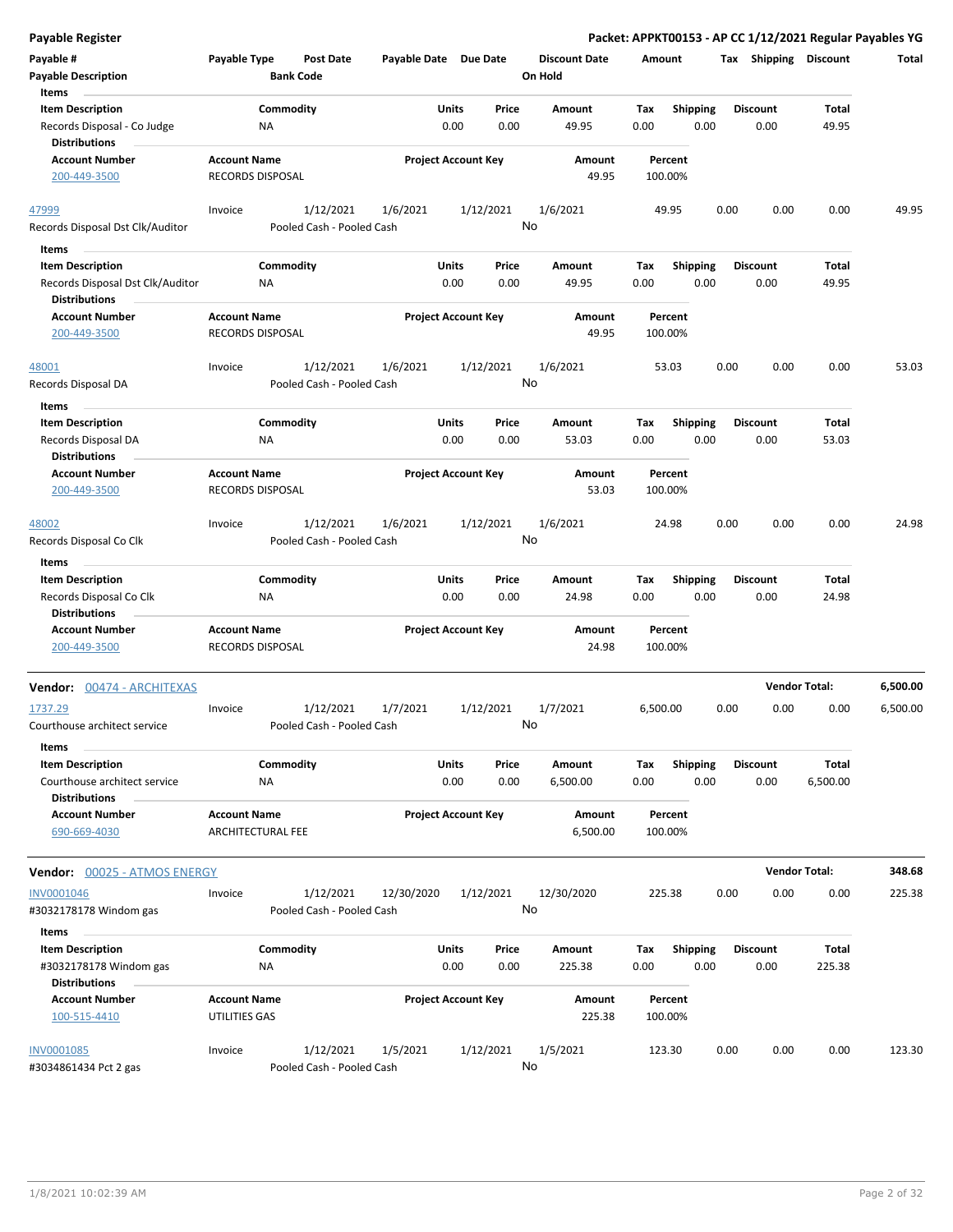| <b>Payable Register</b>                                      |                      |                                        |                       |                            |               |                                 |             |                         |      |                         | Packet: APPKT00153 - AP CC 1/12/2021 Regular Payables YG |        |
|--------------------------------------------------------------|----------------------|----------------------------------------|-----------------------|----------------------------|---------------|---------------------------------|-------------|-------------------------|------|-------------------------|----------------------------------------------------------|--------|
| Payable #<br><b>Payable Description</b>                      | Payable Type         | <b>Post Date</b><br><b>Bank Code</b>   | Payable Date Due Date |                            |               | <b>Discount Date</b><br>On Hold | Amount      |                         |      | Tax Shipping Discount   |                                                          | Total  |
| Items<br><b>Item Description</b>                             |                      | Commodity                              |                       | Units                      | Price         | Amount                          | Tax         | <b>Shipping</b>         |      | <b>Discount</b>         | Total                                                    |        |
| #3034861434 Pct 2 gas<br><b>Distributions</b>                |                      | NA                                     |                       | 0.00                       | 0.00          | 123.30                          | 0.00        | 0.00                    |      | 0.00                    | 123.30                                                   |        |
| <b>Account Number</b>                                        | <b>Account Name</b>  |                                        |                       | <b>Project Account Key</b> |               | Amount                          |             | Percent                 |      |                         |                                                          |        |
| 220-622-4410                                                 | <b>UTILITY GAS</b>   |                                        |                       |                            |               | 123.30                          |             | 100.00%                 |      |                         |                                                          |        |
| Vendor: VEN02077 - Baxter, Leonard J                         |                      |                                        |                       |                            |               |                                 |             |                         |      |                         | <b>Vendor Total:</b>                                     | 80.00  |
| <b>INV0001048</b>                                            | Invoice              | 1/12/2021                              | 1/2/2021              |                            | 1/12/2021     | 1/2/2021                        |             | 40.00                   | 0.00 | 0.00                    | 0.00                                                     | 40.00  |
| 1/1-2/21 Prisoner transport meals                            |                      | Pooled Cash - Pooled Cash              |                       |                            |               | No                              |             |                         |      |                         |                                                          |        |
| Items                                                        |                      |                                        |                       |                            |               |                                 |             |                         |      |                         |                                                          |        |
| <b>Item Description</b>                                      |                      | Commodity                              |                       | Units                      | Price         | Amount                          | Tax         | <b>Shipping</b>         |      | <b>Discount</b>         | Total                                                    |        |
| 1/1-2/21 Prisoner transport meals<br><b>Distributions</b>    |                      | NA                                     |                       | 0.00                       | 0.00          | 40.00                           | 0.00        | 0.00                    |      | 0.00                    | 40.00                                                    |        |
| <b>Account Number</b>                                        | <b>Account Name</b>  |                                        |                       | <b>Project Account Key</b> |               | Amount                          |             | Percent                 |      |                         |                                                          |        |
| 100-560-4280                                                 |                      | PRISONER TRANSPORT                     |                       |                            |               | 40.00                           |             | 100.00%                 |      |                         |                                                          |        |
| INV0001049                                                   | Invoice              | 1/12/2021<br>Pooled Cash - Pooled Cash | 12/28/2020            |                            | 1/12/2021     | 12/28/2020<br>No                |             | 40.00                   | 0.00 | 0.00                    | 0.00                                                     | 40.00  |
| 12/28/20 Prisoner transport meals                            |                      |                                        |                       |                            |               |                                 |             |                         |      |                         |                                                          |        |
| Items                                                        |                      |                                        |                       |                            |               |                                 |             |                         |      |                         |                                                          |        |
| <b>Item Description</b><br>12/28/20 Prisoner transport meals |                      | Commodity<br>ΝA                        |                       | Units<br>0.00              | Price<br>0.00 | Amount<br>40.00                 | Tax<br>0.00 | <b>Shipping</b><br>0.00 |      | <b>Discount</b><br>0.00 | Total<br>40.00                                           |        |
| <b>Distributions</b>                                         |                      |                                        |                       |                            |               |                                 |             |                         |      |                         |                                                          |        |
| <b>Account Number</b><br>100-560-4280                        | <b>Account Name</b>  | PRISONER TRANSPORT                     |                       | <b>Project Account Key</b> |               | Amount<br>40.00                 |             | Percent<br>100.00%      |      |                         |                                                          |        |
| Vendor: 00017 - BOIS D'ARC MUD                               |                      |                                        |                       |                            |               |                                 |             |                         |      |                         | <b>Vendor Total:</b>                                     | 32.18  |
| INV0001033                                                   | Invoice              | 1/12/2021                              | 12/30/2020            |                            | 1/12/2021     | 12/30/2020                      |             | 32.18                   | 0.00 | 0.00                    | 0.00                                                     | 32.18  |
| Pct 3 water 11/24-12/22/20                                   |                      | Pooled Cash - Pooled Cash              |                       |                            |               | No                              |             |                         |      |                         |                                                          |        |
| Items                                                        |                      |                                        |                       |                            |               |                                 |             |                         |      |                         |                                                          |        |
| <b>Item Description</b><br>Pct 3 water 11/24-12/22/20        |                      | Commodity<br>NA                        |                       | Units<br>0.00              | Price<br>0.00 | Amount<br>32.18                 | Tax<br>0.00 | Shipping<br>0.00        |      | <b>Discount</b><br>0.00 | Total<br>32.18                                           |        |
| <b>Distributions</b><br><b>Account Number</b>                | <b>Account Name</b>  |                                        |                       | <b>Project Account Key</b> |               | Amount                          |             | Percent                 |      |                         |                                                          |        |
| 230-623-4420                                                 | <b>UTILITY WATER</b> |                                        |                       |                            |               | 32.18                           |             | 100.00%                 |      |                         |                                                          |        |
| Vendor: 00800 - Bonham Quick Lube                            |                      |                                        |                       |                            |               |                                 |             |                         |      |                         | <b>Vendor Total:</b>                                     | 128.25 |
| 98107<br>2019 Ford Unit 5206 oil change                      | Invoice              | 1/12/2021<br>Pooled Cash - Pooled Cash | 12/2/2020             |                            | 1/12/2021     | 12/2/2020<br>No                 |             | 47.00                   | 0.00 | 0.00                    | 0.00                                                     | 47.00  |
| Items                                                        |                      |                                        |                       |                            |               |                                 |             |                         |      |                         |                                                          |        |
| <b>Item Description</b><br>2019 Ford Unit 5206 oil change    |                      | Commodity<br>NA                        |                       | Units<br>0.00              | Price<br>0.00 | Amount<br>47.00                 | Tax<br>0.00 | <b>Shipping</b><br>0.00 |      | <b>Discount</b><br>0.00 | Total<br>47.00                                           |        |
| <b>Distributions</b>                                         |                      |                                        |                       |                            |               |                                 |             |                         |      |                         |                                                          |        |
| <b>Account Number</b><br>100-560-4540                        | <b>Account Name</b>  | R & M AUTOMOBILES                      |                       | <b>Project Account Key</b> |               | Amount<br>47.00                 |             | Percent<br>100.00%      |      |                         |                                                          |        |
| 99510                                                        | Invoice              | 1/12/2021                              | 1/4/2021              |                            | 1/12/2021     | 1/4/2021                        |             | 26.00                   | 0.00 | 0.00                    | 0.00                                                     | 26.00  |
| Sheriff 2020 Chev Unit 0342 tires                            |                      | Pooled Cash - Pooled Cash              |                       |                            |               | No                              |             |                         |      |                         |                                                          |        |
| Items                                                        |                      |                                        |                       |                            |               |                                 |             |                         |      |                         |                                                          |        |
| <b>Item Description</b><br>Sheriff 2020 Chev Unit 0342 tires |                      | Commodity<br>NA                        |                       | <b>Units</b><br>0.00       | Price<br>0.00 | Amount<br>26.00                 | Tax<br>0.00 | <b>Shipping</b><br>0.00 |      | <b>Discount</b><br>0.00 | Total<br>26.00                                           |        |
| <b>Distributions</b>                                         |                      |                                        |                       |                            |               |                                 |             |                         |      |                         |                                                          |        |
| <b>Account Number</b><br>100-560-4540                        | <b>Account Name</b>  | R & M AUTOMOBILES                      |                       | <b>Project Account Key</b> |               | Amount<br>26.00                 |             | Percent<br>100.00%      |      |                         |                                                          |        |
| 99743                                                        | Invoice              | 1/12/2021                              | 1/7/2021              |                            | 1/12/2021     | 1/7/2021                        |             | 55.25                   | 0.00 | 0.00                    | 0.00                                                     | 55.25  |
| Dev Svc 2018 Ford 3797 oil change/inspection                 |                      | Pooled Cash - Pooled Cash              |                       |                            |               | No                              |             |                         |      |                         |                                                          |        |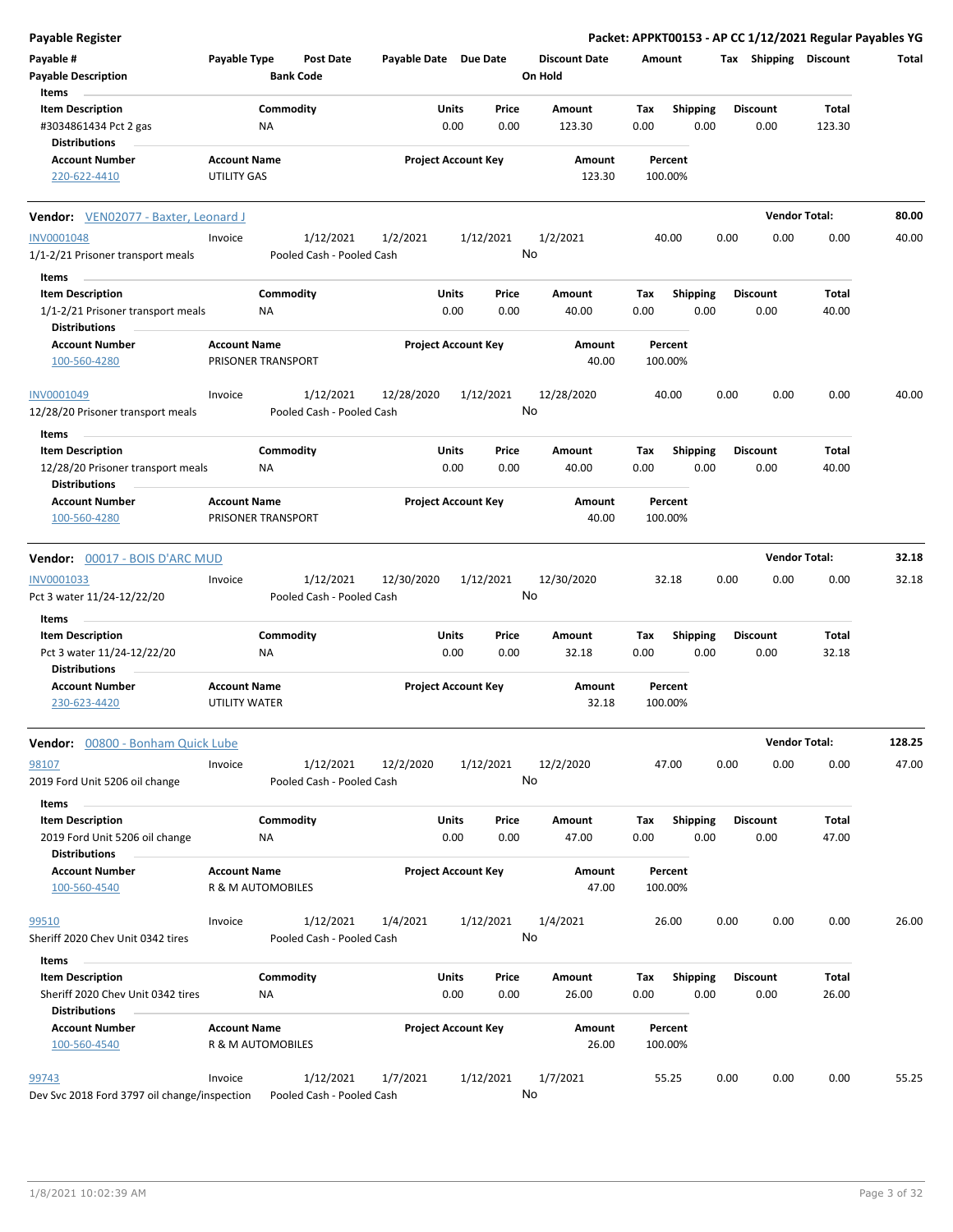**Payable Register Packet: APPKT00153 - AP CC 1/12/2021 Regular Payables YG Payable # Payable Type Post Date Payable Date Due Date Payable Description Bank Code Discount Date Amount Tax Shipping Discount Total On Hold** 0.00 0.00 **Units** Dev Svc 2018 Ford 3797 oil change/inspect… 0.00 NA **Item Description** 55.25 **Price Amount Tax** 0.00 55.25 Commodity **Shipping Shipping Commodity Shipping Discount** Total **Items** 0.00 **Discount Account Number Account Name Project Account Key Amount Distributions Percent**  $100-591-4540$  R&M AUTO REMOVE RAM AUTO REMOVE RANGED RANGED RANGED RANGED RANGED RANGED RANGED RANGED RANGED RANGED RANGED RANGED RANGED RANGED RANGED RANGED RANGED RANGED RANGED RANGED RANGED RANGED RANGED RANGED RANGED 100-591-3300 AUTO EXPENSE GAS & OIL 48.25 87.33% **Vendor:** 00046 - BONHAM, CITY OF **Vendor Total: 3,710.69** 1/12/2021 12/29/2020 1/12/2021 #204-0041415-002 Co-Op water/sewer Pooled Cash - Pooled Cash INV0001035 Invoice 12/29/2020 57.58 0.00 0.00 0.00 57.58 No 0.00 0.00 **Units** #204-0041415-002 Co-Op water/sewer 0.00 **Item Description** 57.58 **Price Amount Tax** 0.00 57.58 **Commodity Shipping Total** NA **Items** 0.00 **Discount Account Number Account Name Project Account Key Amount Distributions Percent** 100-512-4420 UTILITIES WATER 57.58 100.00% 1/12/2021 12/29/2020 1/12/2021 #204-0041367-001 Courthouse trash Pooled Cash - Pooled Cash INV0001036 Invoice 1/12/2021 12/29/2020 1/12/2021 12/29/2020 87.56 0.00 0.00 87.56 No 0.00 0.00 **Units** #204-0041367-001 Courthouse trash 0.00 **Item Description** 87.56 **Price Amount Tax** 0.00 87.56 **Commodity Shipping Total** NA **Items** 0.00 **Discount Account Number Account Name Project Account Key Amount Distributions Percent** 100-510-4430 **TRASH PICK-UP TRASH PICK-UP 100-510-4430 87.56 100.00%** 1/12/2021 12/29/2020 1/12/2021 #214-0043011-001 Sheriff water/sewer/trash Pooled Cash - Pooled Cash INV0001037 Invoice 12/29/2020 256.70 0.00 0.00 0.00 256.70 No 0.00 0.00 **Units** #214-0043011-001 Sheriff water/sewer/tr… 0.00 NA **Item Description** 256.70 **Price Amount Tax** 0.00 256.70 **Commodity Shipping Total Items** 0.00 **Discount Account Number Account Name Project Account Key Amount Distributions Percent** 100-560-4420 UTILITIES WATER 135.86 52.93% 100-560-4430 SHERIFF TRASH PICKUP 120.84 47.07% 1/12/2021 12/29/2020 1/12/2021 #209-0093037-002 200 E 1st water/sewer/tra… Pooled Cash - Pooled Cash INV0001038 Invoice 12/29/2020 161.82 0.00 0.00 0.00 161.82 No 0.00 0.00 **Units** #209-0093037-002 200 E 1st water/sewer… 0.00 NA **Item Description** 161.82 **Price Amount Tax** 0.00 161.82 Commodity **Shipping Shipping Commodity Shipping Discount** Total **Items** 0.00 **Discount Account Number Account Name Project Account Key Amount Distributions Percent** 100-518-4420 UTILITIES WATER 137.68 85.08% 100-518-4430 TRASH PICKUP SERVICE 24.14 14.92% 1/12/2021 12/29/2020 1/12/2021 #204-0041265-003 108 E Sam Rayburn water/… Pooled Cash - Pooled Cash INV0001039 Invoice 12/29/2020 82.93 0.00 0.00 0.00 82.93 No 0.00 0.00 **Units** #204-0041265-003 108 E Sam Rayburn wa… 0.00 NA **Item Description** 82.93 **Price Amount Tax** 0.00 82.93 **Commodity Shipping Total Items** 0.00 **Discount Account Number Account Name Project Account Key Amount Distributions Percent** 100-518-4420 UTILITIES WATER 58.79 70.89% 100-518-4430 TRASH PICKUP SERVICE 24.14 29.11% 1/12/2021 12/29/2020 1/12/2021 #209-0092738-001 Co Bldg water/sewer Pooled Cash - Pooled Cash INV0001040 Invoice 12/29/2020 57.58 0.00 0.00 0.00 57.58 No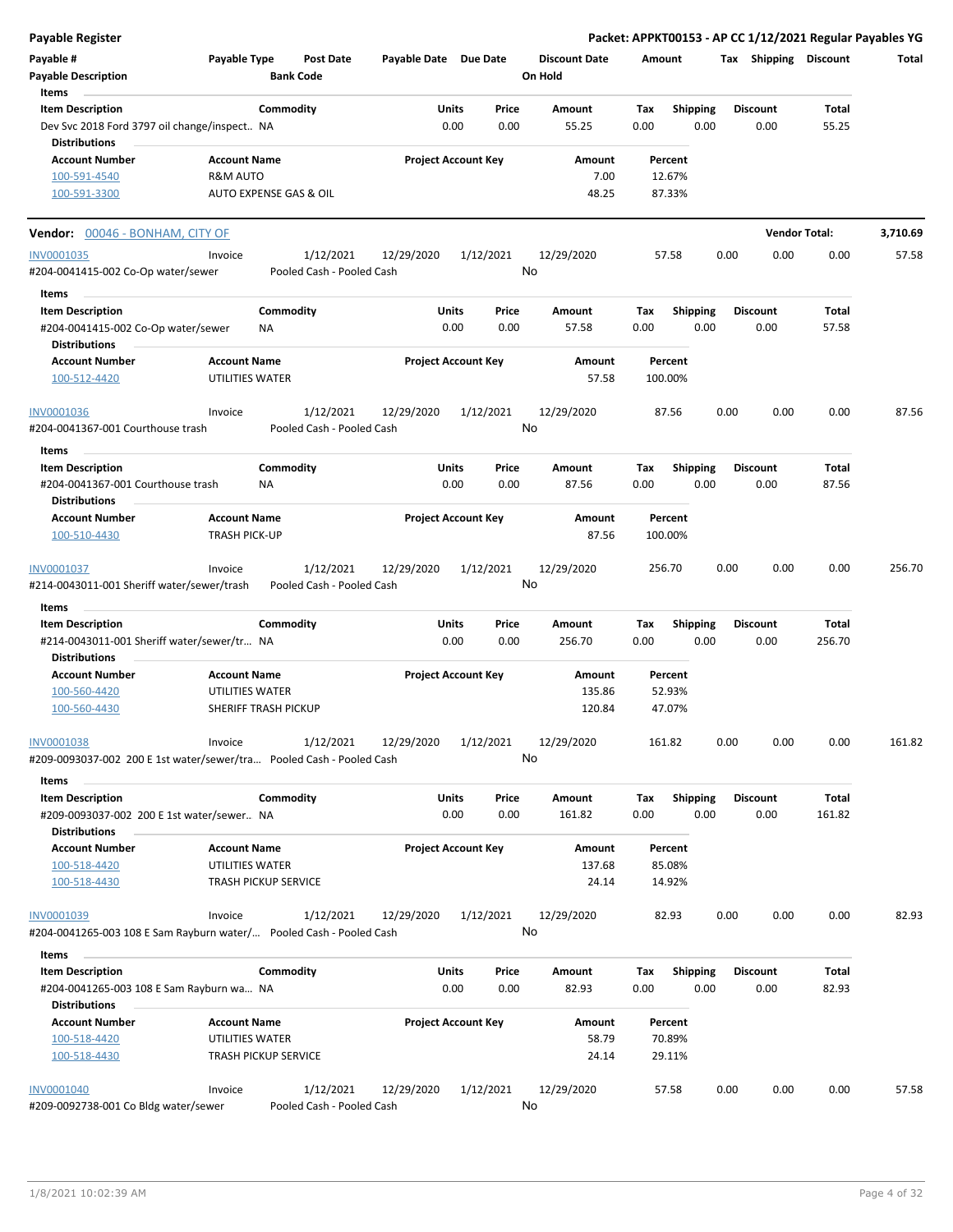| <b>Payable Register</b>                                                 |                             |                  |                                        |                            |              |                 |                                 |          |                 |      |                       | Packet: APPKT00153 - AP CC 1/12/2021 Regular Payables YG |          |
|-------------------------------------------------------------------------|-----------------------------|------------------|----------------------------------------|----------------------------|--------------|-----------------|---------------------------------|----------|-----------------|------|-----------------------|----------------------------------------------------------|----------|
| Payable #<br><b>Payable Description</b>                                 | Payable Type                | <b>Bank Code</b> | <b>Post Date</b>                       | Payable Date Due Date      |              |                 | <b>Discount Date</b><br>On Hold | Amount   |                 |      | Tax Shipping Discount |                                                          | Total    |
| Items                                                                   |                             |                  |                                        |                            |              |                 |                                 |          |                 |      |                       |                                                          |          |
| <b>Item Description</b>                                                 |                             | Commodity        |                                        |                            | Units        | Price           | Amount                          | Tax      | <b>Shipping</b> |      | <b>Discount</b>       | Total                                                    |          |
| #209-0092738-001 Co Bldg water/sewer<br><b>Distributions</b>            |                             | <b>NA</b>        |                                        |                            | 0.00         | 0.00            | 57.58                           | 0.00     | 0.00            |      | 0.00                  | 57.58                                                    |          |
| <b>Account Number</b>                                                   | <b>Account Name</b>         |                  |                                        | <b>Project Account Key</b> |              |                 | Amount                          |          | Percent         |      |                       |                                                          |          |
| 100-511-4420                                                            | UTILITIES WATER             |                  |                                        |                            |              |                 | 57.58                           |          | 100.00%         |      |                       |                                                          |          |
| INV0001041                                                              | Invoice                     |                  | 1/12/2021                              | 12/29/2020                 |              | 1/12/2021<br>No | 12/29/2020                      |          | 177.62          | 0.00 | 0.00                  | 0.00                                                     | 177.62   |
| #205-0050150-001 S Annex water/sewer/trash    Pooled Cash - Pooled Cash |                             |                  |                                        |                            |              |                 |                                 |          |                 |      |                       |                                                          |          |
| Items                                                                   |                             |                  |                                        |                            |              |                 |                                 |          |                 |      |                       |                                                          |          |
| <b>Item Description</b>                                                 |                             | Commodity        |                                        |                            | Units        | Price           | Amount                          | Tax      | <b>Shipping</b> |      | <b>Discount</b>       | Total                                                    |          |
| #205-0050150-001 S Annex water/sewer/t NA                               |                             |                  |                                        |                            | 0.00         | 0.00            | 177.62                          | 0.00     | 0.00            |      | 0.00                  | 177.62                                                   |          |
| Distributions                                                           |                             |                  |                                        |                            |              |                 |                                 |          |                 |      |                       |                                                          |          |
| <b>Account Number</b>                                                   | <b>Account Name</b>         |                  |                                        | <b>Project Account Key</b> |              |                 | Amount                          |          | Percent         |      |                       |                                                          |          |
| 100-513-4430                                                            | <b>TRASH PICKUP SERVICE</b> |                  |                                        |                            |              |                 | 87.56                           |          | 49.30%          |      |                       |                                                          |          |
| 100-513-4420                                                            | UTILITIES WATER             |                  |                                        |                            |              |                 | 90.06                           |          | 50.70%          |      |                       |                                                          |          |
| INV0001042                                                              | Invoice                     |                  | 1/12/2021                              | 12/29/2020                 |              | 1/12/2021       | 12/29/2020                      |          | 67.99           | 0.00 | 0.00                  | 0.00                                                     | 67.99    |
| #209-0092863-001 800 E 2nd trash                                        |                             |                  | Pooled Cash - Pooled Cash              |                            |              | No              |                                 |          |                 |      |                       |                                                          |          |
| Items                                                                   |                             |                  |                                        |                            |              |                 |                                 |          |                 |      |                       |                                                          |          |
| <b>Item Description</b>                                                 |                             | Commodity        |                                        |                            | Units        | Price           | Amount                          | Tax      | <b>Shipping</b> |      | <b>Discount</b>       | Total                                                    |          |
| #209-0092863-001 800 E 2nd trash                                        |                             | NA               |                                        |                            | 0.00         | 0.00            | 67.99                           | 0.00     | 0.00            |      | 0.00                  | 67.99                                                    |          |
| Distributions                                                           |                             |                  |                                        |                            |              |                 |                                 |          |                 |      |                       |                                                          |          |
| <b>Account Number</b>                                                   | <b>Account Name</b>         |                  |                                        | <b>Project Account Key</b> |              |                 | Amount                          |          | Percent         |      |                       |                                                          |          |
| 100-518-4430                                                            | <b>TRASH PICKUP SERVICE</b> |                  |                                        |                            |              |                 | 67.99                           |          | 100.00%         |      |                       |                                                          |          |
| INV0001043                                                              | Invoice                     |                  | 1/12/2021                              | 12/29/2020                 |              | 1/12/2021       | 12/29/2020                      |          | 57.58           | 0.00 | 0.00                  | 0.00                                                     | 57.58    |
| #208-0082528-001 Agrilife water/sewer                                   |                             |                  | Pooled Cash - Pooled Cash              |                            |              | No              |                                 |          |                 |      |                       |                                                          |          |
| Items                                                                   |                             |                  |                                        |                            |              |                 |                                 |          |                 |      |                       |                                                          |          |
| <b>Item Description</b>                                                 |                             | Commodity        |                                        |                            | <b>Units</b> | Price           | Amount                          | Tax      | <b>Shipping</b> |      | Discount              | Total                                                    |          |
| #208-0082528-001 Agrilife water/sewer<br><b>Distributions</b>           |                             | ΝA               |                                        |                            | 0.00         | 0.00            | 57.58                           | 0.00     | 0.00            |      | 0.00                  | 57.58                                                    |          |
| <b>Account Number</b>                                                   | <b>Account Name</b>         |                  |                                        | <b>Project Account Key</b> |              |                 | Amount                          |          | Percent         |      |                       |                                                          |          |
| 100-516-4420                                                            | UTILITIES WATER             |                  |                                        |                            |              |                 | 57.58                           |          | 100.00%         |      |                       |                                                          |          |
| <b>INV0001044</b><br>#209-0092782-001 Pct 4 water/sewer                 | Invoice                     |                  | 1/12/2021<br>Pooled Cash - Pooled Cash | 12/29/2020                 |              | 1/12/2021<br>No | 12/29/2020                      |          | 84.35           | 0.00 | 0.00                  | 0.00                                                     | 84.35    |
| Items                                                                   |                             |                  |                                        |                            |              |                 |                                 |          |                 |      |                       |                                                          |          |
| <b>Item Description</b>                                                 |                             | Commodity        |                                        |                            | <b>Units</b> | Price           | Amount                          | Tax      | <b>Shipping</b> |      | <b>Discount</b>       | Total                                                    |          |
| #209-0092782-001 Pct 4 water/sewer                                      |                             | <b>NA</b>        |                                        |                            | 0.00         | 0.00            | 84.35                           | 0.00     | 0.00            |      | 0.00                  | 84.35                                                    |          |
| <b>Distributions</b>                                                    |                             |                  |                                        |                            |              |                 |                                 |          |                 |      |                       |                                                          |          |
| <b>Account Number</b>                                                   | <b>Account Name</b>         |                  |                                        | <b>Project Account Key</b> |              |                 | Amount                          |          | Percent         |      |                       |                                                          |          |
| 240-624-4420                                                            | UTILITY WATER               |                  |                                        |                            |              |                 | 84.35                           |          | 100.00%         |      |                       |                                                          |          |
| <b>INV0001045</b>                                                       | Invoice                     |                  | 1/12/2021                              | 12/29/2020                 |              | 1/12/2021       | 12/29/2020                      |          | 389.73          | 0.00 | 0.00                  | 0.00                                                     | 389.73   |
| #209-0092739-001 TDHS water/sewer/trash                                 |                             |                  | Pooled Cash - Pooled Cash              |                            |              | No              |                                 |          |                 |      |                       |                                                          |          |
| Items                                                                   |                             |                  |                                        |                            |              |                 |                                 |          |                 |      |                       |                                                          |          |
| <b>Item Description</b>                                                 |                             | Commodity        |                                        |                            | <b>Units</b> | Price           | Amount                          | Tax      | <b>Shipping</b> |      | <b>Discount</b>       | Total                                                    |          |
| #209-0092739-001 TDHS water/sewer/tra NA                                |                             |                  |                                        |                            | 0.00         | 0.00            | 389.73                          | 0.00     | 0.00            |      | 0.00                  | 389.73                                                   |          |
| <b>Distributions</b>                                                    |                             |                  |                                        |                            |              |                 |                                 |          |                 |      |                       |                                                          |          |
| <b>Account Number</b>                                                   | <b>Account Name</b>         |                  |                                        | <b>Project Account Key</b> |              |                 | Amount                          |          | Percent         |      |                       |                                                          |          |
| 100-640-4420                                                            | UTILITIES WATER             |                  |                                        |                            |              |                 | 302.17                          |          | 77.53%          |      |                       |                                                          |          |
| 100-640-4430                                                            | <b>TRASH PICK-UP</b>        |                  |                                        |                            |              |                 | 43.78                           |          | 11.23%          |      |                       |                                                          |          |
| 100-511-4430                                                            | TRASH PICK-UP SERVICE       |                  |                                        |                            |              |                 | 43.78                           |          | 11.23%          |      |                       |                                                          |          |
| INV0001050                                                              | Invoice                     |                  | 1/12/2021                              | 1/2/2021                   |              | 1/12/2021       | 1/2/2021                        | 2,229.25 |                 | 0.00 | 0.00                  | 0.00                                                     | 2,229.25 |
| Jan - Mar 2021 911 service                                              |                             |                  | Pooled Cash - Pooled Cash              |                            |              | No              |                                 |          |                 |      |                       |                                                          |          |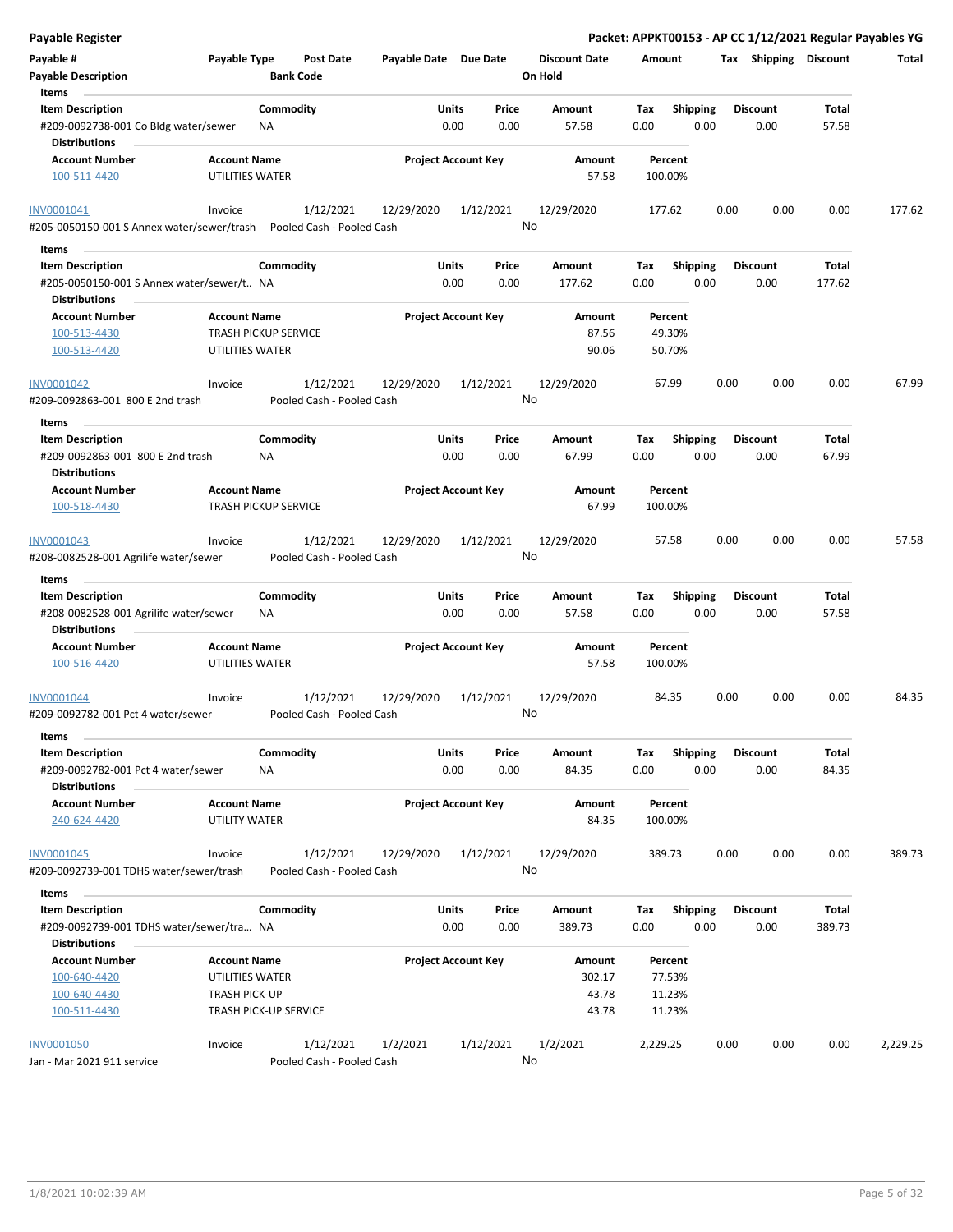| Payable Register                                                                  |                                             |                  |                                        |                       |                            |               |                                 |             |                         |      |                         | Packet: APPKT00153 - AP CC 1/12/2021 Regular Payables YG |          |
|-----------------------------------------------------------------------------------|---------------------------------------------|------------------|----------------------------------------|-----------------------|----------------------------|---------------|---------------------------------|-------------|-------------------------|------|-------------------------|----------------------------------------------------------|----------|
| Payable #<br><b>Payable Description</b>                                           | Payable Type                                | <b>Bank Code</b> | <b>Post Date</b>                       | Payable Date Due Date |                            |               | <b>Discount Date</b><br>On Hold | Amount      |                         |      | Tax Shipping Discount   |                                                          | Total    |
| Items<br><b>Item Description</b><br>Jan - Mar 2021 911 service                    |                                             | Commodity<br>NA  |                                        |                       | Units<br>0.00              | Price<br>0.00 | Amount<br>2,229.25              | Tax<br>0.00 | <b>Shipping</b><br>0.00 |      | <b>Discount</b><br>0.00 | Total<br>2,229.25                                        |          |
| <b>Distributions</b><br><b>Account Number</b>                                     | <b>Account Name</b>                         |                  |                                        |                       | <b>Project Account Key</b> |               | Amount                          |             | Percent                 |      |                         |                                                          |          |
| 100-409-4040                                                                      | 911 EMERGENCY SERVICE                       |                  |                                        |                       |                            |               | 2,229.25                        |             | 100.00%                 |      |                         |                                                          |          |
| Vendor: 00725 - BRANNAN, QUIENCY SMITH                                            |                                             |                  |                                        |                       |                            |               |                                 |             |                         |      |                         | <b>Vendor Total:</b>                                     | 1,760.00 |
| <b>INV0001054</b><br>CR-20-27321 Worthington Dst Ct                               | Invoice                                     |                  | 1/12/2021<br>Pooled Cash - Pooled Cash | 12/20/2020            |                            | 1/12/2021     | 12/20/2020<br>No                |             | 192.00                  | 0.00 | 0.00                    | 0.00                                                     | 192.00   |
| Items                                                                             |                                             |                  |                                        |                       | Units                      |               |                                 |             |                         |      | <b>Discount</b>         |                                                          |          |
| <b>Item Description</b><br>CR-20-27321 Worthington Dst Ct<br><b>Distributions</b> |                                             | Commodity<br>NA  |                                        |                       | 0.00                       | Price<br>0.00 | Amount<br>192.00                | Tax<br>0.00 | <b>Shipping</b><br>0.00 |      | 0.00                    | Total<br>192.00                                          |          |
| <b>Account Number</b><br>100-435-4370                                             | <b>Account Name</b><br><b>ATTORNEY FEES</b> |                  |                                        |                       | <b>Project Account Key</b> |               | Amount<br>192.00                |             | Percent<br>100.00%      |      |                         |                                                          |          |
| INV0001055<br>CR-20-27726 Nelms Dst Ct                                            | Invoice                                     |                  | 1/12/2021<br>Pooled Cash - Pooled Cash | 12/20/2020            |                            | 1/12/2021     | 12/20/2020<br>No                |             | 152.00                  | 0.00 | 0.00                    | 0.00                                                     | 152.00   |
| Items                                                                             |                                             |                  |                                        |                       |                            |               |                                 |             |                         |      |                         |                                                          |          |
| <b>Item Description</b><br>CR-20-27726 Nelms Dst Ct                               |                                             | Commodity<br>ΝA  |                                        |                       | Units<br>0.00              | Price<br>0.00 | Amount<br>152.00                | Tax<br>0.00 | <b>Shipping</b><br>0.00 |      | <b>Discount</b><br>0.00 | Total<br>152.00                                          |          |
| Distributions<br><b>Account Number</b>                                            | <b>Account Name</b>                         |                  |                                        |                       | <b>Project Account Key</b> |               | Amount                          |             | Percent                 |      |                         |                                                          |          |
| 100-435-4370                                                                      | <b>ATTORNEY FEES</b>                        |                  |                                        |                       |                            |               | 152.00                          |             | 100.00%                 |      |                         |                                                          |          |
| INV0001056<br>CR-19-26925 Wilburn Dst Ct                                          | Invoice                                     |                  | 1/12/2021<br>Pooled Cash - Pooled Cash | 12/20/2020            |                            | 1/12/2021     | 12/20/2020<br>No                |             | 72.00                   | 0.00 | 0.00                    | 0.00                                                     | 72.00    |
| Items                                                                             |                                             |                  |                                        |                       |                            |               |                                 |             |                         |      |                         |                                                          |          |
| <b>Item Description</b><br>CR-19-26925 Wilburn Dst Ct<br><b>Distributions</b>     |                                             | Commodity<br>NA  |                                        |                       | Units<br>0.00              | Price<br>0.00 | Amount<br>72.00                 | Tax<br>0.00 | Shipping<br>0.00        |      | <b>Discount</b><br>0.00 | Total<br>72.00                                           |          |
| <b>Account Number</b><br>100-435-4370                                             | <b>Account Name</b><br><b>ATTORNEY FEES</b> |                  |                                        |                       | <b>Project Account Key</b> |               | Amount<br>72.00                 |             | Percent<br>100.00%      |      |                         |                                                          |          |
| INV0001057<br>CR-20-27341 Miller Dst Ct                                           | Invoice                                     |                  | 1/12/2021<br>Pooled Cash - Pooled Cash | 12/20/2020            |                            | 1/12/2021     | 12/20/2020<br>No                |             | 40.00                   | 0.00 | 0.00                    | 0.00                                                     | 40.00    |
| Items<br><b>Item Description</b><br>CR-20-27341 Miller Dst Ct                     |                                             | Commodity<br>NA  |                                        |                       | <b>Units</b><br>0.00       | Price<br>0.00 | Amount<br>40.00                 | Tax<br>0.00 | <b>Shipping</b><br>0.00 |      | <b>Discount</b><br>0.00 | Total<br>40.00                                           |          |
| <b>Distributions</b><br><b>Account Number</b><br>100-435-4370                     | <b>Account Name</b><br><b>ATTORNEY FEES</b> |                  |                                        |                       | <b>Project Account Key</b> |               | Amount<br>40.00                 |             | Percent<br>100.00%      |      |                         |                                                          |          |
| <b>INV0001058</b><br>CR-20-27340 Mitchell Dst Ct                                  | Invoice                                     |                  | 1/12/2021<br>Pooled Cash - Pooled Cash | 12/20/2020            |                            | 1/12/2021     | 12/20/2020<br>No                |             | 56.00                   | 0.00 | 0.00                    | 0.00                                                     | 56.00    |
| Items                                                                             |                                             |                  |                                        |                       |                            |               |                                 |             |                         |      |                         |                                                          |          |
| <b>Item Description</b><br>CR-20-27340 Mitchell Dst Ct<br><b>Distributions</b>    |                                             | Commodity<br>NA  |                                        |                       | <b>Units</b><br>0.00       | Price<br>0.00 | Amount<br>56.00                 | Tax<br>0.00 | <b>Shipping</b><br>0.00 |      | <b>Discount</b><br>0.00 | Total<br>56.00                                           |          |
| <b>Account Number</b><br>100-435-4370                                             | <b>Account Name</b><br><b>ATTORNEY FEES</b> |                  |                                        |                       | <b>Project Account Key</b> |               | Amount<br>56.00                 |             | Percent<br>100.00%      |      |                         |                                                          |          |
| INV0001079<br>CR-20-27596 McFail Dst Ct                                           | Invoice                                     |                  | 1/12/2021<br>Pooled Cash - Pooled Cash | 12/20/2020            |                            | 1/12/2021     | 12/20/2020<br>No                |             | 120.00                  | 0.00 | 0.00                    | 0.00                                                     | 120.00   |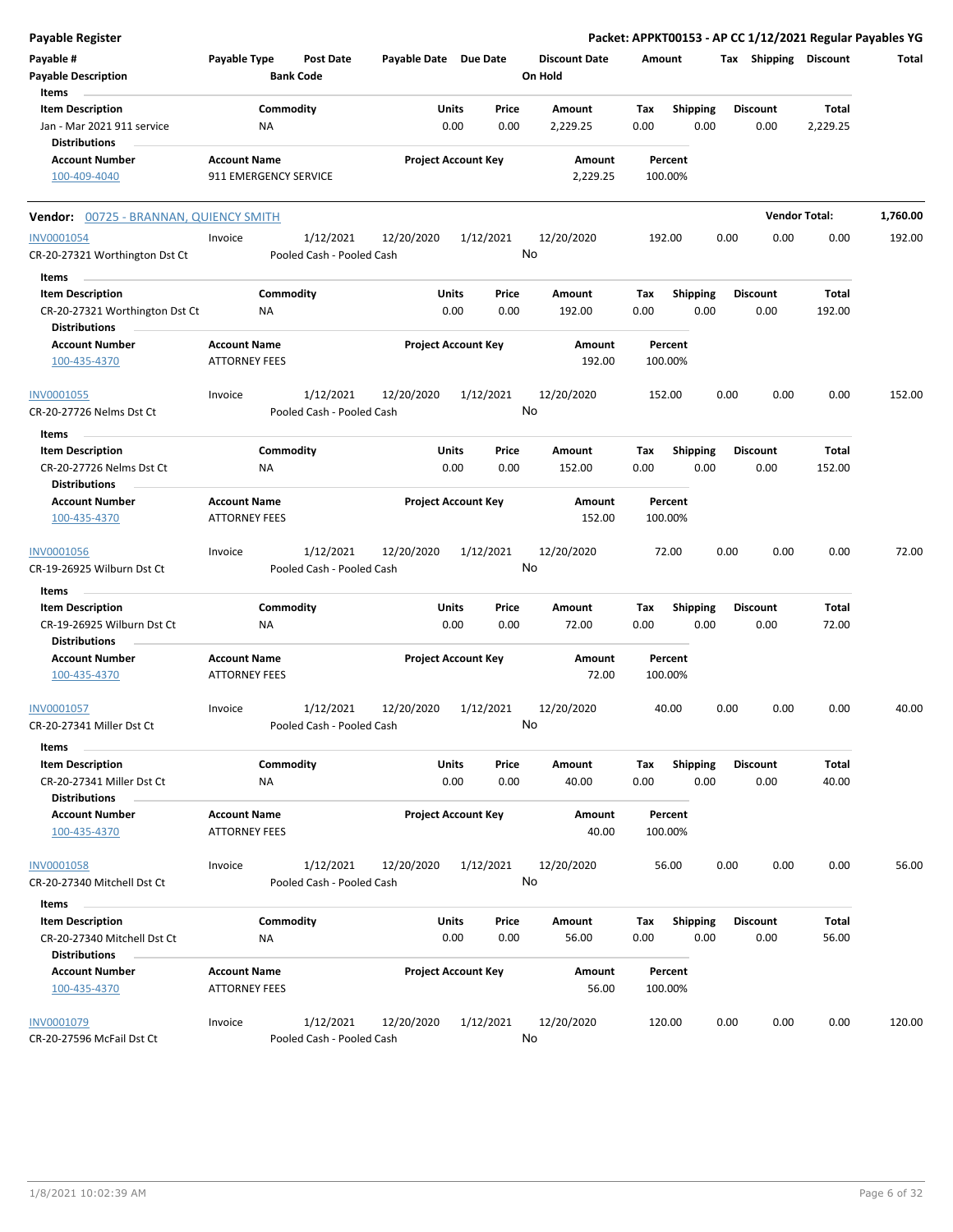| Payable Register                                                             |                                                        |                                        |                            |                      |               |                                 |             |                         |      |                         |                            | Packet: APPKT00153 - AP CC 1/12/2021 Regular Payables YG |
|------------------------------------------------------------------------------|--------------------------------------------------------|----------------------------------------|----------------------------|----------------------|---------------|---------------------------------|-------------|-------------------------|------|-------------------------|----------------------------|----------------------------------------------------------|
| Payable #<br><b>Payable Description</b>                                      | Payable Type                                           | <b>Post Date</b><br><b>Bank Code</b>   | Payable Date Due Date      |                      |               | <b>Discount Date</b><br>On Hold | Amount      |                         |      | Tax Shipping Discount   |                            | Total                                                    |
| Items                                                                        |                                                        |                                        |                            |                      |               |                                 |             |                         |      |                         |                            |                                                          |
| <b>Item Description</b><br>CR-20-27596 McFail Dst Ct<br><b>Distributions</b> | ΝA                                                     | Commodity                              |                            | <b>Units</b><br>0.00 | Price<br>0.00 | Amount<br>120.00                | Tax<br>0.00 | Shipping<br>0.00        |      | <b>Discount</b><br>0.00 | <b>Total</b><br>120.00     |                                                          |
| <b>Account Number</b><br>100-435-4370                                        | <b>Account Name</b><br><b>ATTORNEY FEES</b>            |                                        | <b>Project Account Key</b> |                      |               | Amount<br>120.00                |             | Percent<br>100.00%      |      |                         |                            |                                                          |
|                                                                              |                                                        |                                        |                            |                      |               |                                 |             |                         |      |                         |                            |                                                          |
| <b>INV0001080</b><br>CR-12-24395 Elmore Dst Ct                               | Invoice                                                | 1/12/2021<br>Pooled Cash - Pooled Cash | 12/20/2020                 |                      | 1/12/2021     | 12/20/2020<br>No                |             | 80.00                   | 0.00 | 0.00                    | 0.00                       | 80.00                                                    |
| Items                                                                        |                                                        |                                        |                            |                      |               |                                 |             |                         |      |                         |                            |                                                          |
| <b>Item Description</b><br>CR-12-24395 Elmore Dst Ct<br><b>Distributions</b> | ΝA                                                     | Commodity                              |                            | Units<br>0.00        | Price<br>0.00 | Amount<br>80.00                 | Tax<br>0.00 | <b>Shipping</b><br>0.00 |      | <b>Discount</b><br>0.00 | Total<br>80.00             |                                                          |
| <b>Account Number</b><br>100-435-4370                                        | <b>Account Name</b><br><b>ATTORNEY FEES</b>            |                                        | <b>Project Account Key</b> |                      |               | Amount<br>80.00                 |             | Percent<br>100.00%      |      |                         |                            |                                                          |
| INV0001081<br>CR-20-27412 Voris Dst Ct                                       | Invoice                                                | 1/12/2021<br>Pooled Cash - Pooled Cash | 12/20/2020                 |                      | 1/12/2021     | 12/20/2020<br>No                |             | 376.00                  | 0.00 | 0.00                    | 0.00                       | 376.00                                                   |
| Items                                                                        |                                                        |                                        |                            |                      |               |                                 |             |                         |      |                         |                            |                                                          |
| <b>Item Description</b><br>CR-20-27412 Voris Dst Ct<br><b>Distributions</b>  | ΝA                                                     | Commodity                              |                            | Units<br>0.00        | Price<br>0.00 | Amount<br>376.00                | Tax<br>0.00 | <b>Shipping</b><br>0.00 |      | <b>Discount</b><br>0.00 | Total<br>376.00            |                                                          |
| <b>Account Number</b><br>100-435-4370                                        | <b>Account Name</b><br><b>ATTORNEY FEES</b>            |                                        | <b>Project Account Key</b> |                      |               | Amount<br>376.00                |             | Percent<br>100.00%      |      |                         |                            |                                                          |
| INV0001082<br>FA-20-44740 FR Dst Ct                                          | Invoice                                                | 1/12/2021<br>Pooled Cash - Pooled Cash | 12/10/2020                 |                      | 1/12/2021     | 12/10/2020<br>No                |             | 360.00                  | 0.00 | 0.00                    | 0.00                       | 360.00                                                   |
| Items                                                                        |                                                        |                                        |                            |                      |               |                                 |             |                         |      |                         |                            |                                                          |
| <b>Item Description</b><br>FA-20-44740 FR Dst Ct<br><b>Distributions</b>     | NA                                                     | Commodity                              |                            | Units<br>0.00        | Price<br>0.00 | Amount<br>360.00                | Tax<br>0.00 | <b>Shipping</b><br>0.00 |      | <b>Discount</b><br>0.00 | <b>Total</b><br>360.00     |                                                          |
| <b>Account Number</b><br>100-435-4360                                        | <b>Account Name</b><br><b>ATTORNEY FEES- CPS CASES</b> |                                        | <b>Project Account Key</b> |                      |               | Amount<br>360.00                |             | Percent<br>100.00%      |      |                         |                            |                                                          |
| INV0001083<br>FA-20-45001 MN Dst Ct                                          | Invoice                                                | 1/12/2021<br>Pooled Cash - Pooled Cash | 12/3/2020                  |                      | 1/12/2021     | 12/3/2020<br>No                 |             | 312.00                  | 0.00 | 0.00                    | 0.00                       | 312.00                                                   |
| Items<br><b>Item Description</b>                                             |                                                        | Commodity                              |                            | Units                | Price         | Amount                          | Tax         | Shipping                |      | <b>Discount</b>         | <b>Total</b>               |                                                          |
| FA-20-45001 MN Dst Ct<br><b>Distributions</b>                                | ΝA                                                     |                                        |                            | 0.00                 | 0.00          | 312.00                          | 0.00        | 0.00                    |      | 0.00                    | 312.00                     |                                                          |
| <b>Account Number</b><br>100-435-4360                                        | <b>Account Name</b><br>ATTORNEY FEES- CPS CASES        |                                        | <b>Project Account Key</b> |                      |               | <b>Amount</b><br>312.00         |             | Percent<br>100.00%      |      |                         |                            |                                                          |
| <b>Vendor:</b> 00508 - Bryco-Bryant Co                                       |                                                        |                                        |                            |                      |               |                                 |             |                         |      |                         | <b>Vendor Total:</b>       | 114,695.69                                               |
| 17                                                                           | Invoice                                                | 1/12/2021                              | 1/8/2021                   |                      | 1/12/2021     | 1/8/2021                        | 114,695.69  |                         | 0.00 | 0.00                    | 0.00                       | 114,695.69                                               |
| Courthouse construction<br>Items                                             |                                                        | Pooled Cash - Pooled Cash              |                            |                      |               | No                              |             |                         |      |                         |                            |                                                          |
| <b>Item Description</b><br>Courthouse construction<br><b>Distributions</b>   | ΝA                                                     | Commodity                              |                            | <b>Units</b><br>0.00 | Price<br>0.00 | Amount<br>114,695.69            | Tax<br>0.00 | Shipping<br>0.00        |      | <b>Discount</b><br>0.00 | <b>Total</b><br>114,695.69 |                                                          |
| <b>Account Number</b><br>690-669-1680                                        | <b>Account Name</b><br><b>MASONRY AND STONE</b>        |                                        | <b>Project Account Key</b> |                      |               | Amount<br>114,695.69            |             | Percent<br>100.00%      |      |                         |                            |                                                          |
| <b>Vendor: 00581 - CINTAS CORPORATION #163</b>                               |                                                        |                                        |                            |                      |               |                                 |             |                         |      |                         | <b>Vendor Total:</b>       | 894.16                                                   |
| 4069008229<br>#13494452 Pct 2 Dec 2020 uniforms                              | Invoice                                                | 1/12/2021<br>Pooled Cash - Pooled Cash | 12/2/2020                  |                      | 1/12/2021     | 12/2/2020<br>No                 |             | 62.91                   | 0.00 | 0.00                    | 0.00                       | 62.91                                                    |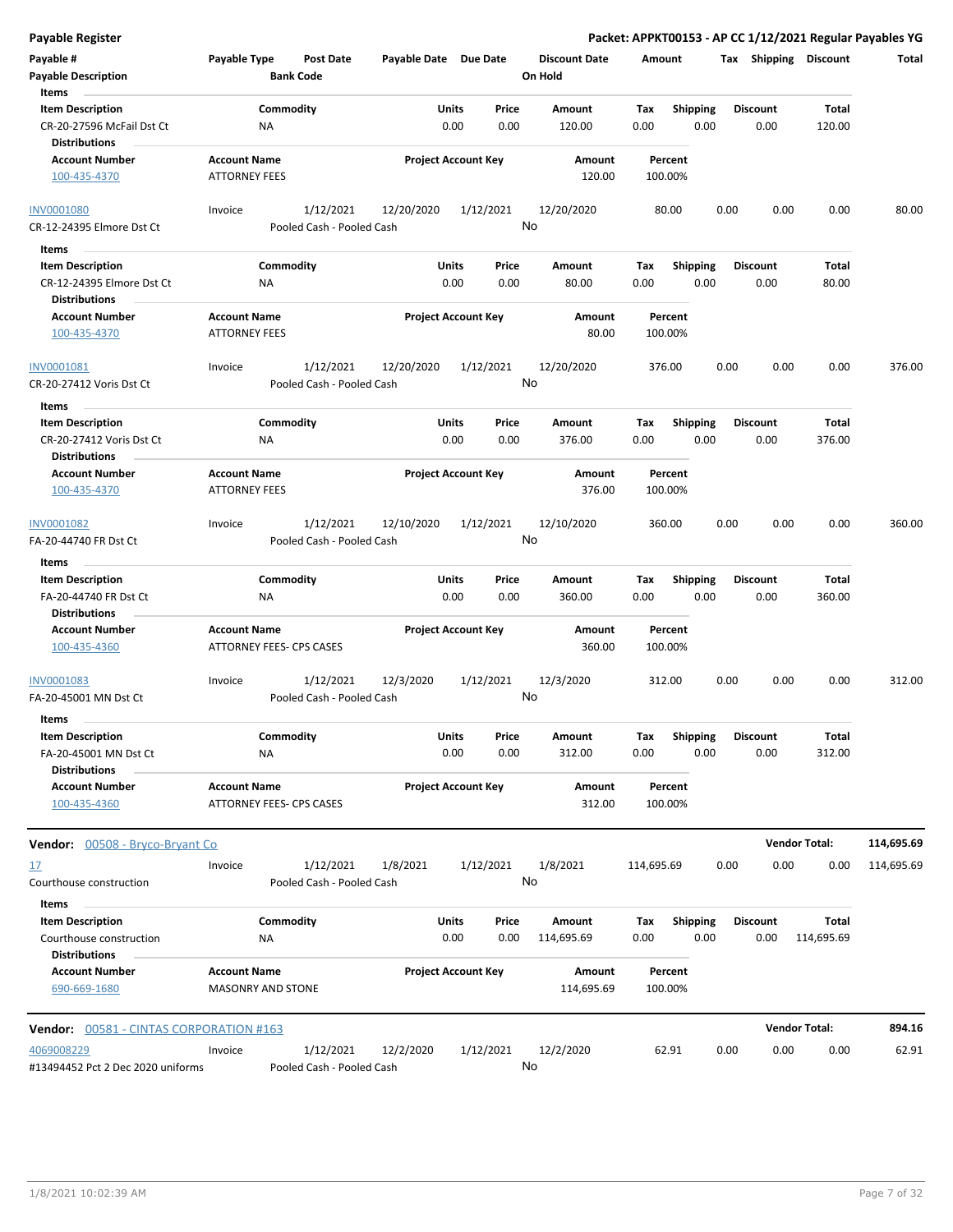| <b>Payable Register</b>                                                              |                     |                  |                           |                       |                            |               |                      |             |                         |      |                         |                | Packet: APPKT00153 - AP CC 1/12/2021 Regular Payables YG |
|--------------------------------------------------------------------------------------|---------------------|------------------|---------------------------|-----------------------|----------------------------|---------------|----------------------|-------------|-------------------------|------|-------------------------|----------------|----------------------------------------------------------|
| Payable #                                                                            | Payable Type        |                  | Post Date                 | Payable Date Due Date |                            |               | <b>Discount Date</b> | Amount      |                         |      | Tax Shipping Discount   |                | Total                                                    |
| <b>Payable Description</b>                                                           |                     | <b>Bank Code</b> |                           |                       |                            |               | On Hold              |             |                         |      |                         |                |                                                          |
| Items                                                                                |                     |                  |                           |                       |                            |               |                      |             |                         |      |                         |                |                                                          |
| <b>Item Description</b>                                                              |                     | Commodity        |                           |                       | Units                      | Price         | Amount               | Tax         | <b>Shipping</b>         |      | <b>Discount</b>         | Total          |                                                          |
| #13494452 Pct 2 Dec 2020 uniforms                                                    |                     | <b>NA</b>        |                           |                       | 0.00                       | 0.00          | 62.91                | 0.00        | 0.00                    |      | 0.00                    | 62.91          |                                                          |
| <b>Distributions</b>                                                                 |                     |                  |                           |                       |                            |               |                      |             |                         |      |                         |                |                                                          |
| <b>Account Number</b>                                                                | <b>Account Name</b> |                  |                           |                       | <b>Project Account Key</b> |               | Amount               |             | Percent                 |      |                         |                |                                                          |
| 220-622-3950                                                                         | UNIFORMS            |                  |                           |                       |                            |               | 62.91                |             | 100.00%                 |      |                         |                |                                                          |
| 4069010498                                                                           | Invoice             |                  | 1/12/2021                 | 12/2/2020             |                            | 1/12/2021     | 12/2/2020            |             | 38.82                   | 0.00 | 0.00                    | 0.00           | 38.82                                                    |
| #13494346 Pct 4 Dec 2020 uniforms                                                    |                     |                  | Pooled Cash - Pooled Cash |                       |                            |               | No                   |             |                         |      |                         |                |                                                          |
|                                                                                      |                     |                  |                           |                       |                            |               |                      |             |                         |      |                         |                |                                                          |
| Items                                                                                |                     | Commodity        |                           |                       | Units                      |               |                      |             |                         |      | <b>Discount</b>         |                |                                                          |
| <b>Item Description</b><br>#13494346 Pct 4 Dec 2020 uniforms                         |                     | NA               |                           |                       | 0.00                       | Price<br>0.00 | Amount<br>38.82      | Tax<br>0.00 | <b>Shipping</b><br>0.00 |      | 0.00                    | Total<br>38.82 |                                                          |
| <b>Distributions</b>                                                                 |                     |                  |                           |                       |                            |               |                      |             |                         |      |                         |                |                                                          |
| <b>Account Number</b>                                                                | <b>Account Name</b> |                  |                           |                       | <b>Project Account Key</b> |               | Amount               |             | Percent                 |      |                         |                |                                                          |
| 240-624-3950                                                                         | <b>UNIFORMS</b>     |                  |                           |                       |                            |               | 38.82                |             | 100.00%                 |      |                         |                |                                                          |
| 4069651998                                                                           | Invoice             |                  | 1/12/2021                 | 12/9/2020             |                            | 1/12/2021     | 12/9/2020            |             | 58.37                   | 0.00 | 0.00                    | 0.00           | 58.37                                                    |
| #13494452 Pct 2 Dec 2020 uniforms                                                    |                     |                  | Pooled Cash - Pooled Cash |                       |                            |               | No                   |             |                         |      |                         |                |                                                          |
| Items                                                                                |                     |                  |                           |                       |                            |               |                      |             |                         |      |                         |                |                                                          |
| <b>Item Description</b><br>#13494452 Pct 2 Dec 2020 uniforms<br><b>Distributions</b> |                     | Commodity<br>ΝA  |                           |                       | <b>Units</b><br>0.00       | Price<br>0.00 | Amount<br>58.37      | Tax<br>0.00 | <b>Shipping</b><br>0.00 |      | <b>Discount</b><br>0.00 | Total<br>58.37 |                                                          |
| <b>Account Number</b>                                                                | <b>Account Name</b> |                  |                           |                       | <b>Project Account Key</b> |               | Amount               |             | Percent                 |      |                         |                |                                                          |
| 220-622-3950                                                                         | <b>UNIFORMS</b>     |                  |                           |                       |                            |               | 58.37                |             | 100.00%                 |      |                         |                |                                                          |
| 4069658551                                                                           | Invoice             |                  | 1/12/2021                 | 12/9/2020             |                            | 1/12/2021     | 12/9/2020            |             | 61.49                   | 0.00 | 0.00                    | 0.00           | 61.49                                                    |
| #13494346 Pct 4 Dec 2020 uniforms                                                    |                     |                  | Pooled Cash - Pooled Cash |                       |                            |               | No                   |             |                         |      |                         |                |                                                          |
|                                                                                      |                     |                  |                           |                       |                            |               |                      |             |                         |      |                         |                |                                                          |
| Items                                                                                |                     | Commodity        |                           |                       | <b>Units</b>               |               |                      |             |                         |      | <b>Discount</b>         |                |                                                          |
| <b>Item Description</b><br>#13494346 Pct 4 Dec 2020 uniforms<br><b>Distributions</b> |                     | NA               |                           |                       | 0.00                       | Price<br>0.00 | Amount<br>61.49      | Tax<br>0.00 | <b>Shipping</b><br>0.00 |      | 0.00                    | Total<br>61.49 |                                                          |
| <b>Account Number</b>                                                                | <b>Account Name</b> |                  |                           |                       | <b>Project Account Key</b> |               | Amount               |             | Percent                 |      |                         |                |                                                          |
| 240-624-3950                                                                         | <b>UNIFORMS</b>     |                  |                           |                       |                            |               | 61.49                |             | 100.00%                 |      |                         |                |                                                          |
| 4070255464                                                                           | Invoice             |                  | 1/12/2021                 | 12/16/2020            |                            | 1/12/2021     | 12/16/2020           |             | 75.78                   | 0.00 | 0.00                    | 0.00           | 75.78                                                    |
| #13494452 Pct 2 Dec 2020 uniforms                                                    |                     |                  | Pooled Cash - Pooled Cash |                       |                            |               | No                   |             |                         |      |                         |                |                                                          |
| Items                                                                                |                     |                  |                           |                       |                            |               |                      |             |                         |      |                         |                |                                                          |
| <b>Item Description</b>                                                              |                     | Commodity        |                           |                       | Units                      | Price         | Amount               | Tax         | <b>Shipping</b>         |      | <b>Discount</b>         | Total          |                                                          |
| #13494452 Pct 2 Dec 2020 uniforms<br><b>Distributions</b>                            |                     | NA               |                           |                       | 0.00                       | 0.00          | 75.78                | 0.00        | 0.00                    |      | 0.00                    | 75.78          |                                                          |
| <b>Account Number</b>                                                                | <b>Account Name</b> |                  |                           |                       | <b>Project Account Key</b> |               | Amount               |             | Percent                 |      |                         |                |                                                          |
| 220-622-3950                                                                         | <b>UNIFORMS</b>     |                  |                           |                       |                            |               | 75.78                |             | 100.00%                 |      |                         |                |                                                          |
| 4070260568                                                                           | Invoice             |                  | 1/12/2021                 | 12/16/2020            |                            | 1/12/2021     | 12/16/2020           |             | 133.61                  | 0.00 | 0.00                    | 0.00           | 133.61                                                   |
| #13494346 Pct 4 Dec 2020 uniforms                                                    |                     |                  | Pooled Cash - Pooled Cash |                       |                            |               | No                   |             |                         |      |                         |                |                                                          |
|                                                                                      |                     |                  |                           |                       |                            |               |                      |             |                         |      |                         |                |                                                          |
| Items                                                                                |                     |                  |                           |                       |                            |               |                      |             |                         |      |                         |                |                                                          |
| <b>Item Description</b><br>#13494346 Pct 4 Dec 2020 uniforms                         |                     | Commodity<br>NA  |                           |                       | Units<br>0.00              | Price         | Amount               | Tax<br>0.00 | <b>Shipping</b>         |      | <b>Discount</b>         | Total          |                                                          |
| <b>Distributions</b>                                                                 |                     |                  |                           |                       |                            | 0.00          | 133.61               |             | 0.00                    |      | 0.00                    | 133.61         |                                                          |
|                                                                                      | <b>Account Name</b> |                  |                           |                       |                            |               |                      |             |                         |      |                         |                |                                                          |
| <b>Account Number</b><br>240-624-3950                                                | <b>UNIFORMS</b>     |                  |                           |                       | <b>Project Account Key</b> |               | Amount<br>133.61     |             | Percent<br>100.00%      |      |                         |                |                                                          |
| 4070904040                                                                           | Invoice             |                  | 1/12/2021                 | 12/22/2020            |                            | 1/12/2021     | 12/22/2020           |             | 102.92                  | 0.00 | 0.00                    | 0.00           | 102.92                                                   |
| #13494346 Pct 4 Dec 2020 uniforms                                                    |                     |                  | Pooled Cash - Pooled Cash |                       |                            |               | No                   |             |                         |      |                         |                |                                                          |
| Items                                                                                |                     |                  |                           |                       |                            |               |                      |             |                         |      |                         |                |                                                          |
| <b>Item Description</b>                                                              |                     | Commodity        |                           |                       | Units                      | Price         | Amount               | Tax         | Shipping                |      | <b>Discount</b>         | Total          |                                                          |
| #13494346 Pct 4 Dec 2020 uniforms<br><b>Distributions</b>                            |                     | <b>NA</b>        |                           |                       | 0.00                       | 0.00          | 102.92               | 0.00        | 0.00                    |      | 0.00                    | 102.92         |                                                          |
| <b>Account Number</b>                                                                | <b>Account Name</b> |                  |                           |                       | <b>Project Account Key</b> |               | Amount               |             | Percent                 |      |                         |                |                                                          |
| 240-624-3950                                                                         | <b>UNIFORMS</b>     |                  |                           |                       |                            |               | 102.92               |             | 100.00%                 |      |                         |                |                                                          |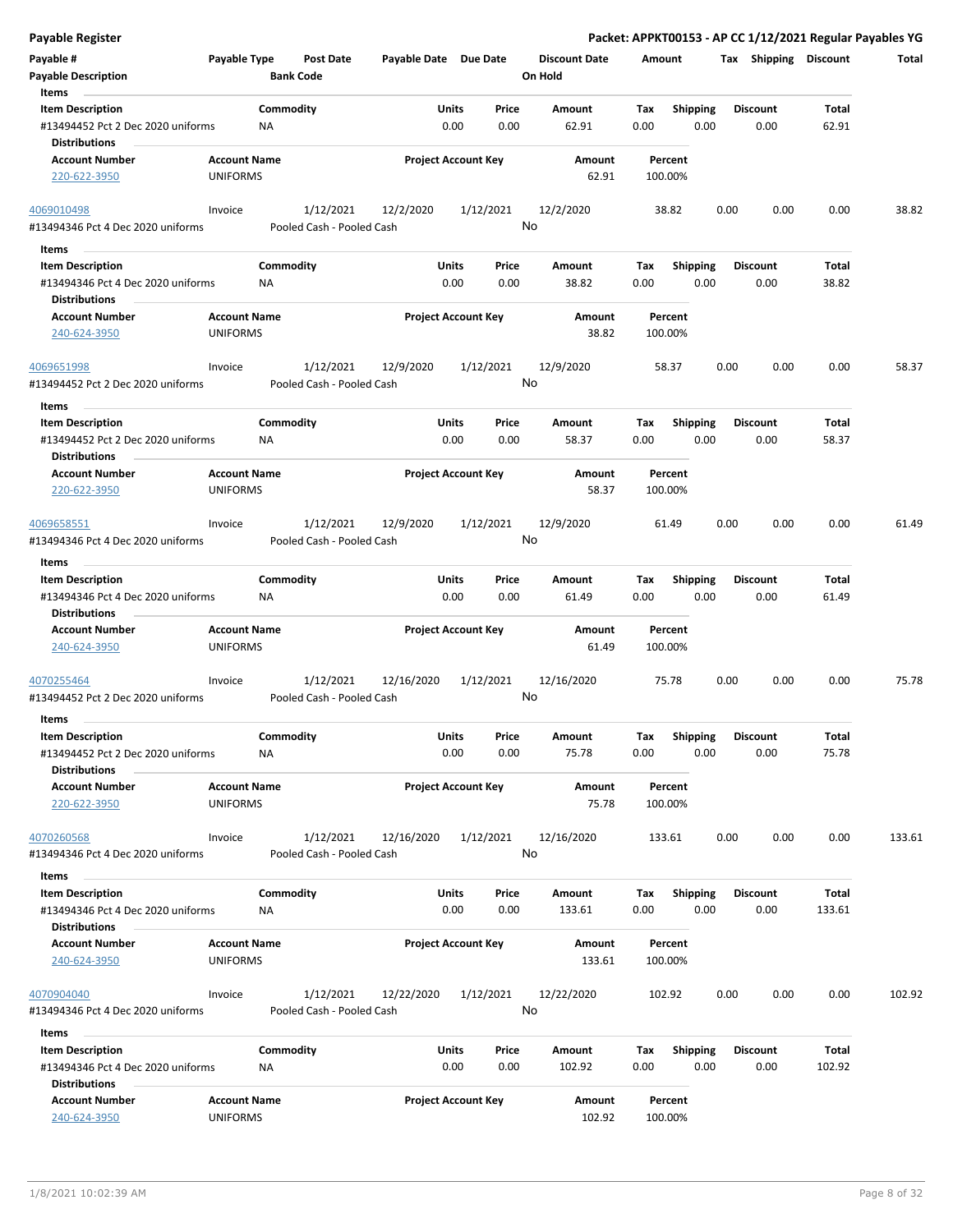| Payable Register                                |                     |                                |                                        |                            |           |       |                      |        |                    |      |      |                       |                      | Packet: APPKT00153 - AP CC 1/12/2021 Regular Payables YG |
|-------------------------------------------------|---------------------|--------------------------------|----------------------------------------|----------------------------|-----------|-------|----------------------|--------|--------------------|------|------|-----------------------|----------------------|----------------------------------------------------------|
| Payable #                                       | Payable Type        |                                | Post Date                              | Payable Date Due Date      |           |       | <b>Discount Date</b> | Amount |                    |      |      | Tax Shipping Discount |                      | Total                                                    |
| <b>Payable Description</b>                      |                     | <b>Bank Code</b>               |                                        |                            |           |       | On Hold              |        |                    |      |      |                       |                      |                                                          |
| 4071006633<br>#13494452 Pct 2 Dec 2020 uniforms | Invoice             |                                | 1/12/2021<br>Pooled Cash - Pooled Cash | 12/23/2020                 | 1/12/2021 |       | 12/23/2020<br>No     |        | 68.22              |      | 0.00 | 0.00                  | 0.00                 | 68.22                                                    |
| Items                                           |                     |                                |                                        |                            |           |       |                      |        |                    |      |      |                       |                      |                                                          |
| <b>Item Description</b>                         |                     | Commodity                      |                                        | <b>Units</b>               |           | Price | Amount               | Тах    | <b>Shipping</b>    |      |      | <b>Discount</b>       | Total                |                                                          |
| #13494452 Pct 2 Dec 2020 uniforms               |                     | ΝA                             |                                        |                            | 0.00      | 0.00  | 68.22                | 0.00   |                    | 0.00 |      | 0.00                  | 68.22                |                                                          |
| <b>Distributions</b>                            |                     |                                |                                        |                            |           |       |                      |        |                    |      |      |                       |                      |                                                          |
| <b>Account Number</b>                           | <b>Account Name</b> |                                |                                        | <b>Project Account Key</b> |           |       | Amount               |        | Percent            |      |      |                       |                      |                                                          |
| 220-622-3950                                    | <b>UNIFORMS</b>     |                                |                                        |                            |           |       | 68.22                |        | 100.00%            |      |      |                       |                      |                                                          |
| 4071458315                                      | Invoice             |                                | 1/12/2021                              | 12/29/2020                 | 1/12/2021 |       | 12/29/2020           |        | 156.72             |      | 0.00 | 0.00                  | 0.00                 | 156.72                                                   |
| #13494346 Pct 4 Dec 2020 uniforms               |                     |                                | Pooled Cash - Pooled Cash              |                            |           |       | No                   |        |                    |      |      |                       |                      |                                                          |
| Items                                           |                     |                                |                                        |                            |           |       |                      |        |                    |      |      |                       |                      |                                                          |
| <b>Item Description</b>                         |                     | Commodity                      |                                        | <b>Units</b>               |           | Price | Amount               | Tax    | Shipping           |      |      | <b>Discount</b>       | Total                |                                                          |
| #13494346 Pct 4 Dec 2020 uniforms               |                     | NA.                            |                                        |                            | 0.00      | 0.00  | 156.72               | 0.00   |                    | 0.00 |      | 0.00                  | 156.72               |                                                          |
| <b>Distributions</b>                            |                     |                                |                                        |                            |           |       |                      |        |                    |      |      |                       |                      |                                                          |
| <b>Account Number</b>                           | <b>Account Name</b> |                                |                                        | <b>Project Account Key</b> |           |       | <b>Amount</b>        |        | Percent            |      |      |                       |                      |                                                          |
| 240-624-3950                                    | <b>UNIFORMS</b>     |                                |                                        |                            |           |       | 156.72               |        | 100.00%            |      |      |                       |                      |                                                          |
| 4071663156<br>#13494452 Pct 2 Dec 2020 uniforms | Invoice             |                                | 1/12/2021<br>Pooled Cash - Pooled Cash | 12/30/2020                 | 1/12/2021 |       | 12/30/2020<br>No     |        | 135.32             |      | 0.00 | 0.00                  | 0.00                 | 135.32                                                   |
| Items                                           |                     |                                |                                        |                            |           |       |                      |        |                    |      |      |                       |                      |                                                          |
| <b>Item Description</b>                         |                     | Commodity                      |                                        | <b>Units</b>               |           | Price | Amount               | Tax    | <b>Shipping</b>    |      |      | <b>Discount</b>       | <b>Total</b>         |                                                          |
| #13494452 Pct 2 Dec 2020 uniforms               |                     | ΝA                             |                                        |                            | 0.00      | 0.00  | 135.32               | 0.00   |                    | 0.00 |      | 0.00                  | 135.32               |                                                          |
| <b>Distributions</b>                            |                     |                                |                                        |                            |           |       |                      |        |                    |      |      |                       |                      |                                                          |
| <b>Account Number</b>                           | <b>Account Name</b> |                                |                                        | <b>Project Account Key</b> |           |       | Amount               |        | Percent            |      |      |                       |                      |                                                          |
| 220-622-3950                                    | <b>UNIFORMS</b>     |                                |                                        |                            |           |       | 135.32               |        | 100.00%            |      |      |                       |                      |                                                          |
| <b>Vendor: 00592 - CITY AUTO PARTS</b>          |                     |                                |                                        |                            |           |       |                      |        |                    |      |      |                       | <b>Vendor Total:</b> | 136.90                                                   |
| 274738                                          | Invoice             |                                | 1/12/2021                              | 12/2/2020                  | 1/12/2021 |       | 12/2/2020            |        | 13.58              |      | 0.00 | 0.00                  | 0.00                 | 13.58                                                    |
| Pct 2 R&M Parts                                 |                     |                                | Pooled Cash - Pooled Cash              |                            |           |       | No                   |        |                    |      |      |                       |                      |                                                          |
| Items                                           |                     |                                |                                        |                            |           |       |                      |        |                    |      |      |                       |                      |                                                          |
| <b>Item Description</b>                         |                     | Commodity                      |                                        | Units                      |           | Price | Amount               | Tax    | <b>Shipping</b>    |      |      | <b>Discount</b>       | Total                |                                                          |
| Pct 2 R&M Parts                                 |                     | <b>NA</b>                      |                                        |                            | 0.00      | 0.00  | 13.58                | 0.00   |                    | 0.00 |      | 0.00                  | 13.58                |                                                          |
| <b>Distributions</b>                            |                     |                                |                                        |                            |           |       |                      |        |                    |      |      |                       |                      |                                                          |
| <b>Account Number</b>                           | <b>Account Name</b> |                                |                                        | <b>Project Account Key</b> |           |       | Amount               |        | Percent            |      |      |                       |                      |                                                          |
| 220-622-4580                                    |                     | <b>R&amp;M MACHINERY PARTS</b> |                                        |                            |           |       | 13.58                |        | 100.00%            |      |      |                       |                      |                                                          |
| 275151                                          | Invoice             |                                | 1/12/2021                              | 12/11/2020                 | 1/12/2021 |       | 12/11/2020           |        | 79.94              |      | 0.00 | 0.00                  | 0.00                 | 79.94                                                    |
| Pct 2 R&M Parts                                 |                     |                                | Pooled Cash - Pooled Cash              |                            |           |       | No                   |        |                    |      |      |                       |                      |                                                          |
| Items                                           |                     |                                |                                        |                            |           |       |                      |        |                    |      |      |                       |                      |                                                          |
| <b>Item Description</b>                         |                     | Commodity                      |                                        | <b>Units</b>               |           | Price | Amount               | Tax    | <b>Shipping</b>    |      |      | <b>Discount</b>       | Total                |                                                          |
| Pct 2 R&M Parts                                 |                     | NA                             |                                        |                            | 0.00      | 0.00  | 79.94                | 0.00   |                    | 0.00 |      | 0.00                  | 79.94                |                                                          |
| <b>Distributions</b>                            |                     |                                |                                        |                            |           |       |                      |        |                    |      |      |                       |                      |                                                          |
| <b>Account Number</b><br>220-622-4580           | <b>Account Name</b> | <b>R&amp;M MACHINERY PARTS</b> |                                        | <b>Project Account Key</b> |           |       | Amount<br>79.94      |        | Percent<br>100.00% |      |      |                       |                      |                                                          |
| 275438                                          | Invoice             |                                | 1/12/2021                              | 12/17/2020                 | 1/12/2021 |       | 12/17/2020           |        | 23.40              |      | 0.00 | 0.00                  | 0.00                 | 23.40                                                    |
| Pct 2 R&M Parts                                 |                     |                                | Pooled Cash - Pooled Cash              |                            |           |       | No                   |        |                    |      |      |                       |                      |                                                          |
| Items                                           |                     |                                |                                        |                            |           |       |                      |        |                    |      |      |                       |                      |                                                          |
| <b>Item Description</b>                         |                     | Commodity                      |                                        | <b>Units</b>               |           | Price | Amount               | Tax    | <b>Shipping</b>    |      |      | <b>Discount</b>       | Total                |                                                          |
| Pct 2 R&M Parts                                 |                     | ΝA                             |                                        |                            | 0.00      | 0.00  | 23.40                | 0.00   |                    | 0.00 |      | 0.00                  | 23.40                |                                                          |
| <b>Distributions</b><br><b>Account Number</b>   |                     |                                |                                        |                            |           |       |                      |        |                    |      |      |                       |                      |                                                          |
| 220-622-4580                                    | <b>Account Name</b> | <b>R&amp;M MACHINERY PARTS</b> |                                        | <b>Project Account Key</b> |           |       | Amount<br>23.40      |        | Percent<br>100.00% |      |      |                       |                      |                                                          |
| 275697                                          | Invoice             |                                | 1/12/2021                              | 12/23/2020                 | 1/12/2021 |       | 12/23/2020           |        | 19.98              |      | 0.00 | 0.00                  | 0.00                 | 19.98                                                    |
| Pct 2 R&M Parts                                 |                     |                                | Pooled Cash - Pooled Cash              |                            |           |       | No                   |        |                    |      |      |                       |                      |                                                          |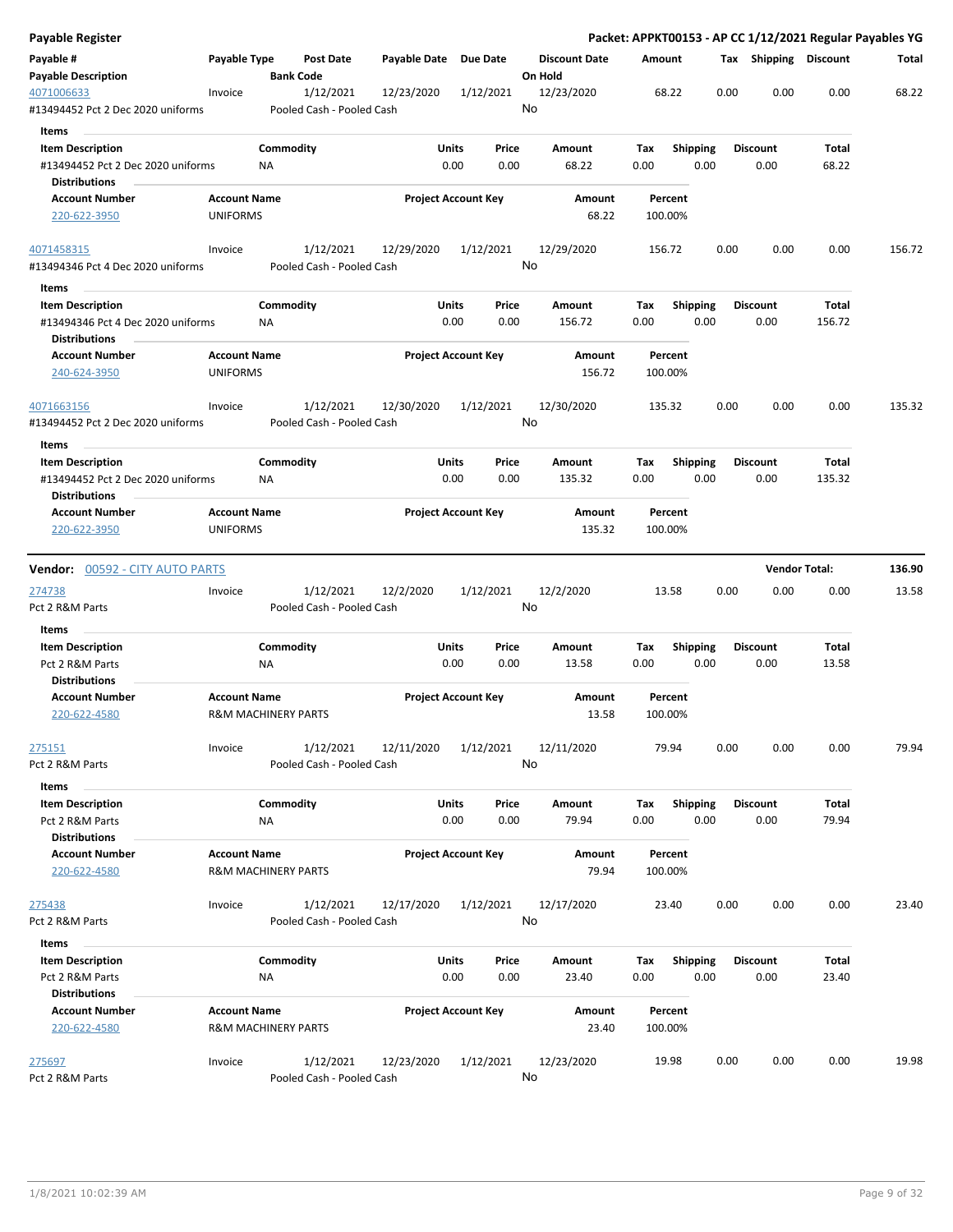| <b>Payable Register</b>                                                 |                                                       |                                      |                       |                            |                                 |           |                    |      |                 |                       | Packet: APPKT00153 - AP CC 1/12/2021 Regular Payables YG |
|-------------------------------------------------------------------------|-------------------------------------------------------|--------------------------------------|-----------------------|----------------------------|---------------------------------|-----------|--------------------|------|-----------------|-----------------------|----------------------------------------------------------|
| Payable #<br><b>Payable Description</b>                                 | Payable Type                                          | <b>Post Date</b><br><b>Bank Code</b> | Payable Date Due Date |                            | <b>Discount Date</b><br>On Hold |           | Amount             |      |                 | Tax Shipping Discount | Total                                                    |
| Items                                                                   |                                                       |                                      |                       |                            |                                 |           |                    |      |                 |                       |                                                          |
| <b>Item Description</b>                                                 | Commodity                                             |                                      |                       | Units<br>Price             | Amount                          | Tax       | <b>Shipping</b>    |      | <b>Discount</b> | Total                 |                                                          |
| Pct 2 R&M Parts<br><b>Distributions</b>                                 | NA                                                    |                                      |                       | 0.00<br>0.00               | 19.98                           | 0.00      | 0.00               |      | 0.00            | 19.98                 |                                                          |
| <b>Account Number</b>                                                   | <b>Account Name</b>                                   |                                      |                       | <b>Project Account Key</b> | Amount                          |           | Percent            |      |                 |                       |                                                          |
| 220-622-4580                                                            | <b>R&amp;M MACHINERY PARTS</b>                        |                                      |                       |                            | 19.98                           |           | 100.00%            |      |                 |                       |                                                          |
| Vendor: 00766 - COLLISION 1ST                                           |                                                       |                                      |                       |                            |                                 |           |                    |      |                 | <b>Vendor Total:</b>  | 16,874.96                                                |
| 191827                                                                  | Invoice                                               | 1/12/2021                            | 11/30/2020            | 1/12/2021                  | 11/30/2020                      | 15,874.96 |                    | 0.00 | 0.00            | 0.00                  | 15,874.96                                                |
| 2018 Ford Unit 1068 repair                                              |                                                       | Pooled Cash - Pooled Cash            |                       |                            | No                              |           |                    |      |                 |                       |                                                          |
| Items                                                                   |                                                       |                                      |                       |                            |                                 |           |                    |      |                 |                       |                                                          |
| <b>Item Description</b>                                                 | Commodity                                             |                                      |                       | Units<br>Price             | Amount                          | Tax       | <b>Shipping</b>    |      | <b>Discount</b> | Total                 |                                                          |
| 2018 Ford Unit 1068 repair                                              | NA                                                    |                                      |                       | 0.00<br>0.00               | 15,874.96                       | 0.00      | 0.00               |      | 0.00            | 15,874.96             |                                                          |
| <b>Distributions</b>                                                    |                                                       |                                      |                       |                            |                                 |           |                    |      |                 |                       |                                                          |
| <b>Account Number</b>                                                   | <b>Account Name</b>                                   |                                      |                       | <b>Project Account Key</b> | Amount                          |           | Percent            |      |                 |                       |                                                          |
| 100-560-4540                                                            | R & M AUTOMOBILES                                     |                                      |                       |                            | 15,874.96                       |           | 100.00%            |      |                 |                       |                                                          |
| 191844-1                                                                | Invoice                                               | 1/12/2021                            | 11/19/2020            | 1/12/2021                  | 11/19/2020                      | 1,000.00  |                    | 0.00 | 0.00            | 0.00                  | 1,000.00                                                 |
| 2018 Ford transport unit 6384 deductible bala Pooled Cash - Pooled Cash |                                                       |                                      |                       |                            | No                              |           |                    |      |                 |                       |                                                          |
| Items                                                                   |                                                       |                                      |                       |                            |                                 |           |                    |      |                 |                       |                                                          |
| <b>Item Description</b>                                                 | Commodity                                             |                                      |                       | Units<br>Price             | Amount                          | Tax       | <b>Shipping</b>    |      | <b>Discount</b> | Total                 |                                                          |
| 2018 Ford transport unit 6384 deductible  NA                            |                                                       |                                      |                       | 0.00<br>0.00               | 1,000.00                        | 0.00      | 0.00               |      | 0.00            | 1,000.00              |                                                          |
| Distributions<br><b>Account Number</b>                                  | <b>Account Name</b>                                   |                                      |                       | <b>Project Account Key</b> | Amount                          |           | Percent            |      |                 |                       |                                                          |
| 100-560-4540                                                            | R & M AUTOMOBILES                                     |                                      |                       |                            | 1,000.00                        |           | 100.00%            |      |                 |                       |                                                          |
|                                                                         |                                                       |                                      |                       |                            |                                 |           |                    |      |                 |                       |                                                          |
| Vendor: 00052 - CO-OPERATIVE GIN CO.                                    |                                                       |                                      |                       |                            |                                 |           |                    |      |                 | <b>Vendor Total:</b>  | 735.73                                                   |
| 119436                                                                  | Invoice                                               | 1/12/2021                            | 12/4/2020             | 1/12/2021                  | 12/4/2020                       |           | 24.52              | 0.00 | 0.00            | 0.00                  | 24.52                                                    |
| #FANN#3 R&M Parts                                                       |                                                       | Pooled Cash - Pooled Cash            |                       |                            | No                              |           |                    |      |                 |                       |                                                          |
| Items                                                                   |                                                       |                                      |                       |                            |                                 |           |                    |      |                 |                       |                                                          |
| <b>Item Description</b>                                                 | Commodity                                             |                                      |                       | Units<br>Price             | Amount                          | Tax       | <b>Shipping</b>    |      | <b>Discount</b> | Total                 |                                                          |
| #FANN#3 R&M Parts<br><b>Distributions</b>                               | NA                                                    |                                      |                       | 0.00<br>0.00               | 24.52                           | 0.00      | 0.00               |      | 0.00            | 24.52                 |                                                          |
| <b>Account Number</b>                                                   | <b>Account Name</b>                                   |                                      |                       | <b>Project Account Key</b> | Amount                          |           | Percent            |      |                 |                       |                                                          |
| 230-623-4580                                                            | <b>R&amp;M MACHINERY PARTS</b>                        |                                      |                       |                            | 24.52                           |           | 100.00%            |      |                 |                       |                                                          |
| 119939                                                                  | Invoice                                               | 1/12/2021                            | 12/14/2020            | 1/12/2021                  | 12/14/2020                      |           | 128.00             | 0.00 | 0.00            | 0.00                  | 128.00                                                   |
| #FANN#3 R&M Parts                                                       |                                                       | Pooled Cash - Pooled Cash            |                       |                            | No                              |           |                    |      |                 |                       |                                                          |
| Items                                                                   |                                                       |                                      |                       |                            |                                 |           |                    |      |                 |                       |                                                          |
| <b>Item Description</b>                                                 | Commodity                                             |                                      |                       | Units<br>Price             | Amount                          | Tax       | <b>Shipping</b>    |      | <b>Discount</b> | <b>Total</b>          |                                                          |
| #FANN#3 R&M Parts                                                       | NA                                                    |                                      |                       | 0.00<br>0.00               | 128.00                          | 0.00      | 0.00               |      | 0.00            | 128.00                |                                                          |
| <b>Distributions</b>                                                    |                                                       |                                      |                       |                            |                                 |           |                    |      |                 |                       |                                                          |
| <b>Account Number</b><br>230-623-4580                                   | <b>Account Name</b><br><b>R&amp;M MACHINERY PARTS</b> |                                      |                       | <b>Project Account Key</b> | Amount<br>128.00                |           | Percent<br>100.00% |      |                 |                       |                                                          |
|                                                                         |                                                       |                                      |                       |                            |                                 |           |                    |      |                 |                       |                                                          |
| 119980                                                                  | Invoice                                               | 1/12/2021                            | 12/14/2020            | 1/12/2021                  | 12/14/2020                      |           | 352.40             | 0.00 | 0.00            | 0.00                  | 352.40                                                   |
| #FANN#3 R&M Parts                                                       |                                                       | Pooled Cash - Pooled Cash            |                       |                            | No                              |           |                    |      |                 |                       |                                                          |
| Items                                                                   |                                                       |                                      |                       |                            |                                 |           |                    |      |                 |                       |                                                          |
| <b>Item Description</b>                                                 | Commodity                                             |                                      |                       | Units<br>Price             | Amount                          | Tax       | <b>Shipping</b>    |      | <b>Discount</b> | Total                 |                                                          |
| #FANN#3 R&M Parts                                                       | NA                                                    |                                      |                       | 0.00<br>0.00               | 352.40                          | 0.00      | 0.00               |      | 0.00            | 352.40                |                                                          |
| <b>Distributions</b>                                                    |                                                       |                                      |                       |                            |                                 |           |                    |      |                 |                       |                                                          |
| <b>Account Number</b>                                                   | <b>Account Name</b>                                   |                                      |                       | <b>Project Account Key</b> | Amount                          |           | Percent            |      |                 |                       |                                                          |
| 230-623-4580                                                            | <b>R&amp;M MACHINERY PARTS</b>                        |                                      |                       |                            | 352.40                          |           | 100.00%            |      |                 |                       |                                                          |
|                                                                         |                                                       |                                      |                       |                            |                                 |           |                    |      |                 |                       |                                                          |
| 120357                                                                  | Invoice                                               | 1/12/2021                            | 12/22/2020            | 1/12/2021                  | 12/22/2020                      |           | 23.10              | 0.00 | 0.00            | 0.00                  | 23.10                                                    |
| #FANN#3 shop supply                                                     |                                                       | Pooled Cash - Pooled Cash            |                       |                            | No                              |           |                    |      |                 |                       |                                                          |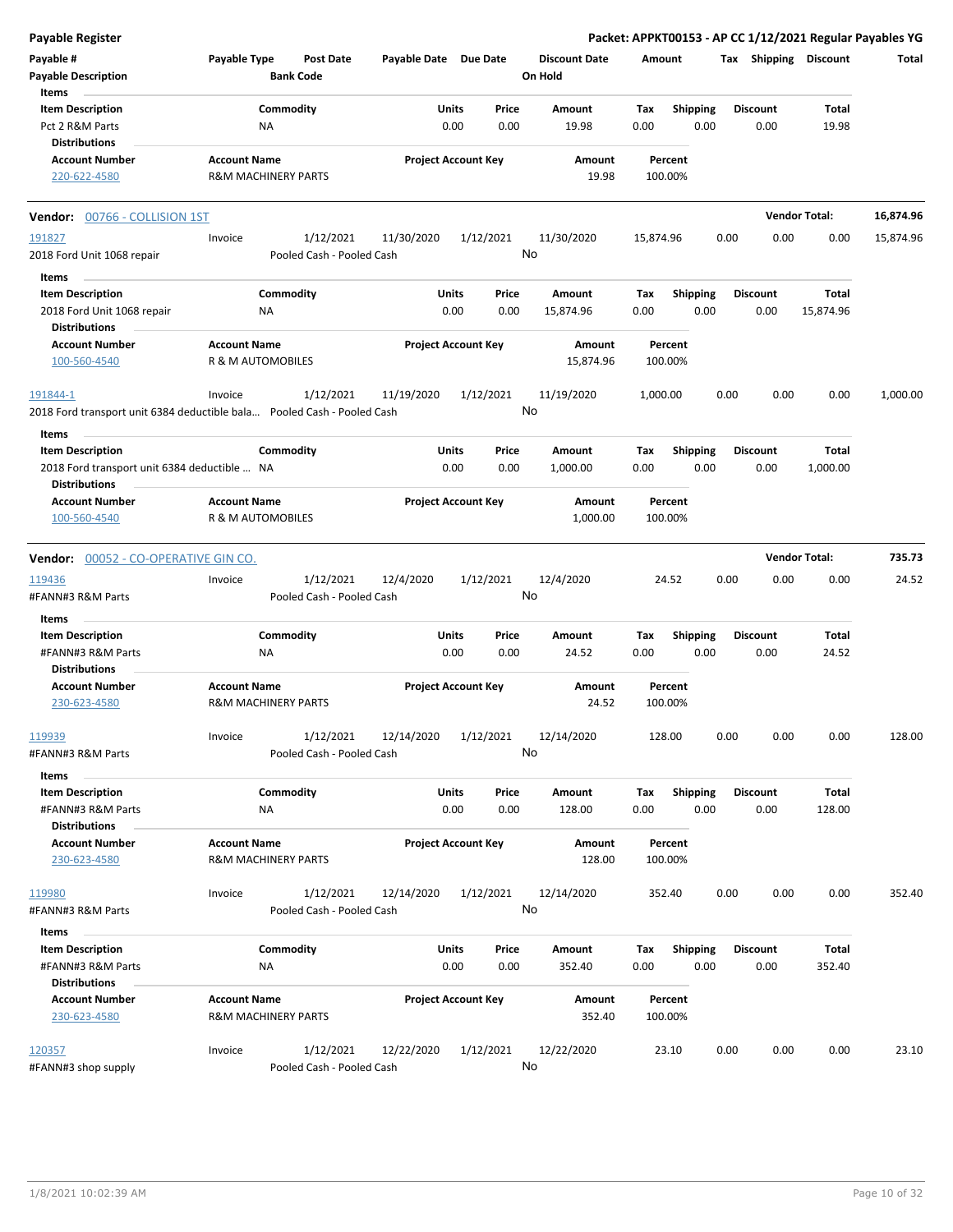| Payable Register                                          |                                                 |                                        |                       |                            |                                 |             |                         |                         | Packet: APPKT00153 - AP CC 1/12/2021 Regular Payables YG |          |
|-----------------------------------------------------------|-------------------------------------------------|----------------------------------------|-----------------------|----------------------------|---------------------------------|-------------|-------------------------|-------------------------|----------------------------------------------------------|----------|
| Payable #<br><b>Payable Description</b>                   | Payable Type                                    | Post Date<br><b>Bank Code</b>          | Payable Date Due Date |                            | <b>Discount Date</b><br>On Hold | Amount      |                         |                         | Tax Shipping Discount                                    | Total    |
| Items                                                     |                                                 |                                        |                       |                            |                                 |             |                         |                         |                                                          |          |
| <b>Item Description</b>                                   | Commodity                                       |                                        | Units                 | Price                      | Amount                          | Tax         | <b>Shipping</b>         | <b>Discount</b>         | Total                                                    |          |
| #FANN#3 shop supply<br><b>Distributions</b>               | ΝA                                              |                                        |                       | 0.00<br>0.00               | 23.10                           | 0.00        | 0.00                    | 0.00                    | 23.10                                                    |          |
| <b>Account Number</b><br>230-623-3400                     | <b>Account Name</b><br><b>SHOP SUPPLIES</b>     |                                        |                       | <b>Project Account Key</b> | Amount<br>23.10                 | 100.00%     | Percent                 |                         |                                                          |          |
| 120386                                                    | Invoice                                         | 1/12/2021                              | 12/23/2020            | 1/12/2021                  | 12/23/2020                      | 207.71      |                         | 0.00<br>0.00            | 0.00                                                     | 207.71   |
| #FANN#3 R&M Parts                                         |                                                 | Pooled Cash - Pooled Cash              |                       |                            | No                              |             |                         |                         |                                                          |          |
| Items                                                     |                                                 |                                        |                       |                            |                                 |             |                         |                         |                                                          |          |
| <b>Item Description</b><br>#FANN#3 R&M Parts              | Commodity<br><b>NA</b>                          |                                        | Units                 | Price<br>0.00<br>0.00      | Amount<br>207.71                | Tax<br>0.00 | <b>Shipping</b><br>0.00 | <b>Discount</b><br>0.00 | Total<br>207.71                                          |          |
| <b>Distributions</b><br><b>Account Number</b>             | <b>Account Name</b>                             |                                        |                       | <b>Project Account Key</b> | Amount                          |             | Percent                 |                         |                                                          |          |
| 230-623-4580                                              | <b>R&amp;M MACHINERY PARTS</b>                  |                                        |                       |                            | 207.71                          | 100.00%     |                         |                         |                                                          |          |
| Vendor: 00163 - COOPER-SORRELLS FUNERAL HOME              |                                                 |                                        |                       |                            |                                 |             |                         |                         | <b>Vendor Total:</b>                                     | 627.25   |
| $C20-22$                                                  | Invoice                                         | 1/12/2021                              | 12/27/2020            | 1/12/2021                  | 12/27/2020                      | 627.25      |                         | 0.00<br>0.00            | 0.00                                                     | 627.25   |
| McCoy removal/pouch/transport                             |                                                 | Pooled Cash - Pooled Cash              |                       |                            | No                              |             |                         |                         |                                                          |          |
| Items                                                     |                                                 |                                        |                       |                            |                                 |             |                         |                         |                                                          |          |
| <b>Item Description</b>                                   | Commodity                                       |                                        | Units                 | Price                      | Amount                          | Tax         | <b>Shipping</b>         | <b>Discount</b>         | Total                                                    |          |
| McCoy removal/pouch/transport<br><b>Distributions</b>     | <b>NA</b>                                       |                                        |                       | 0.00<br>0.00               | 627.25                          | 0.00        | 0.00                    | 0.00                    | 627.25                                                   |          |
| <b>Account Number</b>                                     | <b>Account Name</b>                             |                                        |                       | <b>Project Account Key</b> | Amount                          |             | Percent                 |                         |                                                          |          |
| 100-425-4660                                              | <b>AUTOPSIES</b>                                |                                        |                       |                            | 627.25                          | 100.00%     |                         |                         |                                                          |          |
|                                                           |                                                 |                                        |                       |                            |                                 |             |                         |                         | <b>Vendor Total:</b>                                     | 107.00   |
| <b>Vendor:</b> 00727 - CORRECTIONS SOFTWARE SOLUTIONS, LP |                                                 |                                        |                       |                            |                                 |             |                         |                         |                                                          |          |
| 49301<br>Feb 2021 computer software                       | Invoice                                         | 1/12/2021<br>Pooled Cash - Pooled Cash | 1/1/2021              | 1/12/2021                  | 1/1/2021<br>No                  | 107.00      |                         | 0.00<br>0.00            | 0.00                                                     | 107.00   |
| Items                                                     |                                                 |                                        |                       |                            |                                 |             |                         |                         |                                                          |          |
| <b>Item Description</b>                                   | Commodity                                       |                                        | Units                 | Price                      | Amount                          | Tax         | <b>Shipping</b>         | <b>Discount</b>         | Total                                                    |          |
| Feb 2021 computer software<br><b>Distributions</b>        | <b>NA</b>                                       |                                        |                       | 0.00<br>0.00               | 107.00                          | 0.00        | 0.00                    | 0.00                    | 107.00                                                   |          |
| <b>Account Number</b><br>100-573-4530                     | <b>Account Name</b><br><b>COMPUTER SOFTWARE</b> |                                        |                       | <b>Project Account Key</b> | Amount<br>107.00                | 100.00%     | Percent                 |                         |                                                          |          |
| Vendor: 00357 - DATA PRESERVATION, LLC                    |                                                 |                                        |                       |                            |                                 |             |                         |                         | <b>Vendor Total:</b>                                     | 4,288.00 |
| 3640                                                      | Invoice                                         | 1/12/2021                              | 12/30/2020            | 1/12/2021                  | 12/30/2020                      | 4,288.00    |                         | 0.00<br>0.00            | 0.00                                                     | 4,288.00 |
| Dec 2020 Land & Vital                                     |                                                 | Pooled Cash - Pooled Cash              |                       |                            | No                              |             |                         |                         |                                                          |          |
| Items                                                     |                                                 |                                        |                       |                            |                                 |             | Shipping                | <b>Discount</b>         | Total                                                    |          |
| <b>Item Description</b><br>Dec 2020 Land & Vital          | Commodity<br>NA                                 |                                        | Units                 | Price<br>0.00<br>0.00      | Amount<br>4,288.00              | Тах<br>0.00 | 0.00                    | 0.00                    | 4,288.00                                                 |          |
| <b>Distributions</b>                                      |                                                 |                                        |                       |                            |                                 |             |                         |                         |                                                          |          |
| <b>Account Number</b><br>121-402-3120                     | <b>Account Name</b><br><b>IMAGING SYSTEM</b>    |                                        |                       | <b>Project Account Key</b> | Amount<br>4,288.00              | 100.00%     | Percent                 |                         |                                                          |          |
| <b>Vendor: 00411 - DAVIS FLEET PARTS</b>                  |                                                 |                                        |                       |                            |                                 |             |                         |                         | <b>Vendor Total:</b>                                     | 76.68    |
| 719831                                                    | Invoice                                         | 1/12/2021                              | 12/2/2020             | 1/12/2021                  | 12/2/2020                       |             | 76.68                   | 0.00<br>0.00            | 0.00                                                     | 76.68    |
| #fannin#4 maint. kit                                      |                                                 | Pooled Cash - Pooled Cash              |                       |                            | No                              |             |                         |                         |                                                          |          |
| Items                                                     |                                                 |                                        |                       |                            |                                 |             |                         |                         |                                                          |          |
| <b>Item Description</b>                                   | Commodity                                       |                                        | Units                 | Price                      | Amount                          | Tax         | <b>Shipping</b>         | <b>Discount</b>         | Total                                                    |          |
| #fannin#4 maint. kit<br><b>Distributions</b>              | Goods                                           |                                        |                       | 2.00<br>38.34              | 76.68                           | 0.00        | 0.00                    | 0.00                    | 76.68                                                    |          |
| <b>Account Number</b><br>240-624-4580                     | <b>Account Name</b><br>R&M MACHINERY PARTS      |                                        |                       | <b>Project Account Key</b> | Amount<br>76.68                 | 100.00%     | Percent                 |                         |                                                          |          |

**Vendor:** 00200 - DOLESE BROS. CO. **Vendor Total: 16,775.30**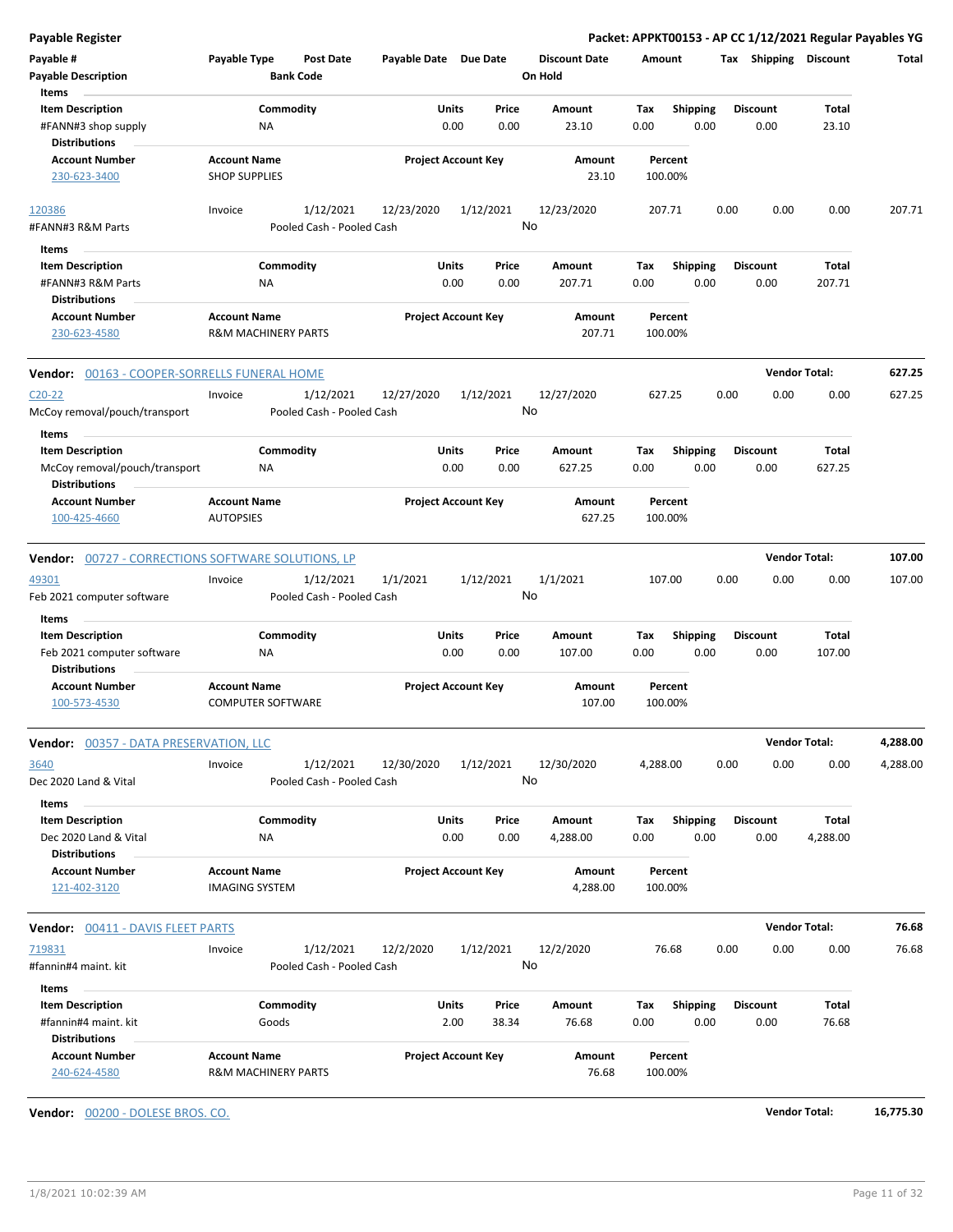| Payable Register                                                                |                     |                                        |                       |                                |                                 |             |                         |      |                         |                   | Packet: APPKT00153 - AP CC 1/12/2021 Regular Payables YG |
|---------------------------------------------------------------------------------|---------------------|----------------------------------------|-----------------------|--------------------------------|---------------------------------|-------------|-------------------------|------|-------------------------|-------------------|----------------------------------------------------------|
| Payable #<br><b>Payable Description</b>                                         | Payable Type        | Post Date<br><b>Bank Code</b>          | Payable Date Due Date |                                | <b>Discount Date</b><br>On Hold | Amount      |                         |      | Tax Shipping Discount   |                   | Total                                                    |
| AG20146449<br># FAN584 Pct 4 Rock & Gravel                                      | Invoice             | 1/12/2021<br>Pooled Cash - Pooled Cash | 12/1/2020             | 1/12/2021                      | 12/1/2020<br>No                 | 505.30      |                         | 0.00 | 0.00                    | 0.00              | 505.30                                                   |
| Items<br><b>Item Description</b>                                                |                     | Commodity                              |                       | Units<br>Price                 | Amount                          | Tax         | <b>Shipping</b>         |      | <b>Discount</b>         | Total             |                                                          |
| # FAN584 Pct 4 Rock & Gravel<br><b>Distributions</b>                            | ΝA                  |                                        |                       | 0.00<br>0.00                   | 505.30                          | 0.00        | 0.00                    |      | 0.00                    | 505.30            |                                                          |
| <b>Account Number</b><br>240-624-3410                                           | <b>Account Name</b> | R&B MAT. ROCK & GRAVEL                 |                       | <b>Project Account Key</b>     | Amount<br>505.30                | 100.00%     | Percent                 |      |                         |                   |                                                          |
| AG20146967<br># FAN584 Pct 4 Rock & Gravel                                      | Invoice             | 1/12/2021<br>Pooled Cash - Pooled Cash | 12/2/2020             | 1/12/2021                      | 12/2/2020<br>No                 | 1,635.91    |                         | 0.00 | 0.00                    | 0.00              | 1,635.91                                                 |
| Items                                                                           |                     |                                        |                       |                                |                                 |             |                         |      |                         |                   |                                                          |
| <b>Item Description</b>                                                         |                     | Commodity                              |                       | Units<br>Price                 | Amount                          | Tax         | Shipping                |      | <b>Discount</b>         | Total             |                                                          |
| # FAN584 Pct 4 Rock & Gravel<br><b>Distributions</b>                            | ΝA                  |                                        |                       | 0.00<br>0.00                   | 1,635.91                        | 0.00        | 0.00                    |      | 0.00                    | 1,635.91          |                                                          |
| <b>Account Number</b><br>240-624-3410                                           | <b>Account Name</b> | R&B MAT. ROCK & GRAVEL                 |                       | <b>Project Account Key</b>     | <b>Amount</b><br>1,635.91       | 100.00%     | Percent                 |      |                         |                   |                                                          |
| AG20147378<br>#FAN582 Pct 2 Rock & Gravel                                       | Invoice             | 1/12/2021<br>Pooled Cash - Pooled Cash | 12/3/2020             | 1/12/2021                      | 12/3/2020<br>No                 | 233.50      |                         | 0.00 | 0.00                    | 0.00              | 233.50                                                   |
| Items                                                                           |                     |                                        |                       |                                |                                 |             |                         |      |                         |                   |                                                          |
| <b>Item Description</b><br>#FAN582 Pct 2 Rock & Gravel                          | ΝA                  | Commodity                              |                       | Units<br>Price<br>0.00<br>0.00 | Amount<br>233.50                | Tax<br>0.00 | <b>Shipping</b><br>0.00 |      | <b>Discount</b><br>0.00 | Total<br>233.50   |                                                          |
| <b>Distributions</b>                                                            |                     |                                        |                       |                                |                                 |             |                         |      |                         |                   |                                                          |
| <b>Account Number</b><br>220-622-3410                                           | <b>Account Name</b> | R&B MAT. ROCK & GRAVEL                 |                       | <b>Project Account Key</b>     | Amount<br>233.50                | 100.00%     | Percent                 |      |                         |                   |                                                          |
| AG20147809<br># FAN584 Pct 4 Rock & Gravel                                      | Invoice             | 1/12/2021<br>Pooled Cash - Pooled Cash | 12/4/2020             | 1/12/2021                      | 12/4/2020<br>No                 | 767.05      |                         | 0.00 | 0.00                    | 0.00              | 767.05                                                   |
| Items                                                                           |                     | Commodity                              |                       | Units<br>Price                 | Amount                          |             |                         |      |                         | Total             |                                                          |
| <b>Item Description</b><br># FAN584 Pct 4 Rock & Gravel<br><b>Distributions</b> | ΝA                  |                                        |                       | 0.00<br>0.00                   | 767.05                          | Tax<br>0.00 | Shipping<br>0.00        |      | <b>Discount</b><br>0.00 | 767.05            |                                                          |
| <b>Account Number</b>                                                           | <b>Account Name</b> |                                        |                       | <b>Project Account Key</b>     | Amount                          |             | Percent                 |      |                         |                   |                                                          |
| 240-624-3410                                                                    |                     | R&B MAT. ROCK & GRAVEL                 |                       |                                | 767.05                          | 100.00%     |                         |      |                         |                   |                                                          |
| AG20147810<br># FAN584 Pct 4 Rock & Gravel                                      | Invoice             | 1/12/2021<br>Pooled Cash - Pooled Cash | 12/4/2020             | 1/12/2021                      | 12/4/2020<br>No                 | 1,013.73    |                         | 0.00 | 0.00                    | 0.00              | 1,013.73                                                 |
| Items                                                                           |                     |                                        |                       |                                |                                 |             |                         |      |                         |                   |                                                          |
| <b>Item Description</b><br># FAN584 Pct 4 Rock & Gravel<br><b>Distributions</b> | <b>NA</b>           | Commodity                              |                       | Units<br>Price<br>0.00<br>0.00 | Amount<br>1,013.73              | Tax<br>0.00 | Shipping<br>0.00        |      | <b>Discount</b><br>0.00 | Total<br>1,013.73 |                                                          |
| <b>Account Number</b><br>240-624-3410                                           | <b>Account Name</b> | R&B MAT. ROCK & GRAVEL                 |                       | <b>Project Account Key</b>     | Amount<br>1,013.73              | 100.00%     | Percent                 |      |                         |                   |                                                          |
| AG20148434<br>#FAN582 Pct 2 Rock & Gravel                                       | Invoice             | 1/12/2021<br>Pooled Cash - Pooled Cash | 12/7/2020             | 1/12/2021                      | 12/7/2020<br>No                 | 694.48      |                         | 0.00 | 0.00                    | 0.00              | 694.48                                                   |
| Items                                                                           |                     |                                        |                       |                                |                                 |             |                         |      |                         |                   |                                                          |
| <b>Item Description</b><br>#FAN582 Pct 2 Rock & Gravel                          | ΝA                  | Commodity                              |                       | Units<br>Price<br>0.00<br>0.00 | Amount<br>694.48                | Tax<br>0.00 | <b>Shipping</b><br>0.00 |      | <b>Discount</b><br>0.00 | Total<br>694.48   |                                                          |
| <b>Distributions</b><br><b>Account Number</b>                                   | <b>Account Name</b> |                                        |                       | <b>Project Account Key</b>     | Amount                          |             | Percent                 |      |                         |                   |                                                          |
| 220-622-3410                                                                    |                     | R&B MAT. ROCK & GRAVEL                 |                       |                                | 694.48                          | 100.00%     |                         |      |                         |                   |                                                          |
| AG20149093<br>#FAN582 Pct 2 Rock & Gravel                                       | Invoice             | 1/12/2021<br>Pooled Cash - Pooled Cash | 12/8/2020             | 1/12/2021                      | 12/8/2020<br>No                 | 464.13      |                         | 0.00 | 0.00                    | 0.00              | 464.13                                                   |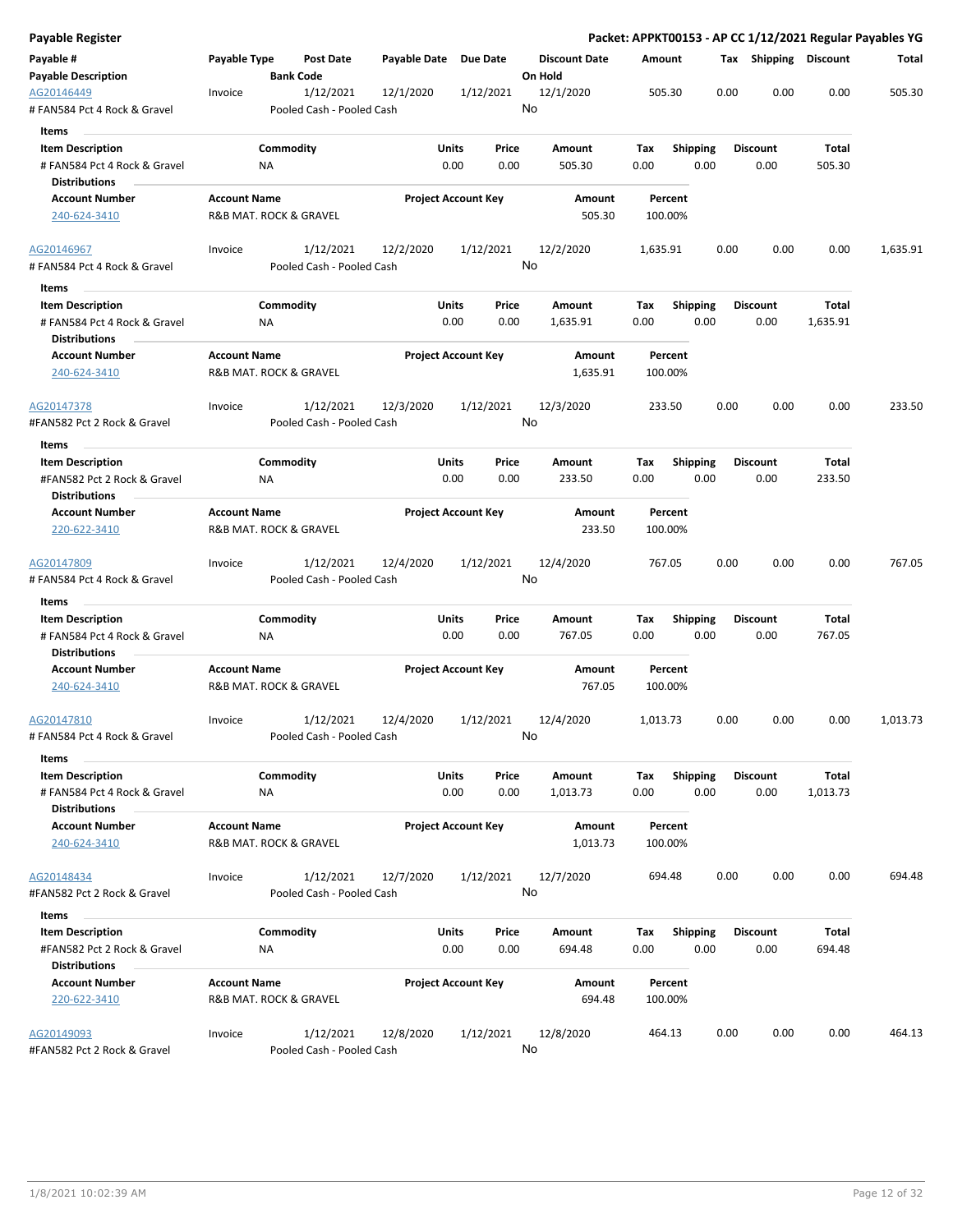| <b>Payable Register</b>                                                                 |                                                      |                                         |                                |                                 | Packet: APPKT00153 - AP CC 1/12/2021 Regular Payables YG |      |                         |                        |        |
|-----------------------------------------------------------------------------------------|------------------------------------------------------|-----------------------------------------|--------------------------------|---------------------------------|----------------------------------------------------------|------|-------------------------|------------------------|--------|
| Payable #<br><b>Payable Description</b>                                                 | Payable Type<br><b>Post Date</b><br><b>Bank Code</b> | Payable Date Due Date                   |                                | <b>Discount Date</b><br>On Hold | Amount                                                   |      |                         | Tax Shipping Discount  | Total  |
| Items<br><b>Item Description</b><br>#FAN582 Pct 2 Rock & Gravel                         | Commodity<br>ΝA                                      |                                         | Units<br>Price<br>0.00<br>0.00 | Amount<br>464.13                | Tax<br><b>Shipping</b><br>0.00                           | 0.00 | <b>Discount</b><br>0.00 | Total<br>464.13        |        |
| <b>Distributions</b><br><b>Account Number</b><br>220-622-3410                           | <b>Account Name</b><br>R&B MAT. ROCK & GRAVEL        |                                         | <b>Project Account Key</b>     | Amount<br>464.13                | Percent<br>100.00%                                       |      |                         |                        |        |
| AG20149749<br>#FAN582 Pct 2 Rock & Gravel                                               | 1/12/2021<br>Invoice                                 | 12/9/2020<br>Pooled Cash - Pooled Cash  | 1/12/2021                      | 12/9/2020<br>No                 | 677.10                                                   | 0.00 | 0.00                    | 0.00                   | 677.10 |
| Items                                                                                   |                                                      |                                         |                                |                                 |                                                          |      |                         |                        |        |
| <b>Item Description</b><br>#FAN582 Pct 2 Rock & Gravel<br><b>Distributions</b>          | Commodity<br>ΝA                                      |                                         | Units<br>Price<br>0.00<br>0.00 | Amount<br>677.10                | <b>Shipping</b><br>Tax<br>0.00                           | 0.00 | <b>Discount</b><br>0.00 | Total<br>677.10        |        |
| <b>Account Number</b><br>220-622-3410                                                   | <b>Account Name</b><br>R&B MAT. ROCK & GRAVEL        |                                         | <b>Project Account Key</b>     | Amount<br>677.10                | Percent<br>100.00%                                       |      |                         |                        |        |
| AG20150412<br>#FAN583 Pct 3 Rock & Gravel                                               | 1/12/2021<br>Invoice<br>Pooled Cash - Pooled Cash    | 12/10/2020                              | 1/12/2021                      | 12/10/2020<br>No                | 247.92                                                   | 0.00 | 0.00                    | 0.00                   | 247.92 |
| Items<br><b>Item Description</b><br>#FAN583 Pct 3 Rock & Gravel<br><b>Distributions</b> | Commodity<br>NA                                      |                                         | Units<br>Price<br>0.00<br>0.00 | Amount<br>247.92                | <b>Shipping</b><br>Tax<br>0.00                           | 0.00 | <b>Discount</b><br>0.00 | Total<br>247.92        |        |
| <b>Account Number</b><br>230-623-3410                                                   | <b>Account Name</b><br>R&B MAT. ROCK & GRAVEL        |                                         | <b>Project Account Key</b>     | Amount<br>247.92                | Percent<br>100.00%                                       |      |                         |                        |        |
| AG20150413<br>#FAN583 Pct 3 Rock & Gravel                                               | 1/12/2021<br>Invoice                                 | 12/10/2020<br>Pooled Cash - Pooled Cash | 1/12/2021                      | 12/10/2020<br>No                | 260.24                                                   | 0.00 | 0.00                    | 0.00                   | 260.24 |
| Items                                                                                   |                                                      |                                         |                                |                                 |                                                          |      |                         |                        |        |
| <b>Item Description</b><br>#FAN583 Pct 3 Rock & Gravel<br><b>Distributions</b>          | Commodity<br>ΝA                                      |                                         | Units<br>Price<br>0.00<br>0.00 | Amount<br>260.24                | <b>Shipping</b><br>Tax<br>0.00                           | 0.00 | <b>Discount</b><br>0.00 | <b>Total</b><br>260.24 |        |
| <b>Account Number</b><br>230-623-3410                                                   | <b>Account Name</b><br>R&B MAT. ROCK & GRAVEL        |                                         | <b>Project Account Key</b>     | <b>Amount</b><br>260.24         | Percent<br>100.00%                                       |      |                         |                        |        |
| AG20151000<br>#FAN583 Pct 3 Rock & Gravel                                               | 1/12/2021<br>Invoice<br>Pooled Cash - Pooled Cash    | 12/11/2020                              | 1/12/2021                      | 12/11/2020<br>No                | 507.29                                                   | 0.00 | 0.00                    | 0.00                   | 507.29 |
| Items                                                                                   |                                                      |                                         |                                |                                 |                                                          |      |                         |                        |        |
| <b>Item Description</b><br>#FAN583 Pct 3 Rock & Gravel<br><b>Distributions</b>          | Commodity<br>NA                                      |                                         | Units<br>Price<br>0.00<br>0.00 | Amount<br>507.29                | Shipping<br>Tax<br>0.00                                  | 0.00 | <b>Discount</b><br>0.00 | <b>Total</b><br>507.29 |        |
| <b>Account Number</b><br>230-623-3410                                                   | <b>Account Name</b><br>R&B MAT. ROCK & GRAVEL        |                                         | <b>Project Account Key</b>     | Amount<br>507.29                | Percent<br>100.00%                                       |      |                         |                        |        |
| AG20151001<br>#FAN583 Pct 3 Rock & Gravel                                               | 1/12/2021<br>Invoice                                 | 12/11/2020<br>Pooled Cash - Pooled Cash | 1/12/2021                      | 12/11/2020<br>No                | 503.29                                                   | 0.00 | 0.00                    | 0.00                   | 503.29 |
| Items                                                                                   |                                                      |                                         |                                |                                 |                                                          |      |                         |                        |        |
| <b>Item Description</b><br>#FAN583 Pct 3 Rock & Gravel<br><b>Distributions</b>          | Commodity<br>ΝA                                      |                                         | Units<br>Price<br>0.00<br>0.00 | Amount<br>503.29                | <b>Shipping</b><br>Тах<br>0.00                           | 0.00 | <b>Discount</b><br>0.00 | Total<br>503.29        |        |
| <b>Account Number</b><br>230-623-3410                                                   | <b>Account Name</b><br>R&B MAT. ROCK & GRAVEL        |                                         | <b>Project Account Key</b>     | Amount<br>503.29                | Percent<br>100.00%                                       |      |                         |                        |        |
| AG20151002<br>#FAN583 Pct 3 Rock & Gravel                                               | 1/12/2021<br>Invoice                                 | 12/11/2020<br>Pooled Cash - Pooled Cash | 1/12/2021                      | 12/11/2020<br>No                | 523.92                                                   | 0.00 | 0.00                    | 0.00                   | 523.92 |
| Items                                                                                   |                                                      |                                         |                                |                                 |                                                          |      |                         |                        |        |
| <b>Item Description</b><br>#FAN583 Pct 3 Rock & Gravel<br><b>Distributions</b>          | Commodity<br>ΝA                                      |                                         | Units<br>Price<br>0.00<br>0.00 | Amount<br>523.92                | Tax<br><b>Shipping</b><br>0.00                           | 0.00 | <b>Discount</b><br>0.00 | Total<br>523.92        |        |
| <b>Account Number</b><br>230-623-3410                                                   | <b>Account Name</b><br>R&B MAT. ROCK & GRAVEL        |                                         | <b>Project Account Key</b>     | Amount<br>523.92                | Percent<br>100.00%                                       |      |                         |                        |        |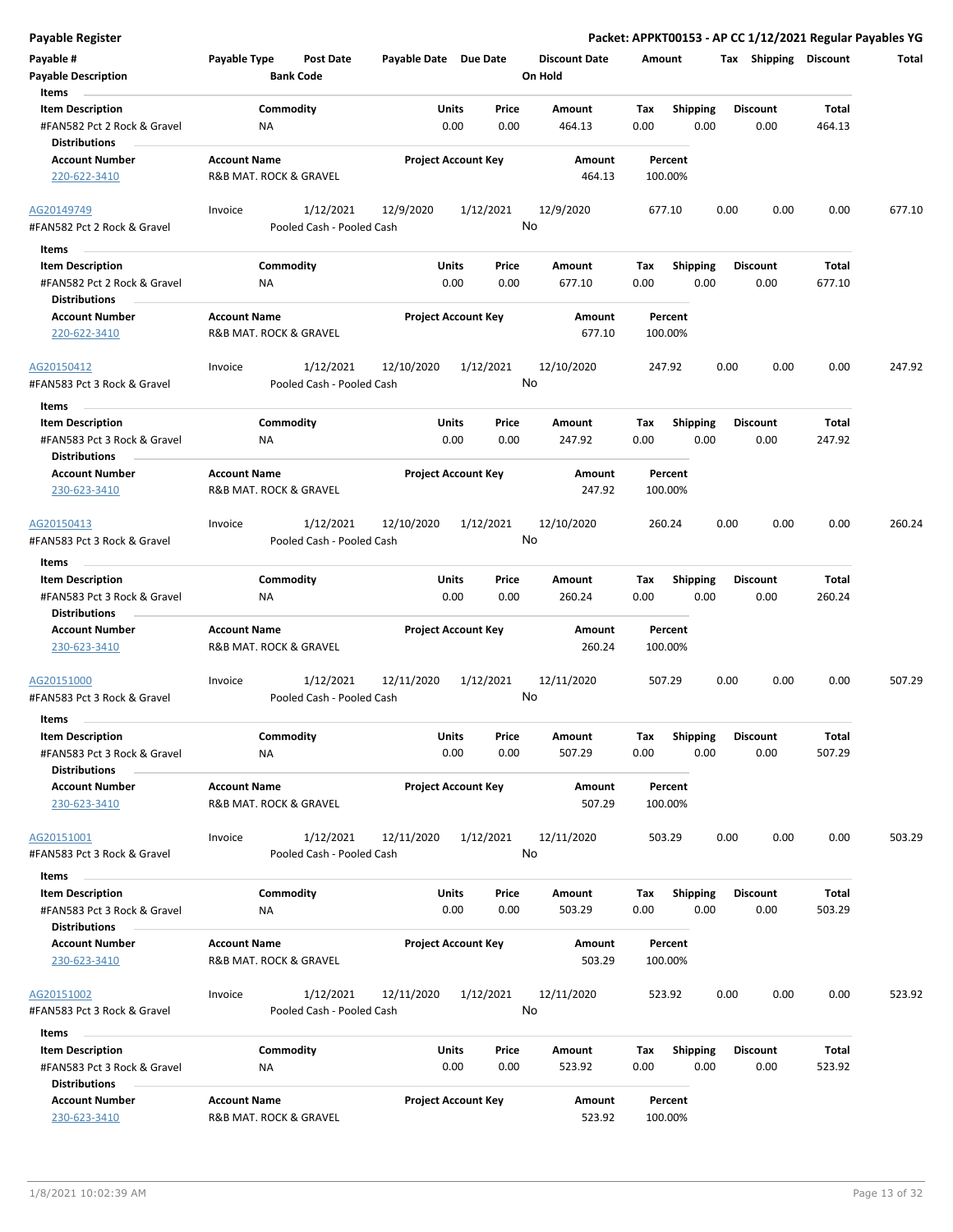| Payable Register                                    |                     |                                        |                       |                            |                                 |                    |                         |      |                       |          | Packet: APPKT00153 - AP CC 1/12/2021 Regular Payables YG |
|-----------------------------------------------------|---------------------|----------------------------------------|-----------------------|----------------------------|---------------------------------|--------------------|-------------------------|------|-----------------------|----------|----------------------------------------------------------|
| Payable #<br><b>Payable Description</b>             | Payable Type        | Post Date<br><b>Bank Code</b>          | Payable Date Due Date |                            | <b>Discount Date</b><br>On Hold | Amount             |                         |      | Tax Shipping Discount |          | Total                                                    |
| AG20151384<br>#FAN582 Pct 2 Rock & Gravel           | Invoice             | 1/12/2021<br>Pooled Cash - Pooled Cash | 12/14/2020            | 1/12/2021                  | 12/14/2020<br>No                | 445.35             |                         | 0.00 | 0.00                  | 0.00     | 445.35                                                   |
| Items                                               |                     |                                        |                       |                            |                                 |                    |                         |      |                       |          |                                                          |
| <b>Item Description</b>                             |                     | Commodity                              | Units                 | Price                      | Amount                          | Tax                | <b>Shipping</b>         |      | <b>Discount</b>       | Total    |                                                          |
| #FAN582 Pct 2 Rock & Gravel                         |                     | ΝA                                     |                       | 0.00<br>0.00               | 445.35                          | 0.00               | 0.00                    |      | 0.00                  | 445.35   |                                                          |
| <b>Distributions</b>                                |                     |                                        |                       |                            |                                 |                    |                         |      |                       |          |                                                          |
| <b>Account Number</b>                               | <b>Account Name</b> |                                        |                       | <b>Project Account Key</b> | Amount                          | Percent            |                         |      |                       |          |                                                          |
| 220-622-3410                                        |                     | R&B MAT. ROCK & GRAVEL                 |                       |                            | 445.35                          | 100.00%            |                         |      |                       |          |                                                          |
| AG20151385                                          | Invoice             | 1/12/2021                              | 12/14/2020            | 1/12/2021                  | 12/14/2020                      | 428.61             |                         | 0.00 | 0.00                  | 0.00     | 428.61                                                   |
| #FAN582 Pct 2 Rock & Gravel<br>Items                |                     | Pooled Cash - Pooled Cash              |                       |                            | No                              |                    |                         |      |                       |          |                                                          |
| <b>Item Description</b>                             |                     | Commodity                              | Units                 | Price                      | Amount                          | Tax                | Shipping                |      | <b>Discount</b>       | Total    |                                                          |
| #FAN582 Pct 2 Rock & Gravel<br><b>Distributions</b> |                     | ΝA                                     |                       | 0.00<br>0.00               | 428.61                          | 0.00               | 0.00                    |      | 0.00                  | 428.61   |                                                          |
| <b>Account Number</b>                               | <b>Account Name</b> |                                        |                       | <b>Project Account Key</b> | Amount                          | Percent            |                         |      |                       |          |                                                          |
| 220-622-3410                                        |                     | R&B MAT. ROCK & GRAVEL                 |                       |                            | 428.61                          | 100.00%            |                         |      |                       |          |                                                          |
| AG20151386                                          | Invoice             | 1/12/2021                              | 12/14/2020            | 1/12/2021                  | 12/14/2020                      | 1,262.89           |                         | 0.00 | 0.00                  | 0.00     | 1,262.89                                                 |
| #FAN583 Pct 3 Rock & Gravel                         |                     | Pooled Cash - Pooled Cash              |                       |                            | No                              |                    |                         |      |                       |          |                                                          |
| Items                                               |                     |                                        |                       |                            |                                 |                    |                         |      |                       |          |                                                          |
| <b>Item Description</b>                             |                     | Commodity                              | Units                 | Price                      | Amount                          | Tax                | <b>Shipping</b>         |      | <b>Discount</b>       | Total    |                                                          |
| #FAN583 Pct 3 Rock & Gravel<br><b>Distributions</b> |                     | <b>NA</b>                              |                       | 0.00<br>0.00               | 1,262.89                        | 0.00               | 0.00                    |      | 0.00                  | 1,262.89 |                                                          |
| <b>Account Number</b>                               | <b>Account Name</b> |                                        |                       | <b>Project Account Key</b> | Amount                          | Percent            |                         |      |                       |          |                                                          |
| 230-623-3410                                        |                     | R&B MAT. ROCK & GRAVEL                 |                       |                            | 1,262.89                        | 100.00%            |                         |      |                       |          |                                                          |
| AG20151628<br>#FAN582 Pct 2 Rock & Gravel           | Invoice             | 1/12/2021<br>Pooled Cash - Pooled Cash | 12/15/2020            | 1/12/2021                  | 12/15/2020<br>No                | 662.55             |                         | 0.00 | 0.00                  | 0.00     | 662.55                                                   |
| Items                                               |                     |                                        |                       |                            |                                 |                    |                         |      |                       |          |                                                          |
| <b>Item Description</b>                             |                     | Commodity                              | Units                 | Price                      | Amount                          | Tax                | <b>Shipping</b>         |      | Discount              | Total    |                                                          |
| #FAN582 Pct 2 Rock & Gravel                         |                     | ΝA                                     |                       | 0.00<br>0.00               | 662.55                          | 0.00               | 0.00                    |      | 0.00                  | 662.55   |                                                          |
| <b>Distributions</b>                                |                     |                                        |                       |                            |                                 |                    |                         |      |                       |          |                                                          |
| <b>Account Number</b><br>220-622-3410               | <b>Account Name</b> | R&B MAT. ROCK & GRAVEL                 |                       | <b>Project Account Key</b> | Amount<br>662.55                | Percent<br>100.00% |                         |      |                       |          |                                                          |
| AG20151629                                          | Invoice             | 1/12/2021                              | 12/15/2020            | 1/12/2021                  | 12/15/2020                      | 444.26             |                         | 0.00 | 0.00                  | 0.00     | 444.26                                                   |
| #FAN582 Pct 2 Rock & Gravel                         |                     | Pooled Cash - Pooled Cash              |                       |                            | No                              |                    |                         |      |                       |          |                                                          |
| Items<br><b>Item Description</b>                    |                     | Commodity                              | Units                 | Price                      |                                 |                    |                         |      | <b>Discount</b>       | Total    |                                                          |
| #FAN582 Pct 2 Rock & Gravel                         |                     | <b>NA</b>                              |                       | 0.00<br>0.00               | Amount<br>444.26                | Tax<br>0.00        | <b>Shipping</b><br>0.00 |      | 0.00                  | 444.26   |                                                          |
| <b>Distributions</b>                                |                     |                                        |                       |                            |                                 |                    |                         |      |                       |          |                                                          |
| <b>Account Number</b><br>220-622-3410               | <b>Account Name</b> | R&B MAT. ROCK & GRAVEL                 |                       | <b>Project Account Key</b> | Amount<br>444.26                | Percent<br>100.00% |                         |      |                       |          |                                                          |
| AG20151883                                          | Invoice             | 1/12/2021                              | 12/16/2020            | 1/12/2021                  | 12/16/2020                      | 450.51             |                         | 0.00 | 0.00                  | 0.00     | 450.51                                                   |
| #FAN582 Pct 2 Rock & Gravel                         |                     | Pooled Cash - Pooled Cash              |                       |                            | No                              |                    |                         |      |                       |          |                                                          |
| Items                                               |                     |                                        |                       |                            |                                 |                    |                         |      |                       |          |                                                          |
| <b>Item Description</b>                             |                     | Commodity                              | Units                 | Price                      | Amount                          | Tax                | <b>Shipping</b>         |      | <b>Discount</b>       | Total    |                                                          |
| #FAN582 Pct 2 Rock & Gravel                         |                     | ΝA                                     |                       | 0.00<br>0.00               | 450.51                          | 0.00               | 0.00                    |      | 0.00                  | 450.51   |                                                          |
| <b>Distributions</b>                                |                     |                                        |                       |                            |                                 |                    |                         |      |                       |          |                                                          |
| <b>Account Number</b><br>220-622-3410               | <b>Account Name</b> | R&B MAT. ROCK & GRAVEL                 |                       | <b>Project Account Key</b> | Amount<br>450.51                | Percent<br>100.00% |                         |      |                       |          |                                                          |
|                                                     |                     |                                        |                       |                            |                                 |                    |                         |      |                       |          |                                                          |
| AG20151884<br>#FAN582 Pct 2 Rock & Gravel           | Invoice             | 1/12/2021<br>Pooled Cash - Pooled Cash | 12/16/2020            | 1/12/2021                  | 12/16/2020<br>No                | 438.93             |                         | 0.00 | 0.00                  | 0.00     | 438.93                                                   |
|                                                     |                     |                                        |                       |                            |                                 |                    |                         |      |                       |          |                                                          |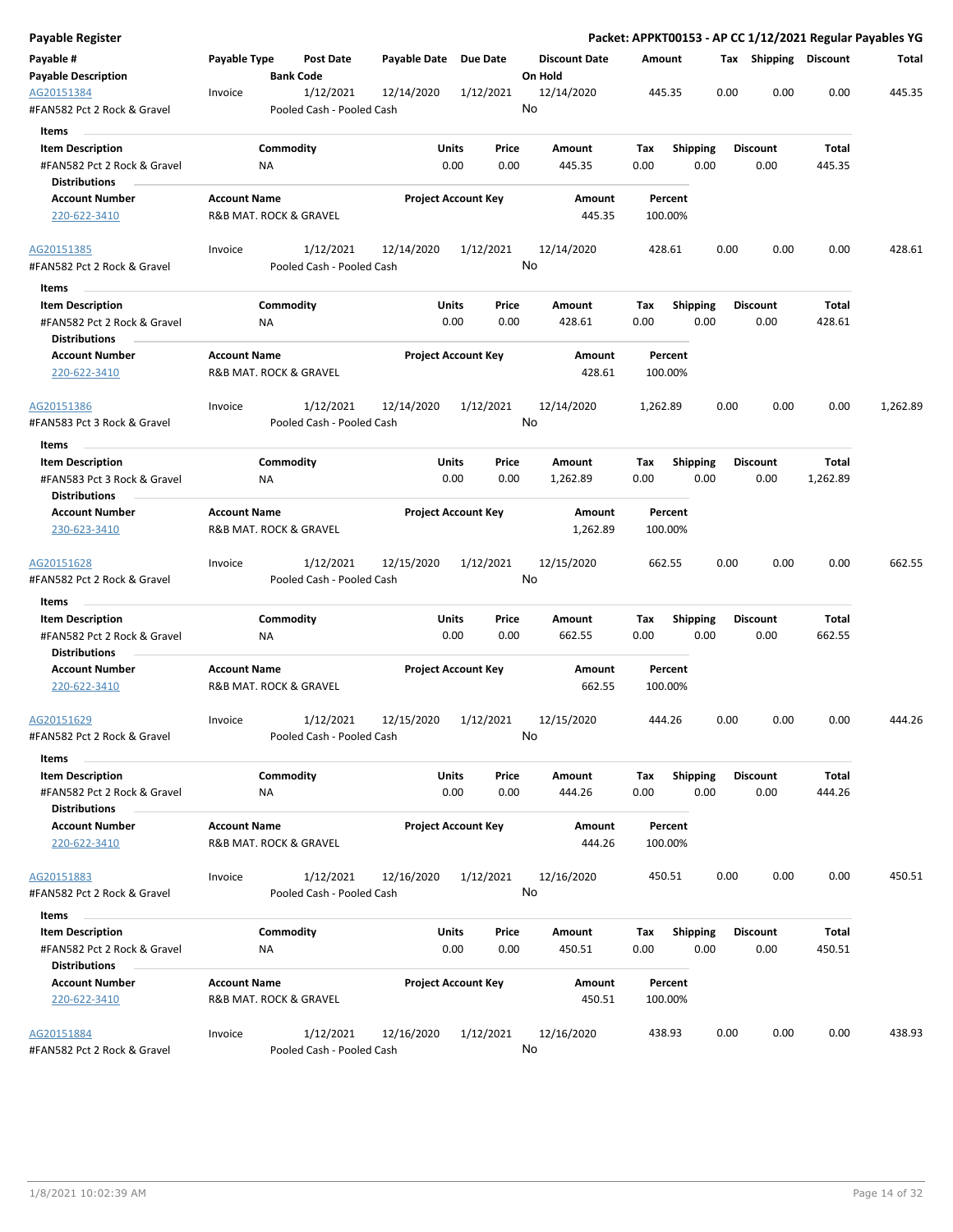| <b>Payable Register</b>                                                                 |                     |                                        |                       |                                       |                                 |             |                         |                         |                        | Packet: APPKT00153 - AP CC 1/12/2021 Regular Payables YG |
|-----------------------------------------------------------------------------------------|---------------------|----------------------------------------|-----------------------|---------------------------------------|---------------------------------|-------------|-------------------------|-------------------------|------------------------|----------------------------------------------------------|
| Payable #<br><b>Payable Description</b>                                                 | Payable Type        | <b>Post Date</b><br><b>Bank Code</b>   | Payable Date Due Date |                                       | <b>Discount Date</b><br>On Hold | Amount      |                         |                         | Tax Shipping Discount  | Total                                                    |
| Items                                                                                   |                     |                                        |                       |                                       |                                 |             |                         |                         |                        |                                                          |
| <b>Item Description</b><br>#FAN582 Pct 2 Rock & Gravel<br><b>Distributions</b>          | NA                  | Commodity                              |                       | Price<br>Units<br>0.00<br>0.00        | Amount<br>438.93                | Tax<br>0.00 | Shipping<br>0.00        | <b>Discount</b><br>0.00 | <b>Total</b><br>438.93 |                                                          |
| <b>Account Number</b>                                                                   |                     |                                        |                       |                                       | Amount                          |             |                         |                         |                        |                                                          |
| 220-622-3410                                                                            | <b>Account Name</b> | R&B MAT. ROCK & GRAVEL                 |                       | <b>Project Account Key</b>            | 438.93                          |             | Percent<br>100.00%      |                         |                        |                                                          |
| AG20151885<br>#FAN583 Pct 3 Rock & Gravel                                               | Invoice             | 1/12/2021<br>Pooled Cash - Pooled Cash | 12/16/2020            | 1/12/2021                             | 12/16/2020<br>No                | 1,754.06    |                         | 0.00                    | 0.00<br>0.00           | 1,754.06                                                 |
| Items                                                                                   |                     |                                        |                       |                                       |                                 |             |                         |                         |                        |                                                          |
| <b>Item Description</b>                                                                 |                     | Commodity                              |                       | <b>Units</b><br>Price                 | Amount                          | Tax         | <b>Shipping</b>         | <b>Discount</b>         | Total                  |                                                          |
| #FAN583 Pct 3 Rock & Gravel<br><b>Distributions</b>                                     | ΝA                  |                                        |                       | 0.00<br>0.00                          | 1,754.06                        | 0.00        | 0.00                    | 0.00                    | 1,754.06               |                                                          |
| <b>Account Number</b><br>230-623-3410                                                   | <b>Account Name</b> | R&B MAT. ROCK & GRAVEL                 |                       | <b>Project Account Key</b>            | Amount<br>1,754.06              |             | Percent<br>100.00%      |                         |                        |                                                          |
| AG20152225                                                                              | Invoice             | 1/12/2021                              | 12/17/2020            | 1/12/2021                             | 12/17/2020                      | 428.79      |                         | 0.00                    | 0.00<br>0.00           | 428.79                                                   |
| #FAN582 Pct 2 Rock & Gravel                                                             |                     | Pooled Cash - Pooled Cash              |                       |                                       | No                              |             |                         |                         |                        |                                                          |
| Items<br><b>Item Description</b><br>#FAN582 Pct 2 Rock & Gravel<br><b>Distributions</b> | ΝA                  | Commodity                              |                       | <b>Units</b><br>Price<br>0.00<br>0.00 | Amount<br>428.79                | Tax<br>0.00 | <b>Shipping</b><br>0.00 | <b>Discount</b><br>0.00 | <b>Total</b><br>428.79 |                                                          |
| <b>Account Number</b>                                                                   | <b>Account Name</b> |                                        |                       | <b>Project Account Key</b>            | Amount                          |             | Percent                 |                         |                        |                                                          |
| 220-622-3410                                                                            |                     | R&B MAT. ROCK & GRAVEL                 |                       |                                       | 428.79                          |             | 100.00%                 |                         |                        |                                                          |
| AG20152226<br>#FAN582 Pct 2 Rock & Gravel                                               | Invoice             | 1/12/2021<br>Pooled Cash - Pooled Cash | 12/17/2020            | 1/12/2021                             | 12/17/2020<br>No                |             | 436.76                  | 0.00                    | 0.00<br>0.00           | 436.76                                                   |
|                                                                                         |                     |                                        |                       |                                       |                                 |             |                         |                         |                        |                                                          |
| Items                                                                                   |                     | Commodity                              |                       | Units<br>Price                        | Amount                          | Tax         | <b>Shipping</b>         | <b>Discount</b>         | Total                  |                                                          |
| <b>Item Description</b><br>#FAN582 Pct 2 Rock & Gravel<br><b>Distributions</b>          | NA                  |                                        |                       | 0.00<br>0.00                          | 436.76                          | 0.00        | 0.00                    | 0.00                    | 436.76                 |                                                          |
| <b>Account Number</b>                                                                   | <b>Account Name</b> |                                        |                       | <b>Project Account Key</b>            | Amount                          |             | Percent                 |                         |                        |                                                          |
| 220-622-3410                                                                            |                     | R&B MAT. ROCK & GRAVEL                 |                       |                                       | 436.76                          |             | 100.00%                 |                         |                        |                                                          |
| AG20152726                                                                              | Invoice             | 1/12/2021                              | 12/18/2020            | 1/12/2021                             | 12/18/2020                      |             | 442.18                  | 0.00                    | 0.00<br>0.00           | 442.18                                                   |
| #FAN582 Pct 2 Rock & Gravel                                                             |                     | Pooled Cash - Pooled Cash              |                       |                                       | No                              |             |                         |                         |                        |                                                          |
| Items                                                                                   |                     |                                        |                       |                                       |                                 |             |                         |                         |                        |                                                          |
| <b>Item Description</b>                                                                 |                     | Commodity                              |                       | Units<br>Price                        | Amount                          | Tax         | Shipping                | <b>Discount</b>         | Total                  |                                                          |
| #FAN582 Pct 2 Rock & Gravel<br><b>Distributions</b>                                     | NA                  |                                        |                       | 0.00<br>0.00                          | 442.18                          | 0.00        | 0.00                    | 0.00                    | 442.18                 |                                                          |
| <b>Account Number</b><br>220-622-3410                                                   | <b>Account Name</b> | R&B MAT. ROCK & GRAVEL                 |                       | <b>Project Account Key</b>            | Amount<br>442.18                |             | Percent<br>100.00%      |                         |                        |                                                          |
| AG20153366                                                                              | Invoice             | 1/12/2021                              | 12/21/2020            | 1/12/2021                             | 12/21/2020                      |             | 451.32                  | 0.00                    | 0.00<br>0.00           | 451.32                                                   |
| #FAN582 Pct 2 Rock & Gravel                                                             |                     | Pooled Cash - Pooled Cash              |                       |                                       | No                              |             |                         |                         |                        |                                                          |
| Items                                                                                   |                     |                                        |                       |                                       |                                 |             |                         |                         |                        |                                                          |
| <b>Item Description</b>                                                                 |                     | Commodity                              |                       | Units<br>Price                        | Amount                          | Tax         | <b>Shipping</b>         | <b>Discount</b>         | Total                  |                                                          |
| #FAN582 Pct 2 Rock & Gravel<br><b>Distributions</b>                                     | NA                  |                                        |                       | 0.00<br>0.00                          | 451.32                          | 0.00        | 0.00                    | 0.00                    | 451.32                 |                                                          |
| <b>Account Number</b><br>220-622-3410                                                   | <b>Account Name</b> | R&B MAT. ROCK & GRAVEL                 |                       | <b>Project Account Key</b>            | Amount<br>451.32                |             | Percent<br>100.00%      |                         |                        |                                                          |
| AG20153367                                                                              | Invoice             | 1/12/2021                              | 12/21/2020            | 1/12/2021                             | 12/21/2020                      | 432.95      |                         | 0.00                    | 0.00<br>0.00           | 432.95                                                   |
| # FAN584 Pct 4 Rock & Gravel                                                            |                     | Pooled Cash - Pooled Cash              |                       |                                       | No                              |             |                         |                         |                        |                                                          |
| Items                                                                                   |                     |                                        |                       |                                       |                                 |             |                         |                         | Total                  |                                                          |
| <b>Item Description</b><br># FAN584 Pct 4 Rock & Gravel<br><b>Distributions</b>         | ΝA                  | Commodity                              |                       | Units<br>Price<br>0.00<br>0.00        | Amount<br>432.95                | Tax<br>0.00 | <b>Shipping</b><br>0.00 | <b>Discount</b><br>0.00 | 432.95                 |                                                          |
| <b>Account Number</b>                                                                   | <b>Account Name</b> |                                        |                       | <b>Project Account Key</b>            | Amount                          |             | Percent                 |                         |                        |                                                          |
| 240-624-3410                                                                            |                     | R&B MAT. ROCK & GRAVEL                 |                       |                                       | 432.95                          |             | 100.00%                 |                         |                        |                                                          |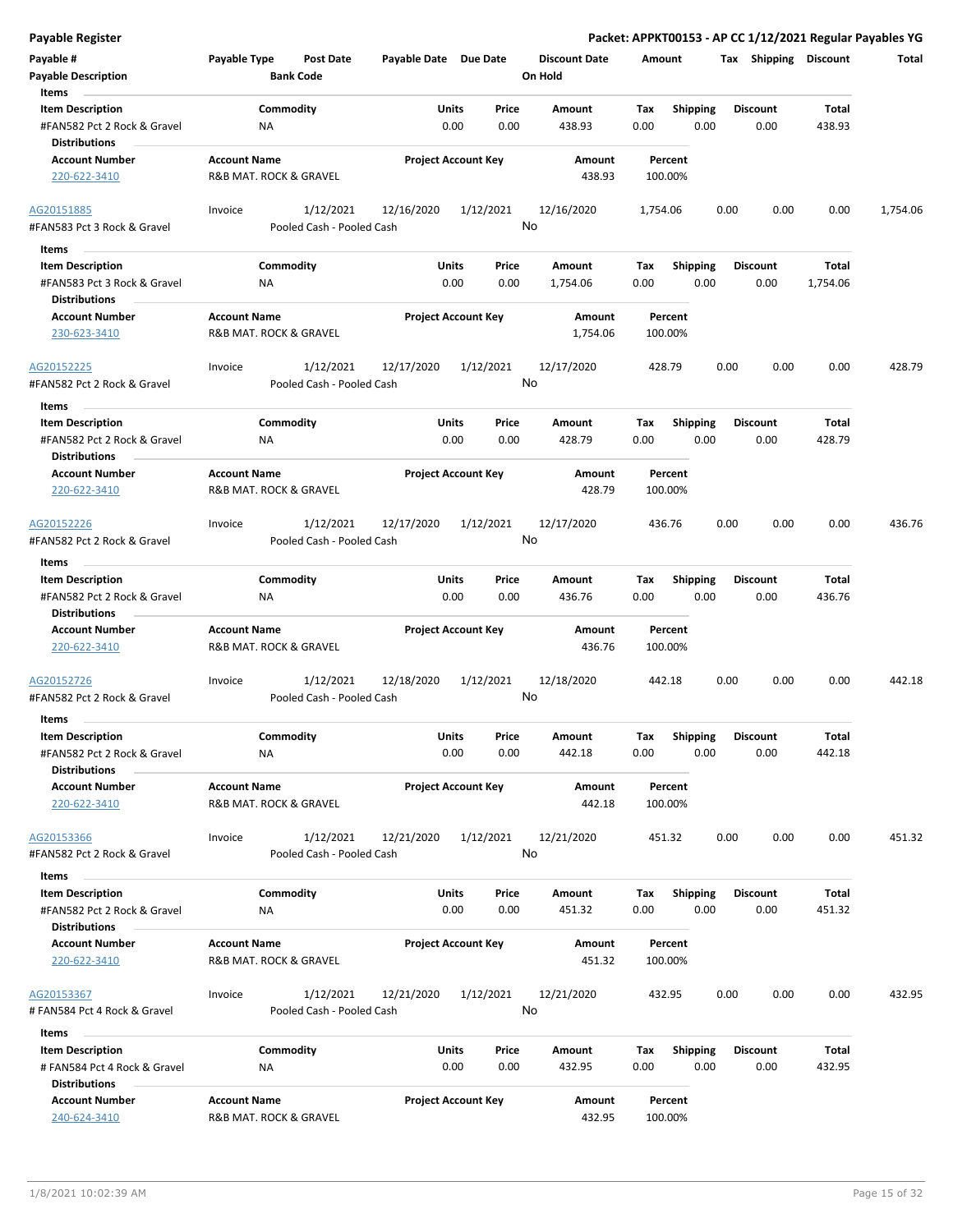| <b>Payable Register</b>                                                        |                                               |                  |                                        |              |                            |               |                                 |                    |                         |      |                         | Packet: APPKT00153 - AP CC 1/12/2021 Regular Payables YG |          |
|--------------------------------------------------------------------------------|-----------------------------------------------|------------------|----------------------------------------|--------------|----------------------------|---------------|---------------------------------|--------------------|-------------------------|------|-------------------------|----------------------------------------------------------|----------|
| Payable #<br><b>Payable Description</b>                                        | Payable Type                                  | <b>Bank Code</b> | <b>Post Date</b>                       | Payable Date | Due Date                   |               | <b>Discount Date</b><br>On Hold | Amount             |                         |      | Tax Shipping Discount   |                                                          | Total    |
| AG20153998<br>#FAN582 Pct 2 Rock & Gravel                                      | Invoice                                       |                  | 1/12/2021<br>Pooled Cash - Pooled Cash | 12/22/2020   | 1/12/2021                  |               | 12/22/2020<br>No                | 439.74             |                         | 0.00 | 0.00                    | 0.00                                                     | 439.74   |
| Items                                                                          |                                               |                  |                                        |              |                            |               |                                 |                    |                         |      |                         |                                                          |          |
| <b>Item Description</b><br>#FAN582 Pct 2 Rock & Gravel<br><b>Distributions</b> |                                               | Commodity<br>ΝA  |                                        |              | Units<br>0.00              | Price<br>0.00 | Amount<br>439.74                | Tax<br>0.00        | <b>Shipping</b><br>0.00 |      | <b>Discount</b><br>0.00 | Total<br>439.74                                          |          |
| <b>Account Number</b>                                                          | <b>Account Name</b>                           |                  |                                        |              | <b>Project Account Key</b> |               | Amount                          | Percent            |                         |      |                         |                                                          |          |
| 220-622-3410                                                                   | R&B MAT. ROCK & GRAVEL                        |                  |                                        |              |                            |               | 439.74                          | 100.00%            |                         |      |                         |                                                          |          |
| AG20154557                                                                     | Invoice                                       |                  | 1/12/2021                              | 12/23/2020   | 1/12/2021                  |               | 12/23/2020                      | 222.54             |                         | 0.00 | 0.00                    | 0.00                                                     | 222.54   |
| #FAN582 Pct 2 Rock & Gravel<br>Items                                           |                                               |                  | Pooled Cash - Pooled Cash              |              |                            |               | No                              |                    |                         |      |                         |                                                          |          |
| <b>Item Description</b>                                                        |                                               | Commodity        |                                        |              | Units                      | Price         | Amount                          | Tax                | <b>Shipping</b>         |      | <b>Discount</b>         | Total                                                    |          |
| #FAN582 Pct 2 Rock & Gravel<br><b>Distributions</b>                            |                                               | ΝA               |                                        |              | 0.00                       | 0.00          | 222.54                          | 0.00               | 0.00                    |      | 0.00                    | 222.54                                                   |          |
| <b>Account Number</b><br>220-622-3410                                          | <b>Account Name</b><br>R&B MAT. ROCK & GRAVEL |                  |                                        |              | <b>Project Account Key</b> |               | Amount<br>222.54                | Percent<br>100.00% |                         |      |                         |                                                          |          |
| <b>Vendor:</b> 00797 - FANNIN COUNTY TAX ASSESSOR-COL                          |                                               |                  |                                        |              |                            |               |                                 |                    |                         |      |                         | <b>Vendor Total:</b>                                     | 7.50     |
| INV0001076<br>Dev Svc 2018 Ford registration Plate 1334614                     | Invoice                                       |                  | 1/12/2021<br>Pooled Cash - Pooled Cash | 12/30/2020   | 1/12/2021                  |               | 12/30/2020<br>No                |                    | 7.50                    | 0.00 | 0.00                    | 0.00                                                     | 7.50     |
| Items                                                                          |                                               |                  |                                        |              |                            |               |                                 |                    |                         |      |                         |                                                          |          |
| <b>Item Description</b>                                                        |                                               | Commodity        |                                        |              | Units                      | Price         | Amount                          | Tax                | <b>Shipping</b>         |      | <b>Discount</b>         | Total                                                    |          |
| Dev Svc 2018 Ford registration Plate 1334 NA<br><b>Distributions</b>           |                                               |                  |                                        |              | 0.00                       | 0.00          | 7.50                            | 0.00               | 0.00                    |      | 0.00                    | 7.50                                                     |          |
| <b>Account Number</b>                                                          | <b>Account Name</b>                           |                  |                                        |              | <b>Project Account Key</b> |               | Amount                          | Percent            |                         |      |                         |                                                          |          |
| 100-591-4540                                                                   | <b>R&amp;M AUTO</b>                           |                  |                                        |              |                            |               | 7.50                            | 100.00%            |                         |      |                         |                                                          |          |
| <b>Vendor:</b> 00148 - FEDEX                                                   |                                               |                  |                                        |              |                            |               |                                 |                    |                         |      |                         | <b>Vendor Total:</b>                                     | 95.02    |
| 7-224-78641                                                                    | Invoice                                       |                  | 1/12/2021                              | 12/24/2020   | 1/12/2021                  |               | 12/24/2020                      | 95.02              |                         | 0.00 | 0.00                    | 0.00                                                     | 95.02    |
| Sheriff postage                                                                |                                               |                  | Pooled Cash - Pooled Cash              |              |                            |               | No                              |                    |                         |      |                         |                                                          |          |
| Items                                                                          |                                               |                  |                                        |              |                            |               |                                 |                    |                         |      |                         |                                                          |          |
| <b>Item Description</b>                                                        |                                               | Commodity        |                                        |              | Units                      | Price         | Amount                          | Tax                | Shipping                |      | <b>Discount</b>         | Total                                                    |          |
| Sheriff postage                                                                |                                               | ΝA               |                                        |              | 0.00                       | 0.00          | 95.02                           | 0.00               | 0.00                    |      | 0.00                    | 95.02                                                    |          |
| <b>Distributions</b>                                                           |                                               |                  |                                        |              |                            |               |                                 |                    |                         |      |                         |                                                          |          |
| <b>Account Number</b><br>100-560-3110                                          | <b>Account Name</b><br>POSTAGE                |                  |                                        |              | <b>Project Account Key</b> |               | Amount<br>95.02                 | Percent<br>100.00% |                         |      |                         |                                                          |          |
| <b>Vendor:</b> 00215 - FIRST UNITED METHODIST CHURCH                           |                                               |                  |                                        |              |                            |               |                                 |                    |                         |      |                         | <b>Vendor Total:</b>                                     | 2,882.08 |
| 50                                                                             | Invoice                                       |                  | 1/12/2021                              | 12/22/2020   | 1/12/2021                  |               | 12/22/2020                      | 532.08             |                         | 0.00 | 0.00                    | 0.00                                                     | 532.08   |
| Nov 2020 utilities 200 W 8th St                                                |                                               |                  | Pooled Cash - Pooled Cash              |              |                            |               | No                              |                    |                         |      |                         |                                                          |          |
| Items                                                                          |                                               |                  |                                        |              |                            |               |                                 |                    |                         |      |                         |                                                          |          |
| <b>Item Description</b><br>Nov 2020 utilities 200 W 8th St                     |                                               | Commodity<br>ΝA  |                                        |              | <b>Units</b><br>0.00       | Price<br>0.00 | Amount<br>532.08                | Tax<br>0.00        | <b>Shipping</b><br>0.00 |      | <b>Discount</b><br>0.00 | Total<br>532.08                                          |          |
| <b>Distributions</b>                                                           |                                               |                  |                                        |              |                            |               |                                 |                    |                         |      |                         |                                                          |          |
| <b>Account Number</b>                                                          | <b>Account Name</b>                           |                  |                                        |              | <b>Project Account Key</b> |               | Amount                          | Percent            |                         |      |                         |                                                          |          |
| 100-518-4400<br>100-518-4410                                                   | UTILITIES ELECTRICITY<br>UTILITIES GAS        |                  |                                        |              |                            |               | 216.04<br>141.73                | 40.60%<br>26.64%   |                         |      |                         |                                                          |          |
| 100-518-4420                                                                   | UTILITIES WATER                               |                  |                                        |              |                            |               | 106.32                          | 19.98%             |                         |      |                         |                                                          |          |
| 100-518-4430                                                                   | <b>TRASH PICKUP SERVICE</b>                   |                  |                                        |              |                            |               | 67.99                           | 12.78%             |                         |      |                         |                                                          |          |
| <b>INV0001052</b>                                                              | Invoice                                       |                  | 1/12/2021                              | 1/6/2021     | 1/12/2021                  |               | 1/6/2021                        | 2,350.00           |                         | 0.00 | 0.00                    | 0.00                                                     | 2,350.00 |
| 1/15-2/14/21 Lease 200 W 8th St                                                |                                               |                  | Pooled Cash - Pooled Cash              |              |                            |               | No                              |                    |                         |      |                         |                                                          |          |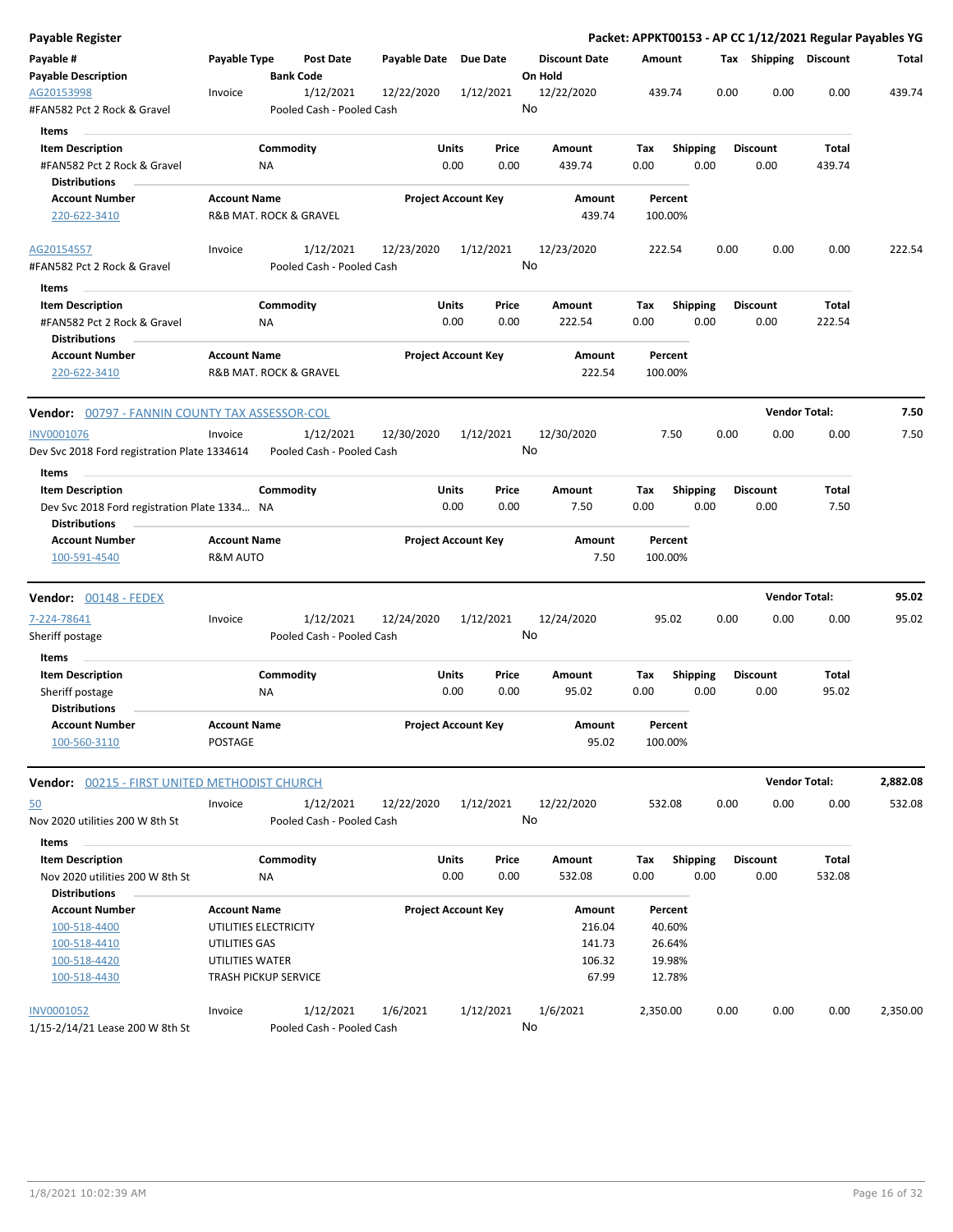| <b>Payable Register</b>                                                  |                                                       |                    |                                        |                       |                            |                |                                 |             |                         |      |                         | Packet: APPKT00153 - AP CC 1/12/2021 Regular Payables YG |        |
|--------------------------------------------------------------------------|-------------------------------------------------------|--------------------|----------------------------------------|-----------------------|----------------------------|----------------|---------------------------------|-------------|-------------------------|------|-------------------------|----------------------------------------------------------|--------|
| Payable #<br><b>Payable Description</b>                                  | Payable Type                                          |                    | <b>Post Date</b><br><b>Bank Code</b>   | Payable Date Due Date |                            |                | <b>Discount Date</b><br>On Hold | Amount      |                         |      | Tax Shipping Discount   |                                                          | Total  |
| Items<br><b>Item Description</b><br>1/15-2/14/21 Lease 200 W 8th St      |                                                       | Commodity<br>NA    |                                        |                       | Units<br>0.00              | Price<br>0.00  | Amount<br>2,350.00              | Tax<br>0.00 | <b>Shipping</b><br>0.00 |      | <b>Discount</b><br>0.00 | Total<br>2,350.00                                        |        |
| <b>Distributions</b><br><b>Account Number</b><br>100-518-4700            | <b>Account Name</b><br>OFFICE SPACE LEASE             |                    |                                        |                       | <b>Project Account Key</b> |                | Amount<br>2,350.00              |             | Percent<br>100.00%      |      |                         |                                                          |        |
| Vendor: 00195 - FIX & FEED BONHAM/COMMERCE                               |                                                       |                    |                                        |                       |                            |                |                                 |             |                         |      |                         | <b>Vendor Total:</b>                                     | 702.32 |
| BO-0383320                                                               | Invoice                                               |                    | 1/12/2021                              | 12/3/2020             |                            | 1/12/2021      | 12/3/2020                       |             | 79.96                   | 0.00 | 0.00                    | 0.00                                                     | 79.96  |
| Pct 4 hydraulic fluid<br>Items                                           |                                                       |                    | Pooled Cash - Pooled Cash              |                       |                            |                | No                              |             |                         |      |                         |                                                          |        |
| <b>Item Description</b><br>Pct 4 hydraulic fluid                         |                                                       | Commodity<br>Goods |                                        |                       | Units<br>4.00              | Price<br>19.99 | Amount<br>79.96                 | Tax<br>0.00 | <b>Shipping</b><br>0.00 |      | <b>Discount</b><br>0.00 | <b>Total</b><br>79.96                                    |        |
| <b>Distributions</b><br><b>Account Number</b><br>240-624-4580            | <b>Account Name</b><br><b>R&amp;M MACHINERY PARTS</b> |                    |                                        |                       | <b>Project Account Key</b> |                | <b>Amount</b><br>79.96          |             | Percent<br>100.00%      |      |                         |                                                          |        |
| BO-0383432<br>Pct 4 antifreeze                                           | Invoice                                               |                    | 1/12/2021<br>Pooled Cash - Pooled Cash | 12/3/2020             |                            | 1/12/2021      | 12/3/2020<br>No                 |             | 29.97                   | 0.00 | 0.00                    | 0.00                                                     | 29.97  |
| Items                                                                    |                                                       |                    |                                        |                       |                            |                |                                 |             |                         |      |                         |                                                          |        |
| <b>Item Description</b><br>Pct 4 antifreeze                              |                                                       | Commodity<br>Goods |                                        |                       | Units<br>3.00              | Price<br>9.99  | Amount<br>29.97                 | Tax<br>0.00 | <b>Shipping</b><br>0.00 |      | <b>Discount</b><br>0.00 | <b>Total</b><br>29.97                                    |        |
| <b>Distributions</b><br><b>Account Number</b><br>240-624-4580            | <b>Account Name</b><br><b>R&amp;M MACHINERY PARTS</b> |                    |                                        |                       | <b>Project Account Key</b> |                | Amount<br>29.97                 |             | Percent<br>100.00%      |      |                         |                                                          |        |
| BO-0383901<br>Pct 4 hydraulic fluid                                      | Invoice                                               |                    | 1/12/2021<br>Pooled Cash - Pooled Cash | 12/4/2020             |                            | 1/12/2021      | 12/4/2020<br>No                 | 159.92      |                         | 0.00 | 0.00                    | 0.00                                                     | 159.92 |
| Items                                                                    |                                                       |                    |                                        |                       |                            |                |                                 |             |                         |      |                         |                                                          |        |
| <b>Item Description</b><br>Pct 4 hydraulic fluid<br><b>Distributions</b> |                                                       | Commodity<br>Goods |                                        |                       | Units<br>8.00              | Price<br>19.99 | Amount<br>159.92                | Tax<br>0.00 | Shipping<br>0.00        |      | <b>Discount</b><br>0.00 | <b>Total</b><br>159.92                                   |        |
| <b>Account Number</b><br>240-624-4580                                    | <b>Account Name</b><br><b>R&amp;M MACHINERY PARTS</b> |                    |                                        |                       | <b>Project Account Key</b> |                | <b>Amount</b><br>159.92         |             | Percent<br>100.00%      |      |                         |                                                          |        |
| BO-0386298<br>Courthouse construction supplies                           | Invoice                                               |                    | 1/12/2021<br>Pooled Cash - Pooled Cash | 12/8/2020             |                            | 1/12/2021      | 12/8/2020<br>No                 | 102.60      |                         | 0.00 | 0.00                    | 0.00                                                     | 102.60 |
| Items<br><b>Item Description</b><br>Courthouse construction supplies     |                                                       | Commodity<br>ΝA    |                                        |                       | Units<br>0.00              | Price<br>0.00  | Amount<br>102.60                | Tax<br>0.00 | <b>Shipping</b><br>0.00 |      | <b>Discount</b><br>0.00 | Total<br>102.60                                          |        |
| <b>Distributions</b><br><b>Account Number</b><br>690-669-1650            | <b>Account Name</b><br><b>CONSTRUCTION</b>            |                    |                                        |                       | <b>Project Account Key</b> |                | Amount<br>102.60                |             | Percent<br>100.00%      |      |                         |                                                          |        |
| BO-0387474<br>Courthouse construction - quarry road                      | Invoice                                               |                    | 1/12/2021<br>Pooled Cash - Pooled Cash | 12/10/2020            |                            | 1/12/2021      | 12/10/2020<br>No                |             | 232.70                  | 0.00 | 0.00                    | 0.00                                                     | 232.70 |
| Items                                                                    |                                                       |                    |                                        |                       |                            |                |                                 |             |                         |      |                         |                                                          |        |
| <b>Item Description</b><br>Courthouse construction- quarry road          |                                                       | Commodity<br>NA    |                                        |                       | Units<br>0.00              | Price<br>0.00  | Amount<br>232.70                | Tax<br>0.00 | <b>Shipping</b><br>0.00 |      | <b>Discount</b><br>0.00 | Total<br>232.70                                          |        |
| <b>Distributions</b><br><b>Account Number</b><br>690-669-1650            | <b>Account Name</b><br><b>CONSTRUCTION</b>            |                    |                                        |                       | <b>Project Account Key</b> |                | Amount<br>232.70                |             | Percent<br>100.00%      |      |                         |                                                          |        |
| BO-0387584<br>Pct 4 grease gun/absorbant                                 | Invoice                                               |                    | 1/12/2021<br>Pooled Cash - Pooled Cash | 12/10/2020            |                            | 1/12/2021      | 12/10/2020<br>No                |             | 44.76                   | 0.00 | 0.00                    | 0.00                                                     | 44.76  |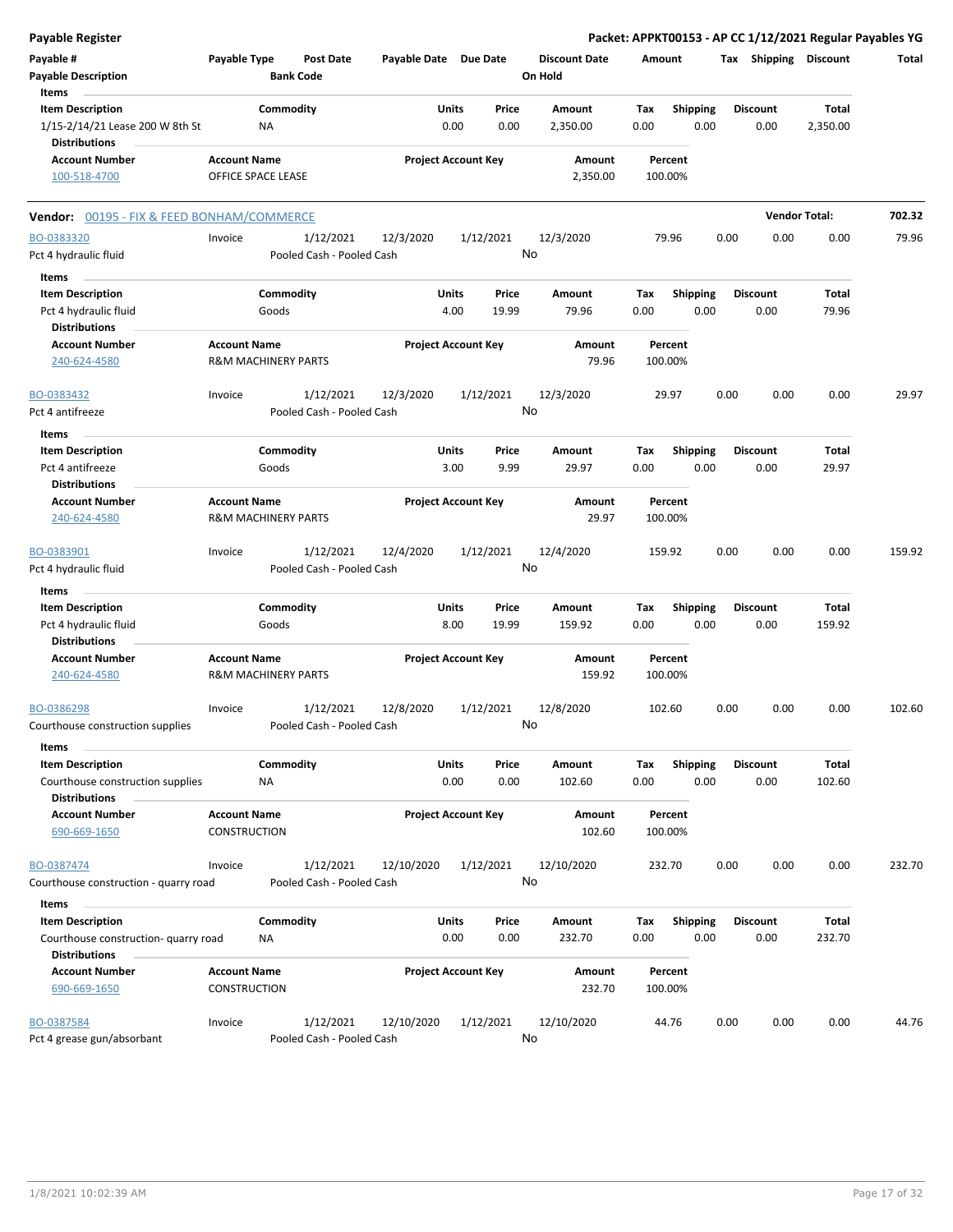| Payable #                              | Payable Type                   | <b>Post Date</b>          | Payable Date Due Date      |           |            | <b>Discount Date</b> | Amount    |                 |      | Tax Shipping         | <b>Discount</b>      | Total     |
|----------------------------------------|--------------------------------|---------------------------|----------------------------|-----------|------------|----------------------|-----------|-----------------|------|----------------------|----------------------|-----------|
| <b>Payable Description</b>             |                                | <b>Bank Code</b>          |                            |           |            | On Hold              |           |                 |      |                      |                      |           |
| Items                                  |                                |                           |                            |           |            |                      |           |                 |      |                      |                      |           |
| <b>Item Description</b>                |                                | Commodity                 |                            | Units     | Price      | Amount               | Tax       | <b>Shipping</b> |      | Discount             | Total                |           |
| Pct 4 grease gun/absorbant             | ΝA                             |                           |                            | 0.00      | 0.00       | 44.76                | 0.00      | 0.00            |      | 0.00                 | 44.76                |           |
| <b>Distributions</b>                   |                                |                           |                            |           |            |                      |           |                 |      |                      |                      |           |
| <b>Account Number</b>                  | <b>Account Name</b>            |                           | <b>Project Account Key</b> |           |            | Amount               |           | Percent         |      |                      |                      |           |
| 240-624-3400                           | <b>SHOP SUPPLIES</b>           |                           |                            |           |            | 44.76                | 100.00%   |                 |      |                      |                      |           |
| BO-0391739                             | Invoice                        | 1/12/2021                 | 12/18/2020                 | 1/12/2021 |            | 12/18/2020           |           | 52.41           | 0.00 | 0.00                 | 0.00                 | 52.41     |
| Pct 4 chain oil/gloves                 |                                | Pooled Cash - Pooled Cash |                            |           |            | No                   |           |                 |      |                      |                      |           |
| Items                                  |                                |                           |                            |           |            |                      |           |                 |      |                      |                      |           |
| <b>Item Description</b>                |                                | Commodity                 |                            | Units     | Price      | Amount               | Tax       | <b>Shipping</b> |      | <b>Discount</b>      | Total                |           |
| Pct 4 chain oil/gloves                 | <b>NA</b>                      |                           |                            | 0.00      | 0.00       | 52.41                | 0.00      | 0.00            |      | 0.00                 | 52.41                |           |
| <b>Distributions</b>                   |                                |                           |                            |           |            |                      |           |                 |      |                      |                      |           |
| <b>Account Number</b>                  | <b>Account Name</b>            |                           | <b>Project Account Key</b> |           |            | Amount               |           | Percent         |      |                      |                      |           |
| 240-624-3400                           | <b>SHOP SUPPLIES</b>           |                           |                            |           |            | 5.49                 |           | 10.48%          |      |                      |                      |           |
| 240-624-4580                           | <b>R&amp;M MACHINERY PARTS</b> |                           |                            |           |            | 46.92                |           | 89.52%          |      |                      |                      |           |
| <b>Vendor:</b> 00236 - FUNCTION 4, LLC |                                |                           |                            |           |            |                      |           |                 |      | <b>Vendor Total:</b> |                      | 110.73    |
| <b>INV831322</b>                       | Invoice                        | 1/12/2021                 | 1/1/2021                   | 1/12/2021 |            | 1/1/2021             | 110.73    |                 | 0.00 | 0.00                 | 0.00                 | 110.73    |
| 12/4/20-1/3/21 copies                  |                                | Pooled Cash - Pooled Cash |                            |           |            | No                   |           |                 |      |                      |                      |           |
| Items                                  |                                |                           |                            |           |            |                      |           |                 |      |                      |                      |           |
| <b>Item Description</b>                |                                | Commodity                 |                            | Units     | Price      | Amount               | Tax       | <b>Shipping</b> |      | <b>Discount</b>      | Total                |           |
| 12/4/20-1/3/21 copies                  | <b>NA</b>                      |                           |                            | 0.00      | 0.00       | 110.73               | 0.00      | 0.00            |      | 0.00                 | 110.73               |           |
| <b>Distributions</b>                   |                                |                           |                            |           |            |                      |           |                 |      |                      |                      |           |
| <b>Account Number</b>                  | <b>Account Name</b>            |                           | <b>Project Account Key</b> |           |            | Amount               |           | Percent         |      |                      |                      |           |
| 100-665-3150                           | <b>COPIER RENTAL</b>           |                           |                            |           |            | 8.90                 |           | 8.04%           |      |                      |                      |           |
| 100-499-3150                           | <b>COPIER EXPENSE</b>          |                           |                            |           |            | 3.69                 |           | 3.33%           |      |                      |                      |           |
| 100-513-3150                           | <b>COPIER RENTAL</b>           |                           |                            |           |            | 13.02                |           | 11.76%          |      |                      |                      |           |
| 100-590-3150                           | <b>COPIER RENTAL</b>           |                           |                            |           |            | 1.45                 |           | 1.31%           |      |                      |                      |           |
| 100-575-3150                           | <b>COPIER RENTAL</b>           |                           |                            |           |            | 2.12                 |           | 1.91%           |      |                      |                      |           |
| 100-475-3150                           | <b>COPIER EXPENSE</b>          |                           |                            |           |            | 9.14                 |           | 8.25%           |      |                      |                      |           |
| 100-410-3150                           | <b>COPIER RENTAL</b>           |                           |                            |           |            | 4.08                 |           | 3.68%           |      |                      |                      |           |
| 100-510-3150                           | <b>COPIER RENTAL</b>           |                           |                            |           |            | 68.33                |           | 61.71%          |      |                      |                      |           |
| Vendor: 00183 - GOHEEN & O'TOOLE       |                                |                           |                            |           |            |                      |           |                 |      |                      | <b>Vendor Total:</b> | 175.00    |
| INV0001047                             | Invoice                        | 1/12/2021                 | 12/30/2020                 | 1/12/2021 |            | 12/30/2020           | 175.00    |                 | 0.00 | 0.00                 | 0.00                 | 175.00    |
| 50759 Lehew Co Ct@Law                  |                                | Pooled Cash - Pooled Cash |                            |           |            | No                   |           |                 |      |                      |                      |           |
| Items                                  |                                |                           |                            |           |            |                      |           |                 |      |                      |                      |           |
| <b>Item Description</b>                |                                | Commodity                 |                            | Units     | Price      | Amount               | Tax       | <b>Shipping</b> |      | <b>Discount</b>      | Total                |           |
| 50759 Lehew Co Ct@Law                  | NA                             |                           |                            | 0.00      | 0.00       | 175.00               | 0.00      | 0.00            |      | 0.00                 | 175.00               |           |
| <b>Distributions</b>                   |                                |                           |                            |           |            |                      |           |                 |      |                      |                      |           |
| <b>Account Number</b>                  | <b>Account Name</b>            |                           | <b>Project Account Key</b> |           |            | Amount               |           | Percent         |      |                      |                      |           |
| 100-410-4240                           | <b>INDIGENT ATTORNEY FEES</b>  |                           |                            |           |            | 175.00               | 100.00%   |                 |      |                      |                      |           |
| <b>Vendor:</b> 00405 - IHS PHARMACY    |                                |                           |                            |           |            |                      |           |                 |      |                      | <b>Vendor Total:</b> | 4,901.97  |
| 68355                                  | Credit Memo                    | 1/12/2021                 | 11/16/2020                 |           | 11/16/2020 | 11/16/2020           | $-309.91$ |                 | 0.00 | 0.00                 | 0.00                 | $-309.91$ |
| returned Oct 2020 meds                 |                                | Pooled Cash - Pooled Cash |                            |           |            | No                   |           |                 |      |                      |                      |           |
| Items                                  |                                |                           |                            |           |            |                      |           |                 |      |                      |                      |           |
| <b>Item Description</b>                |                                | Commodity                 |                            | Units     | Price      | Amount               | Тах       | <b>Shipping</b> |      | <b>Discount</b>      | Total                |           |
| returned Oct 2020 meds                 | ΝA                             |                           |                            | 0.00      | 0.00       | $-309.91$            | 0.00      | 0.00            |      | 0.00                 | $-309.91$            |           |
| <b>Distributions</b>                   |                                |                           |                            |           |            |                      |           |                 |      |                      |                      |           |
| <b>Account Number</b>                  | <b>Account Name</b>            |                           | <b>Project Account Key</b> |           |            | Amount               |           | Percent         |      |                      |                      |           |
| 100-565-4050                           | PRISONER MEDICAL               |                           |                            |           |            | $-309.91$            | 100.00%   |                 |      |                      |                      |           |
| 68417                                  | Credit Memo                    | 1/12/2021                 | 11/24/2020                 |           | 11/24/2020 | 11/24/2020           |           | $-6.28$         | 0.00 | 0.00                 | 0.00                 | $-6.28$   |
| returned October 2020 meds             |                                | Pooled Cash - Pooled Cash |                            |           |            | No                   |           |                 |      |                      |                      |           |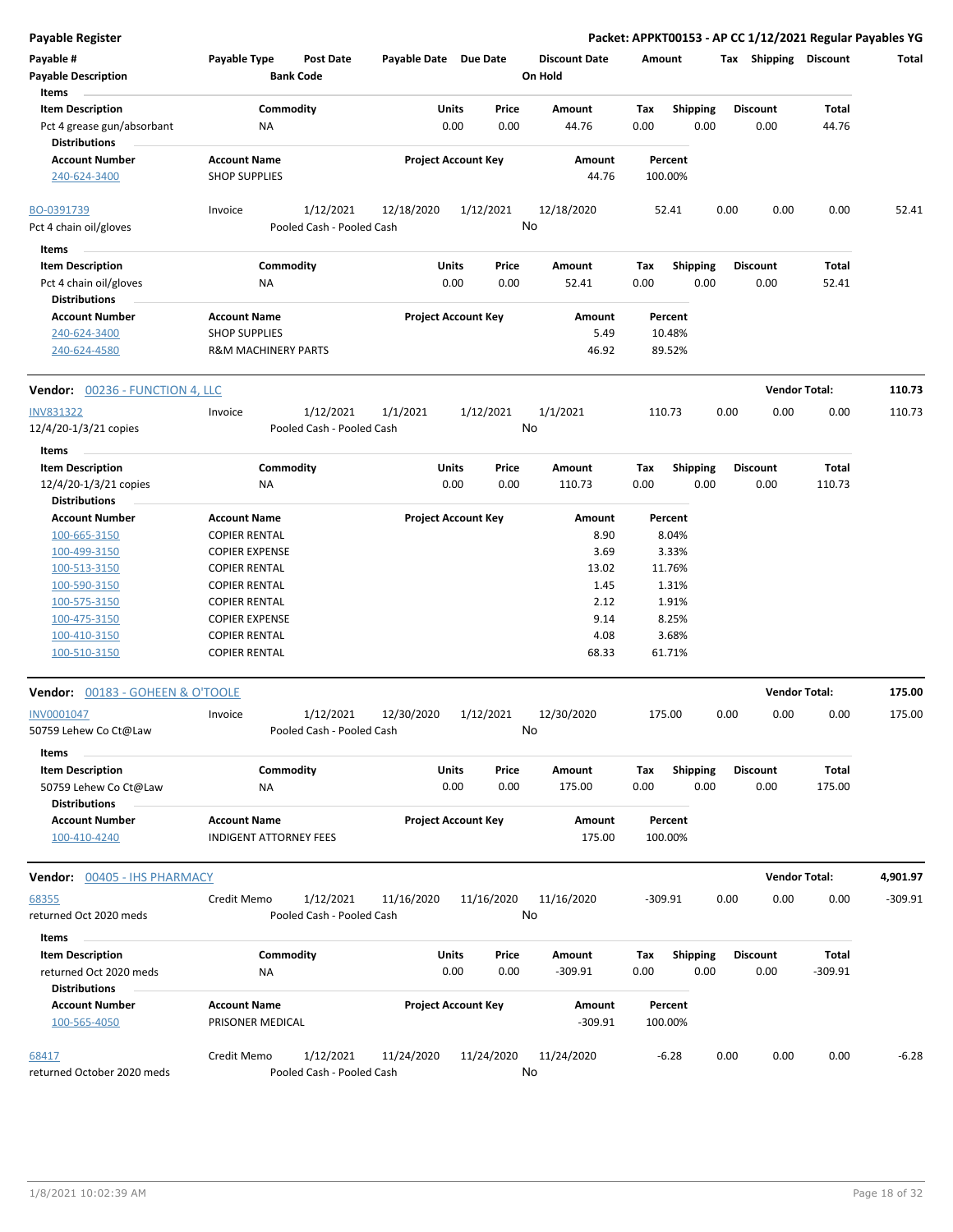| Payable Type                     | Post Date                                                                                            |                                                                                                                                                                                                                                                                                                                                                                           |                                                                                                                                                                                                            | <b>Discount Date</b>                                                                                                                                                                                                                                                                                                                                                            |                                                                                                                                                                   |                                                   |                                                                                                                                                                                                                                                                            |                                                                                                                                          | Total                                                                                                                                                                                                                                                                          |
|----------------------------------|------------------------------------------------------------------------------------------------------|---------------------------------------------------------------------------------------------------------------------------------------------------------------------------------------------------------------------------------------------------------------------------------------------------------------------------------------------------------------------------|------------------------------------------------------------------------------------------------------------------------------------------------------------------------------------------------------------|---------------------------------------------------------------------------------------------------------------------------------------------------------------------------------------------------------------------------------------------------------------------------------------------------------------------------------------------------------------------------------|-------------------------------------------------------------------------------------------------------------------------------------------------------------------|---------------------------------------------------|----------------------------------------------------------------------------------------------------------------------------------------------------------------------------------------------------------------------------------------------------------------------------|------------------------------------------------------------------------------------------------------------------------------------------|--------------------------------------------------------------------------------------------------------------------------------------------------------------------------------------------------------------------------------------------------------------------------------|
|                                  |                                                                                                      |                                                                                                                                                                                                                                                                                                                                                                           |                                                                                                                                                                                                            |                                                                                                                                                                                                                                                                                                                                                                                 |                                                                                                                                                                   |                                                   |                                                                                                                                                                                                                                                                            |                                                                                                                                          |                                                                                                                                                                                                                                                                                |
|                                  |                                                                                                      |                                                                                                                                                                                                                                                                                                                                                                           |                                                                                                                                                                                                            |                                                                                                                                                                                                                                                                                                                                                                                 |                                                                                                                                                                   |                                                   |                                                                                                                                                                                                                                                                            |                                                                                                                                          |                                                                                                                                                                                                                                                                                |
|                                  |                                                                                                      |                                                                                                                                                                                                                                                                                                                                                                           | Price                                                                                                                                                                                                      | Amount                                                                                                                                                                                                                                                                                                                                                                          | Tax                                                                                                                                                               | <b>Shipping</b>                                   | <b>Discount</b>                                                                                                                                                                                                                                                            | Total                                                                                                                                    |                                                                                                                                                                                                                                                                                |
| ΝA                               |                                                                                                      |                                                                                                                                                                                                                                                                                                                                                                           | 0.00                                                                                                                                                                                                       | $-6.28$                                                                                                                                                                                                                                                                                                                                                                         | 0.00                                                                                                                                                              | 0.00                                              | 0.00                                                                                                                                                                                                                                                                       | $-6.28$                                                                                                                                  |                                                                                                                                                                                                                                                                                |
|                                  |                                                                                                      |                                                                                                                                                                                                                                                                                                                                                                           |                                                                                                                                                                                                            | Amount                                                                                                                                                                                                                                                                                                                                                                          |                                                                                                                                                                   |                                                   |                                                                                                                                                                                                                                                                            |                                                                                                                                          |                                                                                                                                                                                                                                                                                |
|                                  |                                                                                                      |                                                                                                                                                                                                                                                                                                                                                                           |                                                                                                                                                                                                            | $-6.28$                                                                                                                                                                                                                                                                                                                                                                         |                                                                                                                                                                   |                                                   |                                                                                                                                                                                                                                                                            |                                                                                                                                          |                                                                                                                                                                                                                                                                                |
| Invoice                          | 1/12/2021                                                                                            | 11/30/2020                                                                                                                                                                                                                                                                                                                                                                | 1/12/2021                                                                                                                                                                                                  | 11/30/2020                                                                                                                                                                                                                                                                                                                                                                      |                                                                                                                                                                   |                                                   |                                                                                                                                                                                                                                                                            | 0.00                                                                                                                                     | 5,218.16                                                                                                                                                                                                                                                                       |
|                                  |                                                                                                      |                                                                                                                                                                                                                                                                                                                                                                           |                                                                                                                                                                                                            |                                                                                                                                                                                                                                                                                                                                                                                 |                                                                                                                                                                   |                                                   |                                                                                                                                                                                                                                                                            |                                                                                                                                          |                                                                                                                                                                                                                                                                                |
|                                  |                                                                                                      |                                                                                                                                                                                                                                                                                                                                                                           |                                                                                                                                                                                                            |                                                                                                                                                                                                                                                                                                                                                                                 |                                                                                                                                                                   |                                                   |                                                                                                                                                                                                                                                                            |                                                                                                                                          |                                                                                                                                                                                                                                                                                |
|                                  |                                                                                                      |                                                                                                                                                                                                                                                                                                                                                                           |                                                                                                                                                                                                            |                                                                                                                                                                                                                                                                                                                                                                                 |                                                                                                                                                                   |                                                   |                                                                                                                                                                                                                                                                            |                                                                                                                                          |                                                                                                                                                                                                                                                                                |
|                                  |                                                                                                      |                                                                                                                                                                                                                                                                                                                                                                           |                                                                                                                                                                                                            |                                                                                                                                                                                                                                                                                                                                                                                 |                                                                                                                                                                   |                                                   |                                                                                                                                                                                                                                                                            |                                                                                                                                          |                                                                                                                                                                                                                                                                                |
|                                  |                                                                                                      |                                                                                                                                                                                                                                                                                                                                                                           |                                                                                                                                                                                                            |                                                                                                                                                                                                                                                                                                                                                                                 |                                                                                                                                                                   |                                                   |                                                                                                                                                                                                                                                                            |                                                                                                                                          |                                                                                                                                                                                                                                                                                |
|                                  |                                                                                                      |                                                                                                                                                                                                                                                                                                                                                                           |                                                                                                                                                                                                            | 5,218.16                                                                                                                                                                                                                                                                                                                                                                        |                                                                                                                                                                   |                                                   |                                                                                                                                                                                                                                                                            |                                                                                                                                          |                                                                                                                                                                                                                                                                                |
|                                  |                                                                                                      |                                                                                                                                                                                                                                                                                                                                                                           |                                                                                                                                                                                                            |                                                                                                                                                                                                                                                                                                                                                                                 |                                                                                                                                                                   |                                                   |                                                                                                                                                                                                                                                                            |                                                                                                                                          | 1,059.00                                                                                                                                                                                                                                                                       |
| Invoice                          | 1/12/2021                                                                                            | 1/1/2021                                                                                                                                                                                                                                                                                                                                                                  | 1/12/2021                                                                                                                                                                                                  | 1/1/2021                                                                                                                                                                                                                                                                                                                                                                        |                                                                                                                                                                   |                                                   |                                                                                                                                                                                                                                                                            | 0.00                                                                                                                                     | 1,059.00                                                                                                                                                                                                                                                                       |
|                                  |                                                                                                      |                                                                                                                                                                                                                                                                                                                                                                           |                                                                                                                                                                                                            |                                                                                                                                                                                                                                                                                                                                                                                 |                                                                                                                                                                   |                                                   |                                                                                                                                                                                                                                                                            |                                                                                                                                          |                                                                                                                                                                                                                                                                                |
|                                  |                                                                                                      |                                                                                                                                                                                                                                                                                                                                                                           |                                                                                                                                                                                                            |                                                                                                                                                                                                                                                                                                                                                                                 |                                                                                                                                                                   |                                                   |                                                                                                                                                                                                                                                                            |                                                                                                                                          |                                                                                                                                                                                                                                                                                |
|                                  |                                                                                                      |                                                                                                                                                                                                                                                                                                                                                                           |                                                                                                                                                                                                            |                                                                                                                                                                                                                                                                                                                                                                                 |                                                                                                                                                                   |                                                   |                                                                                                                                                                                                                                                                            |                                                                                                                                          |                                                                                                                                                                                                                                                                                |
|                                  |                                                                                                      |                                                                                                                                                                                                                                                                                                                                                                           |                                                                                                                                                                                                            |                                                                                                                                                                                                                                                                                                                                                                                 |                                                                                                                                                                   |                                                   |                                                                                                                                                                                                                                                                            |                                                                                                                                          |                                                                                                                                                                                                                                                                                |
|                                  |                                                                                                      |                                                                                                                                                                                                                                                                                                                                                                           |                                                                                                                                                                                                            |                                                                                                                                                                                                                                                                                                                                                                                 |                                                                                                                                                                   |                                                   |                                                                                                                                                                                                                                                                            |                                                                                                                                          |                                                                                                                                                                                                                                                                                |
|                                  |                                                                                                      |                                                                                                                                                                                                                                                                                                                                                                           |                                                                                                                                                                                                            |                                                                                                                                                                                                                                                                                                                                                                                 |                                                                                                                                                                   |                                                   |                                                                                                                                                                                                                                                                            |                                                                                                                                          |                                                                                                                                                                                                                                                                                |
|                                  |                                                                                                      |                                                                                                                                                                                                                                                                                                                                                                           |                                                                                                                                                                                                            | 1,059.00                                                                                                                                                                                                                                                                                                                                                                        |                                                                                                                                                                   |                                                   |                                                                                                                                                                                                                                                                            |                                                                                                                                          |                                                                                                                                                                                                                                                                                |
| Vendor: 00048 - LEONARD, CITY OF |                                                                                                      |                                                                                                                                                                                                                                                                                                                                                                           |                                                                                                                                                                                                            |                                                                                                                                                                                                                                                                                                                                                                                 |                                                                                                                                                                   |                                                   |                                                                                                                                                                                                                                                                            |                                                                                                                                          | 80.24                                                                                                                                                                                                                                                                          |
|                                  |                                                                                                      |                                                                                                                                                                                                                                                                                                                                                                           |                                                                                                                                                                                                            |                                                                                                                                                                                                                                                                                                                                                                                 |                                                                                                                                                                   |                                                   |                                                                                                                                                                                                                                                                            |                                                                                                                                          | 80.24                                                                                                                                                                                                                                                                          |
|                                  |                                                                                                      |                                                                                                                                                                                                                                                                                                                                                                           |                                                                                                                                                                                                            |                                                                                                                                                                                                                                                                                                                                                                                 |                                                                                                                                                                   |                                                   |                                                                                                                                                                                                                                                                            |                                                                                                                                          |                                                                                                                                                                                                                                                                                |
|                                  |                                                                                                      |                                                                                                                                                                                                                                                                                                                                                                           |                                                                                                                                                                                                            |                                                                                                                                                                                                                                                                                                                                                                                 |                                                                                                                                                                   |                                                   |                                                                                                                                                                                                                                                                            |                                                                                                                                          |                                                                                                                                                                                                                                                                                |
|                                  |                                                                                                      |                                                                                                                                                                                                                                                                                                                                                                           |                                                                                                                                                                                                            |                                                                                                                                                                                                                                                                                                                                                                                 |                                                                                                                                                                   |                                                   |                                                                                                                                                                                                                                                                            |                                                                                                                                          |                                                                                                                                                                                                                                                                                |
|                                  |                                                                                                      |                                                                                                                                                                                                                                                                                                                                                                           |                                                                                                                                                                                                            |                                                                                                                                                                                                                                                                                                                                                                                 |                                                                                                                                                                   |                                                   |                                                                                                                                                                                                                                                                            |                                                                                                                                          |                                                                                                                                                                                                                                                                                |
|                                  |                                                                                                      |                                                                                                                                                                                                                                                                                                                                                                           |                                                                                                                                                                                                            |                                                                                                                                                                                                                                                                                                                                                                                 |                                                                                                                                                                   |                                                   |                                                                                                                                                                                                                                                                            |                                                                                                                                          |                                                                                                                                                                                                                                                                                |
|                                  |                                                                                                      |                                                                                                                                                                                                                                                                                                                                                                           |                                                                                                                                                                                                            | 80.24                                                                                                                                                                                                                                                                                                                                                                           |                                                                                                                                                                   |                                                   |                                                                                                                                                                                                                                                                            |                                                                                                                                          |                                                                                                                                                                                                                                                                                |
|                                  |                                                                                                      |                                                                                                                                                                                                                                                                                                                                                                           |                                                                                                                                                                                                            |                                                                                                                                                                                                                                                                                                                                                                                 |                                                                                                                                                                   |                                                   |                                                                                                                                                                                                                                                                            |                                                                                                                                          | 50.00                                                                                                                                                                                                                                                                          |
|                                  |                                                                                                      |                                                                                                                                                                                                                                                                                                                                                                           |                                                                                                                                                                                                            |                                                                                                                                                                                                                                                                                                                                                                                 |                                                                                                                                                                   |                                                   |                                                                                                                                                                                                                                                                            |                                                                                                                                          | 50.00                                                                                                                                                                                                                                                                          |
|                                  |                                                                                                      |                                                                                                                                                                                                                                                                                                                                                                           |                                                                                                                                                                                                            |                                                                                                                                                                                                                                                                                                                                                                                 |                                                                                                                                                                   |                                                   |                                                                                                                                                                                                                                                                            |                                                                                                                                          |                                                                                                                                                                                                                                                                                |
|                                  |                                                                                                      |                                                                                                                                                                                                                                                                                                                                                                           |                                                                                                                                                                                                            |                                                                                                                                                                                                                                                                                                                                                                                 |                                                                                                                                                                   |                                                   |                                                                                                                                                                                                                                                                            |                                                                                                                                          |                                                                                                                                                                                                                                                                                |
|                                  |                                                                                                      |                                                                                                                                                                                                                                                                                                                                                                           | Price                                                                                                                                                                                                      | Amount                                                                                                                                                                                                                                                                                                                                                                          | Tax                                                                                                                                                               |                                                   |                                                                                                                                                                                                                                                                            | Total                                                                                                                                    |                                                                                                                                                                                                                                                                                |
|                                  |                                                                                                      |                                                                                                                                                                                                                                                                                                                                                                           |                                                                                                                                                                                                            |                                                                                                                                                                                                                                                                                                                                                                                 |                                                                                                                                                                   |                                                   |                                                                                                                                                                                                                                                                            |                                                                                                                                          |                                                                                                                                                                                                                                                                                |
|                                  |                                                                                                      |                                                                                                                                                                                                                                                                                                                                                                           |                                                                                                                                                                                                            | Amount                                                                                                                                                                                                                                                                                                                                                                          |                                                                                                                                                                   |                                                   |                                                                                                                                                                                                                                                                            |                                                                                                                                          |                                                                                                                                                                                                                                                                                |
|                                  |                                                                                                      |                                                                                                                                                                                                                                                                                                                                                                           |                                                                                                                                                                                                            | 50.00                                                                                                                                                                                                                                                                                                                                                                           |                                                                                                                                                                   |                                                   |                                                                                                                                                                                                                                                                            |                                                                                                                                          |                                                                                                                                                                                                                                                                                |
|                                  |                                                                                                      |                                                                                                                                                                                                                                                                                                                                                                           |                                                                                                                                                                                                            |                                                                                                                                                                                                                                                                                                                                                                                 |                                                                                                                                                                   |                                                   |                                                                                                                                                                                                                                                                            |                                                                                                                                          |                                                                                                                                                                                                                                                                                |
|                                  |                                                                                                      |                                                                                                                                                                                                                                                                                                                                                                           |                                                                                                                                                                                                            |                                                                                                                                                                                                                                                                                                                                                                                 |                                                                                                                                                                   |                                                   |                                                                                                                                                                                                                                                                            | <b>Vendor Total:</b>                                                                                                                     | 384.00                                                                                                                                                                                                                                                                         |
| Invoice                          | 1/12/2021                                                                                            | 12/31/2020                                                                                                                                                                                                                                                                                                                                                                | 1/12/2021                                                                                                                                                                                                  | 12/31/2020                                                                                                                                                                                                                                                                                                                                                                      | 384.00                                                                                                                                                            |                                                   | 0.00                                                                                                                                                                                                                                                                       | 0.00<br>0.00                                                                                                                             | 384.00                                                                                                                                                                                                                                                                         |
|                                  | Pooled Cash - Pooled Cash                                                                            |                                                                                                                                                                                                                                                                                                                                                                           |                                                                                                                                                                                                            | No                                                                                                                                                                                                                                                                                                                                                                              |                                                                                                                                                                   |                                                   |                                                                                                                                                                                                                                                                            |                                                                                                                                          |                                                                                                                                                                                                                                                                                |
|                                  |                                                                                                      |                                                                                                                                                                                                                                                                                                                                                                           |                                                                                                                                                                                                            |                                                                                                                                                                                                                                                                                                                                                                                 |                                                                                                                                                                   |                                                   |                                                                                                                                                                                                                                                                            |                                                                                                                                          |                                                                                                                                                                                                                                                                                |
|                                  | Commodity                                                                                            |                                                                                                                                                                                                                                                                                                                                                                           | Units<br>Price                                                                                                                                                                                             | Amount                                                                                                                                                                                                                                                                                                                                                                          | Тах                                                                                                                                                               | <b>Shipping</b>                                   | <b>Discount</b>                                                                                                                                                                                                                                                            | Total                                                                                                                                    |                                                                                                                                                                                                                                                                                |
| ΝA                               |                                                                                                      |                                                                                                                                                                                                                                                                                                                                                                           | 0.00<br>0.00                                                                                                                                                                                               | 384.00                                                                                                                                                                                                                                                                                                                                                                          | 0.00                                                                                                                                                              | 0.00                                              | 0.00                                                                                                                                                                                                                                                                       | 384.00                                                                                                                                   |                                                                                                                                                                                                                                                                                |
|                                  |                                                                                                      |                                                                                                                                                                                                                                                                                                                                                                           |                                                                                                                                                                                                            |                                                                                                                                                                                                                                                                                                                                                                                 |                                                                                                                                                                   |                                                   |                                                                                                                                                                                                                                                                            |                                                                                                                                          |                                                                                                                                                                                                                                                                                |
|                                  | <b>NA</b><br><b>NA</b><br>Invoice<br><b>NA</b><br>Invoice<br>#1394504 Const #1 online research<br>ΝA | <b>Bank Code</b><br>Commodity<br><b>Account Name</b><br>PRISONER MEDICAL<br>Commodity<br><b>Account Name</b><br>PRISONER MEDICAL<br>Vendor: 00796 - INDIGENT HEALTHCARE SOLUTIONS, LTD<br>Commodity<br><b>Account Name</b><br><b>COMPUTER SOFTWARE</b><br>1/12/2021<br>Commodity<br><b>Account Name</b><br>UTILITY WATER<br>1/12/2021<br>Commodity<br><b>Account Name</b> | Pooled Cash - Pooled Cash<br>Pooled Cash - Pooled Cash<br>12/15/2020<br>Pooled Cash - Pooled Cash<br><b>Vendor:</b> 00273 - LEXISNEXIS RISK DATA MANAGEMENT INC<br>12/31/2020<br>Pooled Cash - Pooled Cash | Payable Date Due Date<br>Units<br>0.00<br><b>Project Account Key</b><br>Units<br>Price<br>0.00<br>0.00<br><b>Project Account Key</b><br>Units<br>Price<br>0.00<br>0.00<br><b>Project Account Key</b><br>1/12/2021<br>Units<br>Price<br>0.00<br>0.00<br><b>Project Account Key</b><br>1/12/2021<br>Units<br>0.00<br>0.00<br><b>Project Account Key</b><br><b>ONLINE RESEARCH</b> | On Hold<br>No<br>Amount<br>5,218.16<br>Amount<br>No<br>Amount<br>1,059.00<br>Amount<br>12/15/2020<br>No<br>Amount<br>80.24<br>Amount<br>12/31/2020<br>No<br>50.00 | Tax<br>0.00<br>Tax<br>0.00<br>Tax<br>0.00<br>0.00 | Amount<br>Percent<br>100.00%<br>5,218.16<br><b>Shipping</b><br>0.00<br>Percent<br>100.00%<br>1,059.00<br><b>Shipping</b><br>0.00<br>Percent<br>100.00%<br>80.24<br><b>Shipping</b><br>0.00<br>Percent<br>100.00%<br>50.00<br><b>Shipping</b><br>0.00<br>Percent<br>100.00% | 0.00<br><b>Discount</b><br>0.00<br>0.00<br><b>Discount</b><br>0.00<br>0.00<br><b>Discount</b><br>0.00<br>0.00<br><b>Discount</b><br>0.00 | Packet: APPKT00153 - AP CC 1/12/2021 Regular Payables YG<br>Tax Shipping Discount<br>0.00<br>Total<br>5,218.16<br><b>Vendor Total:</b><br>0.00<br>Total<br>1,059.00<br><b>Vendor Total:</b><br>0.00<br>0.00<br>Total<br>80.24<br><b>Vendor Total:</b><br>0.00<br>0.00<br>50.00 |

**Vendor:** 00420 - NOBLE RESOURCES PEST CONTROL **Vendor Total: 57.00**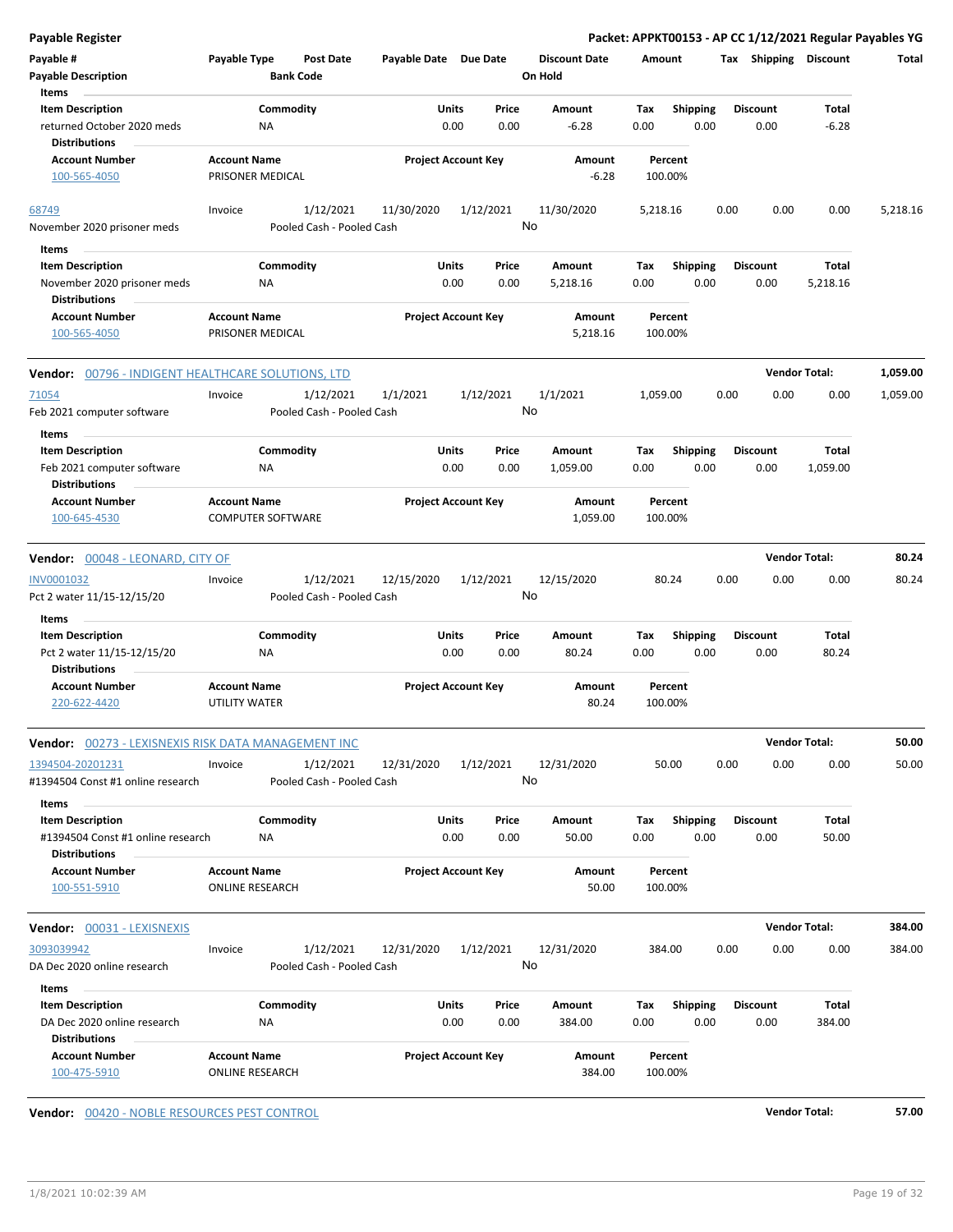| Payable Register                                                   |                                                       |                 |                                        |                       |               |                            |         |                      |                    |                         |      |                         | Packet: APPKT00153 - AP CC 1/12/2021 Regular Payables YG |          |
|--------------------------------------------------------------------|-------------------------------------------------------|-----------------|----------------------------------------|-----------------------|---------------|----------------------------|---------|----------------------|--------------------|-------------------------|------|-------------------------|----------------------------------------------------------|----------|
| Payable #<br><b>Payable Description</b>                            | Payable Type                                          |                 | <b>Post Date</b><br><b>Bank Code</b>   | Payable Date Due Date |               |                            | On Hold | <b>Discount Date</b> | Amount             |                         |      | Tax Shipping Discount   |                                                          | Total    |
| 32510<br>2505 N Center pest control                                | Invoice                                               |                 | 1/12/2021<br>Pooled Cash - Pooled Cash | 1/4/2021              |               | 1/12/2021                  | No      | 1/4/2021             | 57.00              |                         | 0.00 | 0.00                    | 0.00                                                     | 57.00    |
| Items                                                              |                                                       |                 |                                        |                       |               |                            |         |                      |                    |                         |      |                         |                                                          |          |
| <b>Item Description</b>                                            |                                                       | Commodity       |                                        |                       | Units         | Price                      |         | Amount               | Tax                | <b>Shipping</b>         |      | <b>Discount</b>         | Total                                                    |          |
| 2505 N Center pest control<br><b>Distributions</b>                 |                                                       | NA              |                                        |                       | 0.00          | 0.00                       |         | 57.00                | 0.00               | 0.00                    |      | 0.00                    | 57.00                                                    |          |
| <b>Account Number</b><br>100-516-4501                              | <b>Account Name</b><br>PEST CONTROL                   |                 |                                        |                       |               | <b>Project Account Key</b> |         | Amount<br>57.00      | Percent<br>100.00% |                         |      |                         |                                                          |          |
| Vendor: 00267 - PARIS CHEVROLET                                    |                                                       |                 |                                        |                       |               |                            |         |                      |                    |                         |      |                         | <b>Vendor Total:</b>                                     | 392.80   |
| 6034909                                                            | Invoice                                               |                 | 1/12/2021                              | 1/4/2020              |               | 1/12/2021                  |         | 1/4/2020             | 392.80             |                         | 0.00 | 0.00                    | 0.00                                                     | 392.80   |
| Pct 3 2008 Chev 3846 repair                                        |                                                       |                 | Pooled Cash - Pooled Cash              |                       |               |                            | No      |                      |                    |                         |      |                         |                                                          |          |
| Items<br><b>Item Description</b>                                   |                                                       | Commodity       |                                        |                       | Units         | Price                      |         | Amount               | Tax                | <b>Shipping</b>         |      | <b>Discount</b>         | Total                                                    |          |
| Pct 3 2008 Chev 3846 repair<br><b>Distributions</b>                |                                                       | NA              |                                        |                       | 0.00          | 0.00                       |         | 392.80               | 0.00               | 0.00                    |      | 0.00                    | 392.80                                                   |          |
| <b>Account Number</b><br>230-623-4580                              | <b>Account Name</b><br><b>R&amp;M MACHINERY PARTS</b> |                 |                                        |                       |               | <b>Project Account Key</b> |         | Amount<br>392.80     | Percent<br>100.00% |                         |      |                         |                                                          |          |
| Vendor: 00006 - PARKER TIRE                                        |                                                       |                 |                                        |                       |               |                            |         |                      |                    |                         |      | <b>Vendor Total:</b>    |                                                          | 100.00   |
| <u>12765</u>                                                       | Invoice                                               |                 | 1/12/2021                              | 12/29/2020            |               | 1/12/2021                  |         | 12/29/2020           | 100.00             |                         | 0.00 | 0.00                    | 0.00                                                     | 100.00   |
| Pct 4 used tire                                                    |                                                       |                 | Pooled Cash - Pooled Cash              |                       |               |                            | No      |                      |                    |                         |      |                         |                                                          |          |
| Items                                                              |                                                       |                 |                                        |                       |               |                            |         |                      |                    |                         |      |                         |                                                          |          |
| <b>Item Description</b><br>Pct 4 used tire<br><b>Distributions</b> |                                                       | Commodity<br>NA |                                        |                       | Units<br>0.00 | Price<br>0.00              |         | Amount<br>100.00     | Tax<br>0.00        | <b>Shipping</b><br>0.00 |      | <b>Discount</b><br>0.00 | Total<br>100.00                                          |          |
| <b>Account Number</b><br>240-624-4590                              | <b>Account Name</b>                                   |                 | R&M MACH. TIRES & TUBES                |                       |               | <b>Project Account Key</b> |         | Amount<br>100.00     | Percent<br>100.00% |                         |      |                         |                                                          |          |
| Vendor: 00589 - PERKINS, J. DANIEL                                 |                                                       |                 |                                        |                       |               |                            |         |                      |                    |                         |      | <b>Vendor Total:</b>    |                                                          | 1,008.00 |
| INV0001084<br>FA-15-42456 AG/PNJ Dst Ct<br>Items                   | Invoice                                               |                 | 1/12/2021<br>Pooled Cash - Pooled Cash | 12/16/2020            |               | 1/12/2021                  | No      | 12/16/2020           | 1,008.00           |                         | 0.00 | 0.00                    | 0.00                                                     | 1,008.00 |
| <b>Item Description</b>                                            |                                                       | Commodity       |                                        |                       | Units         | Price                      |         | Amount               | Tax                | <b>Shipping</b>         |      | <b>Discount</b>         | Total                                                    |          |
| FA-15-42456 AG/PNJ Dst Ct<br><b>Distributions</b>                  |                                                       | ΝA              |                                        |                       | 0.00          | 0.00                       |         | 1,008.00             | 0.00               | 0.00                    |      | 0.00                    | 1,008.00                                                 |          |
| <b>Account Number</b><br>100-435-4360                              | <b>Account Name</b>                                   |                 | ATTORNEY FEES- CPS CASES               |                       |               | <b>Project Account Key</b> |         | Amount<br>1,008.00   | Percent<br>100.00% |                         |      |                         |                                                          |          |
| <b>Vendor: 00831 - PRICE PROCTOR &amp; ASSOC LLP</b>               |                                                       |                 |                                        |                       |               |                            |         |                      |                    |                         |      | <b>Vendor Total:</b>    |                                                          | 750.00   |
| 5483<br>#19-27200 Little evaluation                                | Invoice                                               |                 | 1/12/2021<br>Pooled Cash - Pooled Cash | 12/30/2020            |               | 1/12/2021                  | No      | 12/30/2020           | 750.00             |                         | 0.00 | 0.00                    | 0.00                                                     | 750.00   |
| Items                                                              |                                                       |                 |                                        |                       |               |                            |         |                      |                    |                         |      |                         |                                                          |          |
| <b>Item Description</b><br>#19-27200 Little evaluation             |                                                       | Commodity<br>ΝA |                                        |                       | Units<br>0.00 | Price<br>0.00              |         | Amount<br>750.00     | Tax<br>0.00        | <b>Shipping</b><br>0.00 |      | Discount<br>0.00        | Total<br>750.00                                          |          |
| <b>Distributions</b><br><b>Account Number</b><br>100-435-4420      | <b>Account Name</b>                                   |                 | OTHER PROFESSIONAL SERV.               |                       |               | <b>Project Account Key</b> |         | Amount<br>750.00     | Percent<br>100.00% |                         |      |                         |                                                          |          |
| <b>Vendor:</b> 00782 - QUADIENT LEASING USA, INC                   |                                                       |                 |                                        |                       |               |                            |         |                      |                    |                         |      |                         | <b>Vendor Total:</b>                                     | 243.01   |
| N8654436<br>Courthouse Feb 2021 postage lease                      | Invoice                                               |                 | 1/12/2021<br>Pooled Cash - Pooled Cash | 1/2/2021              |               | 1/12/2021                  | No      | 1/2/2021             | 165.26             |                         | 0.00 | 0.00                    | 0.00                                                     | 165.26   |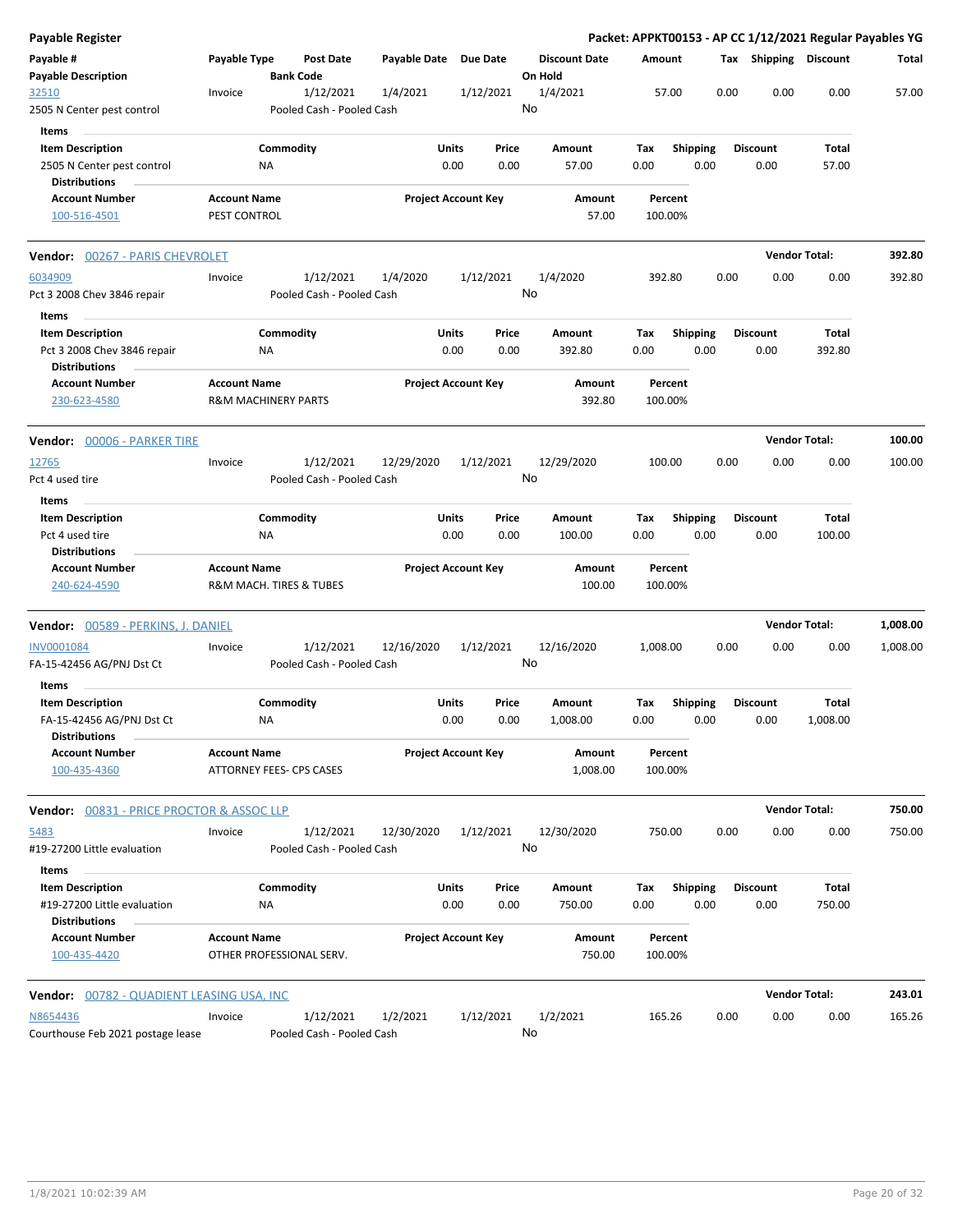| <b>Payable Register</b>                                                                       |                                               |                  |                                        |                       |                            |                 |                                 |             |                         |      |                         | Packet: APPKT00153 - AP CC 1/12/2021 Regular Payables YG |          |
|-----------------------------------------------------------------------------------------------|-----------------------------------------------|------------------|----------------------------------------|-----------------------|----------------------------|-----------------|---------------------------------|-------------|-------------------------|------|-------------------------|----------------------------------------------------------|----------|
| Payable #<br><b>Payable Description</b>                                                       | Payable Type                                  | <b>Bank Code</b> | Post Date                              | Payable Date Due Date |                            |                 | <b>Discount Date</b><br>On Hold | Amount      |                         |      | Tax Shipping Discount   |                                                          | Total    |
| Items<br><b>Item Description</b><br>Courthouse Feb 2021 postage lease<br><b>Distributions</b> |                                               | Commodity<br>ΝA  |                                        |                       | <b>Units</b><br>0.00       | Price<br>0.00   | Amount<br>165.26                | Tax<br>0.00 | <b>Shipping</b><br>0.00 |      | <b>Discount</b><br>0.00 | <b>Total</b><br>165.26                                   |          |
| <b>Account Number</b><br>100-510-3110                                                         | <b>Account Name</b><br>POSTAGE                |                  |                                        |                       | <b>Project Account Key</b> |                 | Amount<br>165.26                |             | Percent<br>100.00%      |      |                         |                                                          |          |
| N8654437<br>S Annex Feb 2021 postage lease                                                    | Invoice                                       |                  | 1/12/2021<br>Pooled Cash - Pooled Cash | 1/2/2021              |                            | 1/12/2021       | 1/2/2021<br>No                  |             | 77.75                   | 0.00 | 0.00                    | 0.00                                                     | 77.75    |
| Items                                                                                         |                                               |                  |                                        |                       |                            |                 |                                 |             |                         |      |                         |                                                          |          |
| <b>Item Description</b><br>S Annex Feb 2021 postage lease<br><b>Distributions</b>             |                                               | Commodity<br>ΝA  |                                        |                       | Units<br>0.00              | Price<br>0.00   | Amount<br>77.75                 | Тах<br>0.00 | <b>Shipping</b><br>0.00 |      | <b>Discount</b><br>0.00 | Total<br>77.75                                           |          |
| <b>Account Number</b><br>100-513-3110                                                         | <b>Account Name</b><br>POSTAGE                |                  |                                        |                       | <b>Project Account Key</b> |                 | Amount<br>77.75                 |             | Percent<br>100.00%      |      |                         |                                                          |          |
| <b>Vendor:</b> 00638 - R.K. HALL, LLC                                                         |                                               |                  |                                        |                       |                            |                 |                                 |             |                         |      |                         | <b>Vendor Total:</b>                                     | 9,689.93 |
| 266747<br>#1474 Pct 3 Rock & Gravel                                                           | Invoice                                       |                  | 1/12/2021<br>Pooled Cash - Pooled Cash | 12/1/2020             |                            | 1/12/2021<br>No | 12/1/2020                       |             | 604.78                  | 0.00 | 0.00                    | 0.00                                                     | 604.78   |
| Items<br><b>Item Description</b><br>#1474 Pct 3 Rock & Gravel                                 |                                               | Commodity<br>NA. |                                        |                       | Units<br>0.00              | Price<br>0.00   | Amount<br>604.78                | Tax<br>0.00 | <b>Shipping</b><br>0.00 |      | <b>Discount</b><br>0.00 | Total<br>604.78                                          |          |
| <b>Distributions</b><br><b>Account Number</b><br>230-623-3410                                 | <b>Account Name</b><br>R&B MAT. ROCK & GRAVEL |                  |                                        |                       | <b>Project Account Key</b> |                 | Amount<br>604.78                |             | Percent<br>100.00%      |      |                         |                                                          |          |
| 266857<br>#1474 Pct 3 Rock & Gravel                                                           | Invoice                                       |                  | 1/12/2021<br>Pooled Cash - Pooled Cash | 12/2/2020             |                            | 1/12/2021       | 12/2/2020<br>No                 |             | 407.58                  | 0.00 | 0.00                    | 0.00                                                     | 407.58   |
| Items                                                                                         |                                               |                  |                                        |                       |                            |                 |                                 |             |                         |      |                         |                                                          |          |
| <b>Item Description</b><br>#1474 Pct 3 Rock & Gravel<br><b>Distributions</b>                  |                                               | Commodity<br>ΝA  |                                        |                       | Units<br>0.00              | Price<br>0.00   | Amount<br>407.58                | Tax<br>0.00 | <b>Shipping</b><br>0.00 |      | <b>Discount</b><br>0.00 | Total<br>407.58                                          |          |
| <b>Account Number</b><br>230-623-3410                                                         | <b>Account Name</b><br>R&B MAT. ROCK & GRAVEL |                  |                                        |                       | <b>Project Account Key</b> |                 | Amount<br>407.58                |             | Percent<br>100.00%      |      |                         |                                                          |          |
| 267003<br>#1474 Pct 3 Rock & Gravel                                                           | Invoice                                       |                  | 1/12/2021<br>Pooled Cash - Pooled Cash | 12/3/2020             |                            | 1/12/2021<br>No | 12/3/2020                       |             | 598.92                  | 0.00 | 0.00                    | 0.00                                                     | 598.92   |
| Items<br><b>Item Description</b><br>#1474 Pct 3 Rock & Gravel                                 |                                               | Commodity<br>NA  |                                        |                       | Units<br>0.00              | Price<br>0.00   | Amount<br>598.92                | Tax<br>0.00 | Shipping<br>0.00        |      | <b>Discount</b><br>0.00 | Total<br>598.92                                          |          |
| <b>Distributions</b><br><b>Account Number</b><br>230-623-3410                                 | <b>Account Name</b><br>R&B MAT. ROCK & GRAVEL |                  |                                        |                       | <b>Project Account Key</b> |                 | Amount<br>598.92                |             | Percent<br>100.00%      |      |                         |                                                          |          |
| 267435<br>#1474 Pct 3 Rock & Gravel                                                           | Invoice                                       |                  | 1/12/2021<br>Pooled Cash - Pooled Cash | 12/7/2020             |                            | 1/12/2021<br>No | 12/7/2020                       |             | 404.35                  | 0.00 | 0.00                    | 0.00                                                     | 404.35   |
| Items                                                                                         |                                               |                  |                                        |                       |                            |                 |                                 |             |                         |      |                         |                                                          |          |
| <b>Item Description</b><br>#1474 Pct 3 Rock & Gravel<br><b>Distributions</b>                  |                                               | Commodity<br>NA  |                                        |                       | Units<br>0.00              | Price<br>0.00   | Amount<br>404.35                | Tax<br>0.00 | <b>Shipping</b><br>0.00 |      | <b>Discount</b><br>0.00 | Total<br>404.35                                          |          |
| <b>Account Number</b><br>230-623-3410                                                         | <b>Account Name</b><br>R&B MAT. ROCK & GRAVEL |                  |                                        |                       | <b>Project Account Key</b> |                 | Amount<br>404.35                |             | Percent<br>100.00%      |      |                         |                                                          |          |
| 267537<br>#1474 Pct 3 oil sand                                                                | Invoice                                       |                  | 1/12/2021<br>Pooled Cash - Pooled Cash | 12/8/2020             |                            | 1/12/2021       | 12/8/2020<br>No                 | 1,595.10    |                         | 0.00 | 0.00                    | 0.00                                                     | 1,595.10 |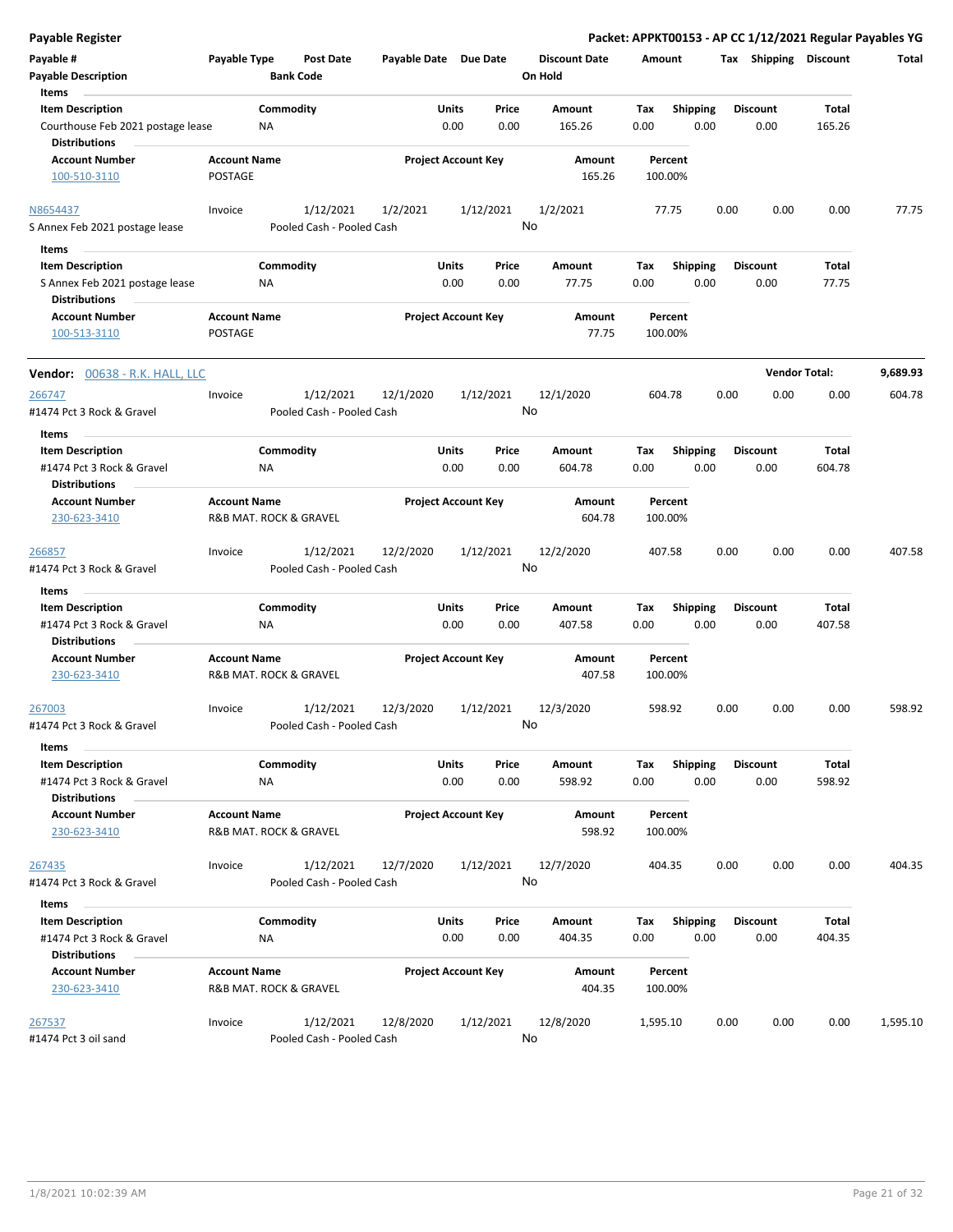| <b>Payable Register</b>                                                               |                     |                                        |                       |                                |                                 |                    |                         | Packet: APPKT00153 - AP CC 1/12/2021 Regular Payables YG |                          |        |
|---------------------------------------------------------------------------------------|---------------------|----------------------------------------|-----------------------|--------------------------------|---------------------------------|--------------------|-------------------------|----------------------------------------------------------|--------------------------|--------|
| Payable #<br><b>Payable Description</b>                                               | Payable Type        | <b>Post Date</b><br><b>Bank Code</b>   | Payable Date Due Date |                                | <b>Discount Date</b><br>On Hold | Amount             |                         | Tax Shipping Discount                                    |                          | Total  |
| Items<br><b>Item Description</b><br>#1474 Pct 3 oil sand                              |                     | Commodity<br>ΝA                        |                       | Units<br>Price<br>0.00<br>0.00 | Amount<br>1,595.10              | Tax<br>0.00        | <b>Shipping</b><br>0.00 | <b>Discount</b><br>0.00                                  | <b>Total</b><br>1,595.10 |        |
| <b>Distributions</b><br><b>Account Number</b><br>230-623-3440                         | <b>Account Name</b> | R&B MAT. ASPHALT/RD OIL                |                       | <b>Project Account Key</b>     | Amount<br>1,595.10              | Percent<br>100.00% |                         |                                                          |                          |        |
| 267687<br>#1474 Pct 3 Rock & Gravel                                                   | Invoice             | 1/12/2021<br>Pooled Cash - Pooled Cash | 12/8/2020             | 1/12/2021                      | 12/8/2020<br>No                 | 407.58             |                         | 0.00<br>0.00                                             | 0.00                     | 407.58 |
| Items                                                                                 |                     |                                        |                       |                                |                                 |                    |                         |                                                          |                          |        |
| <b>Item Description</b><br>#1474 Pct 3 Rock & Gravel<br><b>Distributions</b>          |                     | Commodity<br>ΝA                        |                       | Units<br>Price<br>0.00<br>0.00 | Amount<br>407.58                | Tax<br>0.00        | <b>Shipping</b><br>0.00 | <b>Discount</b><br>0.00                                  | <b>Total</b><br>407.58   |        |
| <b>Account Number</b><br>230-623-3410                                                 | <b>Account Name</b> | R&B MAT. ROCK & GRAVEL                 |                       | <b>Project Account Key</b>     | Amount<br>407.58                | Percent<br>100.00% |                         |                                                          |                          |        |
| 267733<br>#1474 Pct 3 Rock & Gravel                                                   | Invoice             | 1/12/2021<br>Pooled Cash - Pooled Cash | 12/9/2020             | 1/12/2021                      | 12/9/2020<br>No                 | 595.61             |                         | 0.00<br>0.00                                             | 0.00                     | 595.61 |
| Items<br><b>Item Description</b><br>#1474 Pct 3 Rock & Gravel<br><b>Distributions</b> |                     | Commodity<br>NA                        |                       | Units<br>Price<br>0.00<br>0.00 | Amount<br>595.61                | Tax<br>0.00        | <b>Shipping</b><br>0.00 | <b>Discount</b><br>0.00                                  | Total<br>595.61          |        |
| <b>Account Number</b><br>230-623-3410                                                 | <b>Account Name</b> | R&B MAT. ROCK & GRAVEL                 |                       | <b>Project Account Key</b>     | <b>Amount</b><br>595.61         | Percent<br>100.00% |                         |                                                          |                          |        |
| 267877<br>#1474 Pct 3 Rock & Gravel                                                   | Invoice             | 1/12/2021<br>Pooled Cash - Pooled Cash | 12/10/2020            | 1/12/2021                      | 12/10/2020<br>No                | 603.59             |                         | 0.00<br>0.00                                             | 0.00                     | 603.59 |
| Items                                                                                 |                     |                                        |                       |                                |                                 |                    |                         |                                                          |                          |        |
| <b>Item Description</b><br>#1474 Pct 3 Rock & Gravel<br><b>Distributions</b>          |                     | Commodity<br>ΝA                        |                       | Units<br>Price<br>0.00<br>0.00 | Amount<br>603.59                | Tax<br>0.00        | <b>Shipping</b><br>0.00 | <b>Discount</b><br>0.00                                  | Total<br>603.59          |        |
| <b>Account Number</b><br>230-623-3410                                                 | <b>Account Name</b> | R&B MAT. ROCK & GRAVEL                 |                       | <b>Project Account Key</b>     | Amount<br>603.59                | Percent<br>100.00% |                         |                                                          |                          |        |
| 268359<br>#1474 Pct 3 Rock & Gravel                                                   | Invoice             | 1/12/2021<br>Pooled Cash - Pooled Cash | 12/14/2020            | 1/12/2021                      | 12/14/2020<br>No                | 607.07             |                         | 0.00<br>0.00                                             | 0.00                     | 607.07 |
| Items<br><b>Item Description</b>                                                      |                     | Commodity                              |                       | Units<br>Price                 | Amount                          | Tax                | Shipping                | <b>Discount</b>                                          | Total                    |        |
| #1474 Pct 3 Rock & Gravel<br><b>Distributions</b>                                     |                     | NA                                     |                       | 0.00<br>0.00                   | 607.07                          | 0.00               | 0.00                    | 0.00                                                     | 607.07                   |        |
| <b>Account Number</b><br>230-623-3410                                                 | <b>Account Name</b> | R&B MAT. ROCK & GRAVEL                 |                       | <b>Project Account Key</b>     | Amount<br>607.07                | Percent<br>100.00% |                         |                                                          |                          |        |
| 268389<br>#1474 Pct 3 Rock & Gravel                                                   | Invoice             | 1/12/2021<br>Pooled Cash - Pooled Cash | 12/15/2020            | 1/12/2021                      | 12/15/2020<br>No                | 599.77             |                         | 0.00<br>0.00                                             | 0.00                     | 599.77 |
| Items                                                                                 |                     |                                        |                       |                                |                                 |                    |                         |                                                          |                          |        |
| <b>Item Description</b><br>#1474 Pct 3 Rock & Gravel<br><b>Distributions</b>          |                     | Commodity<br>NA                        |                       | Units<br>Price<br>0.00<br>0.00 | Amount<br>599.77                | Tax<br>0.00        | Shipping<br>0.00        | <b>Discount</b><br>0.00                                  | Total<br>599.77          |        |
| <b>Account Number</b><br>230-623-3410                                                 | <b>Account Name</b> | R&B MAT. ROCK & GRAVEL                 |                       | <b>Project Account Key</b>     | Amount<br>599.77                | Percent<br>100.00% |                         |                                                          |                          |        |
| 268556<br>#1474 Pct 3 Rock & Gravel                                                   | Invoice             | 1/12/2021<br>Pooled Cash - Pooled Cash | 12/16/2020            | 1/12/2021                      | 12/16/2020<br>No                | 602.07             |                         | 0.00<br>0.00                                             | 0.00                     | 602.07 |
| Items                                                                                 |                     |                                        |                       |                                |                                 |                    |                         |                                                          |                          |        |
| <b>Item Description</b><br>#1474 Pct 3 Rock & Gravel<br><b>Distributions</b>          |                     | Commodity<br>ΝA                        |                       | Units<br>Price<br>0.00<br>0.00 | Amount<br>602.07                | Tax<br>0.00        | <b>Shipping</b><br>0.00 | <b>Discount</b><br>0.00                                  | Total<br>602.07          |        |
| <b>Account Number</b><br>230-623-3410                                                 | <b>Account Name</b> | R&B MAT. ROCK & GRAVEL                 |                       | <b>Project Account Key</b>     | Amount<br>602.07                | Percent<br>100.00% |                         |                                                          |                          |        |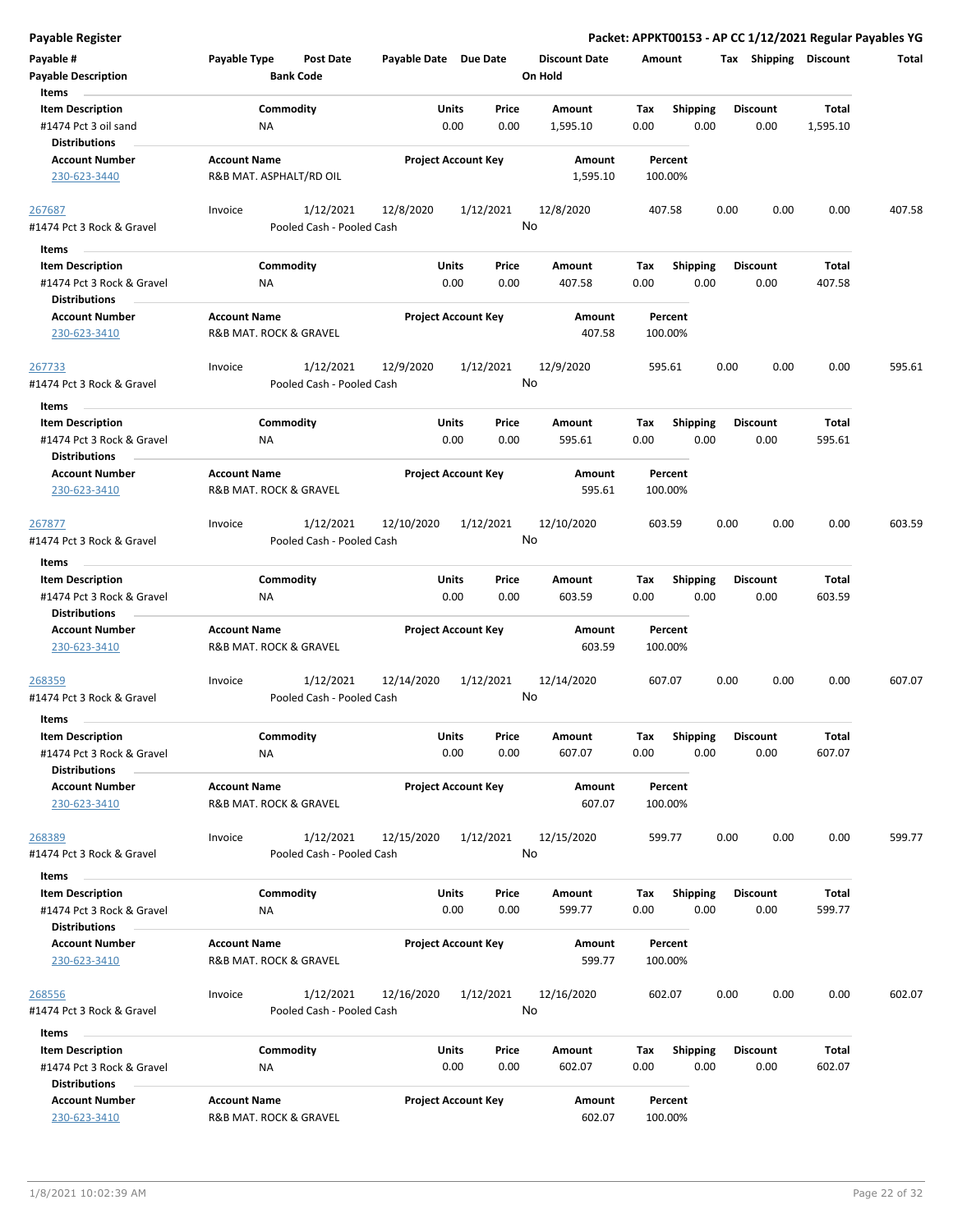| <b>Payable Register</b>                                                      |                     |                                        |                       |                                |                                 | Packet: APPKT00153 - AP CC 1/12/2021 Regular Payables YG |      |                         |                      |        |
|------------------------------------------------------------------------------|---------------------|----------------------------------------|-----------------------|--------------------------------|---------------------------------|----------------------------------------------------------|------|-------------------------|----------------------|--------|
| Payable #<br><b>Payable Description</b>                                      | Payable Type        | <b>Post Date</b><br><b>Bank Code</b>   | Payable Date Due Date |                                | <b>Discount Date</b><br>On Hold | Amount                                                   |      | Tax Shipping Discount   |                      | Total  |
| 268730<br>#1474 Pct 3 Rock & Gravel                                          | Invoice             | 1/12/2021<br>Pooled Cash - Pooled Cash | 12/17/2020            | 1/12/2021                      | 12/17/2020<br>No                | 403.93                                                   | 0.00 | 0.00                    | 0.00                 | 403.93 |
| Items                                                                        |                     |                                        |                       |                                |                                 |                                                          |      |                         |                      |        |
| <b>Item Description</b><br>#1474 Pct 3 Rock & Gravel                         |                     | Commodity<br>ΝA                        |                       | Units<br>Price<br>0.00<br>0.00 | Amount<br>403.93                | Tax<br><b>Shipping</b><br>0.00                           | 0.00 | <b>Discount</b><br>0.00 | Total<br>403.93      |        |
| Distributions<br><b>Account Number</b>                                       | <b>Account Name</b> |                                        |                       | <b>Project Account Key</b>     | Amount                          | Percent                                                  |      |                         |                      |        |
| 230-623-3410                                                                 |                     | R&B MAT. ROCK & GRAVEL                 |                       |                                | 403.93                          | 100.00%                                                  |      |                         |                      |        |
| 269126                                                                       | Invoice             | 1/12/2021                              | 12/21/2020            | 1/12/2021                      | 12/21/2020                      | 558.45                                                   | 0.00 | 0.00                    | 0.00                 | 558.45 |
| #1474 Pct 3 Rock & Gravel                                                    |                     | Pooled Cash - Pooled Cash              |                       |                                | No                              |                                                          |      |                         |                      |        |
| Items                                                                        |                     |                                        |                       |                                |                                 |                                                          |      |                         |                      |        |
| <b>Item Description</b><br>#1474 Pct 3 Rock & Gravel<br><b>Distributions</b> |                     | Commodity<br>NA                        |                       | Units<br>Price<br>0.00<br>0.00 | Amount<br>558.45                | <b>Shipping</b><br>Tax<br>0.00                           | 0.00 | <b>Discount</b><br>0.00 | Total<br>558.45      |        |
| <b>Account Number</b>                                                        | <b>Account Name</b> |                                        |                       | <b>Project Account Key</b>     | Amount                          | Percent                                                  |      |                         |                      |        |
| 230-623-3410                                                                 |                     | <b>R&amp;B MAT. ROCK &amp; GRAVEL</b>  |                       |                                | 558.45                          | 100.00%                                                  |      |                         |                      |        |
| 269195                                                                       | Invoice             | 1/12/2021                              | 12/22/2020            | 1/12/2021                      | 12/22/2020                      | 564.49                                                   | 0.00 | 0.00                    | 0.00                 | 564.49 |
| #1474 Pct 3 Rock & Gravel                                                    |                     | Pooled Cash - Pooled Cash              |                       |                                | No                              |                                                          |      |                         |                      |        |
| Items                                                                        |                     |                                        |                       |                                |                                 |                                                          |      |                         |                      |        |
| <b>Item Description</b>                                                      |                     | Commodity                              |                       | Units<br>Price                 | Amount                          | Tax<br><b>Shipping</b>                                   |      | <b>Discount</b>         | Total                |        |
| #1474 Pct 3 Rock & Gravel                                                    |                     | NA                                     |                       | 0.00<br>0.00                   | 564.49                          | 0.00                                                     | 0.00 | 0.00                    | 564.49               |        |
| <b>Distributions</b><br><b>Account Number</b>                                | <b>Account Name</b> |                                        |                       | <b>Project Account Key</b>     | Amount                          | Percent                                                  |      |                         |                      |        |
| 230-623-3410                                                                 |                     | R&B MAT. ROCK & GRAVEL                 |                       |                                | 564.49                          | 100.00%                                                  |      |                         |                      |        |
| 269518                                                                       | Invoice             | 1/12/2021                              | 12/28/2020            | 1/12/2021                      | 12/28/2020                      | 568.15                                                   | 0.00 | 0.00                    | 0.00                 | 568.15 |
| #1474 Pct 3 Rock & Gravel                                                    |                     | Pooled Cash - Pooled Cash              |                       |                                | No                              |                                                          |      |                         |                      |        |
| Items                                                                        |                     |                                        |                       |                                |                                 |                                                          |      |                         |                      |        |
| <b>Item Description</b>                                                      |                     | Commodity                              |                       | Units<br>Price                 | Amount                          | <b>Shipping</b><br>Tax                                   |      | <b>Discount</b>         | Total                |        |
| #1474 Pct 3 Rock & Gravel<br><b>Distributions</b>                            |                     | ΝA                                     |                       | 0.00<br>0.00                   | 568.15                          | 0.00                                                     | 0.00 | 0.00                    | 568.15               |        |
| <b>Account Number</b>                                                        | <b>Account Name</b> |                                        |                       | <b>Project Account Key</b>     | Amount                          | Percent                                                  |      |                         |                      |        |
| 230-623-3410                                                                 |                     | R&B MAT. ROCK & GRAVEL                 |                       |                                | 568.15                          | 100.00%                                                  |      |                         |                      |        |
| 269677                                                                       | Invoice             | 1/12/2021                              | 12/29/2020            | 1/12/2021                      | 12/29/2020                      | 568.49                                                   | 0.00 | 0.00                    | 0.00                 | 568.49 |
| #1474 Pct 3 Rock & Gravel                                                    |                     | Pooled Cash - Pooled Cash              |                       |                                | No                              |                                                          |      |                         |                      |        |
| Items                                                                        |                     |                                        |                       |                                |                                 |                                                          |      |                         |                      |        |
| <b>Item Description</b>                                                      |                     | Commodity                              |                       | Units<br>Price                 | Amount                          | Shipping<br>Tax                                          |      | <b>Discount</b>         | Total                |        |
| #1474 Pct 3 Rock & Gravel                                                    |                     | NA                                     |                       | 0.00<br>0.00                   | 568.49                          | 0.00                                                     | 0.00 | 0.00                    | 568.49               |        |
| <b>Distributions</b><br><b>Account Number</b>                                | <b>Account Name</b> |                                        |                       | <b>Project Account Key</b>     | Amount                          | Percent                                                  |      |                         |                      |        |
| 230-623-3410                                                                 |                     | R&B MAT. ROCK & GRAVEL                 |                       |                                | 568.49                          | 100.00%                                                  |      |                         |                      |        |
| Vendor: VEN02266 - Reed. Trevor                                              |                     |                                        |                       |                                |                                 |                                                          |      |                         | <b>Vendor Total:</b> | 720.00 |
| $\overline{\mathbf{1}}$                                                      | Invoice             | 1/12/2021                              | 12/28/2020            | 1/12/2021                      | 12/28/2020                      | 720.00                                                   | 0.00 | 0.00                    | 0.00                 | 720.00 |
| Basic Life support CPR class - 24<br>Items                                   |                     | Pooled Cash - Pooled Cash              |                       |                                | No                              |                                                          |      |                         |                      |        |
| <b>Item Description</b><br>Basic Life support CPR class - 24                 |                     | Commodity<br>ΝA                        |                       | Units<br>Price<br>0.00<br>0.00 | Amount<br>720.00                | Tax<br><b>Shipping</b><br>0.00                           | 0.00 | <b>Discount</b><br>0.00 | Total<br>720.00      |        |
| <b>Distributions</b><br><b>Account Number</b>                                | <b>Account Name</b> |                                        |                       | <b>Project Account Key</b>     | Amount                          | Percent                                                  |      |                         |                      |        |
| 310-560-4270                                                                 |                     | OUT OF COUNTY TRAVEL/TRAINING          |                       |                                | 720.00                          | 100.00%                                                  |      |                         |                      |        |
| <b>Vendor:</b> 00756 - RICHARD DRAKE CONSTRUCTION CO. L.P.                   |                     |                                        |                       |                                |                                 |                                                          |      |                         | <b>Vendor Total:</b> | 972.97 |
|                                                                              |                     |                                        |                       |                                |                                 |                                                          |      |                         |                      | 972.97 |
| 179082<br>#F006 Pct 4 cold mix                                               | Invoice             | 1/12/2021<br>Pooled Cash - Pooled Cash | 12/30/2020            | 1/12/2021                      | 12/30/2020<br>No                | 972.97                                                   | 0.00 | 0.00                    | 0.00                 |        |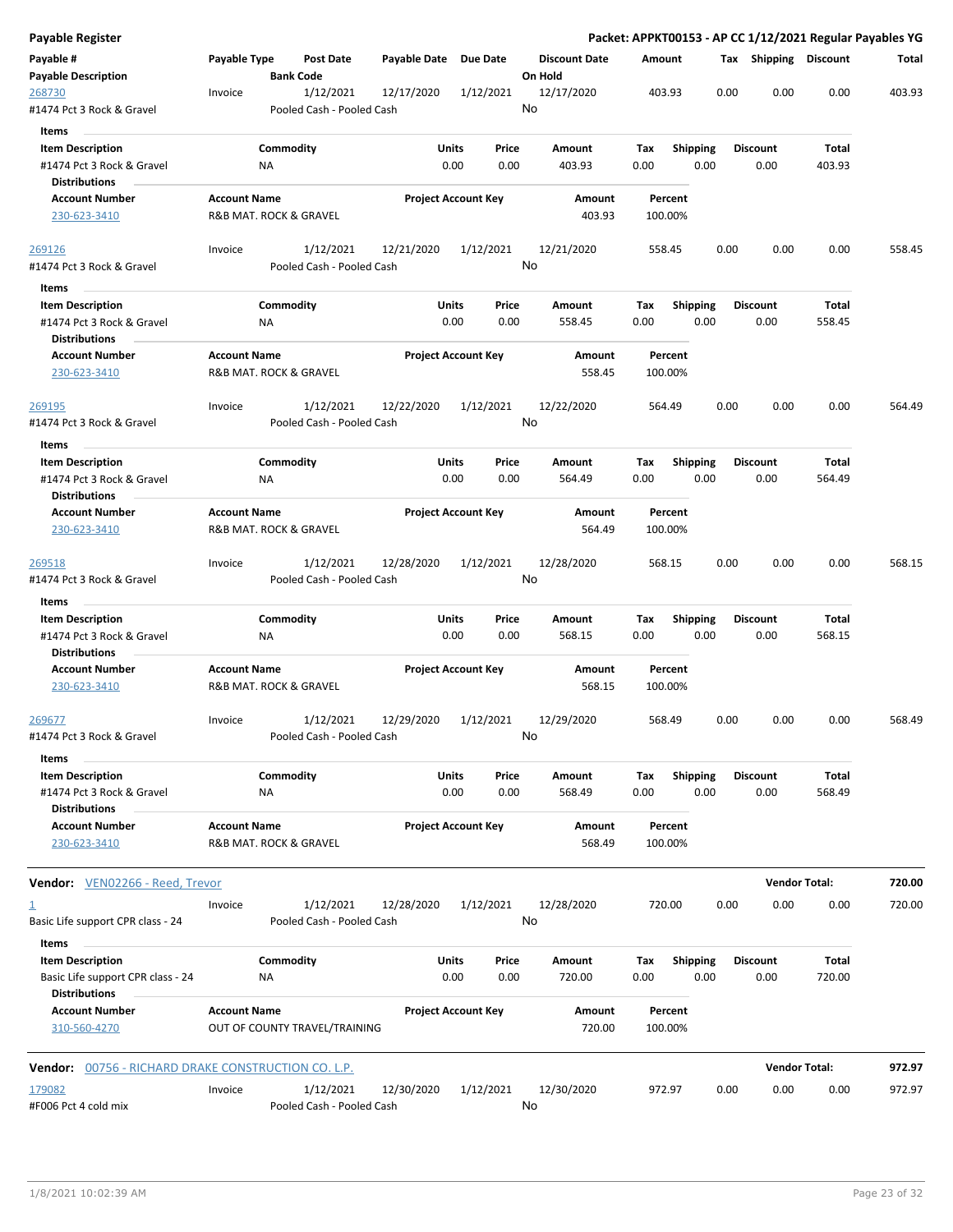| Payable Register                                                       |                                            |                                        |                       |                            |                                 |                    |                         |      |                         |                       | Packet: APPKT00153 - AP CC 1/12/2021 Regular Payables YG |
|------------------------------------------------------------------------|--------------------------------------------|----------------------------------------|-----------------------|----------------------------|---------------------------------|--------------------|-------------------------|------|-------------------------|-----------------------|----------------------------------------------------------|
| Payable #<br><b>Payable Description</b>                                | Payable Type                               | <b>Post Date</b><br><b>Bank Code</b>   | Payable Date Due Date |                            | <b>Discount Date</b><br>On Hold | Amount             |                         |      |                         | Tax Shipping Discount | Total                                                    |
| Items                                                                  |                                            |                                        |                       |                            |                                 |                    |                         |      |                         |                       |                                                          |
| <b>Item Description</b>                                                |                                            | Commodity                              | Units                 | Price                      | Amount                          | Tax                | <b>Shipping</b>         |      | <b>Discount</b>         | Total                 |                                                          |
| #F006 Pct 4 cold mix                                                   |                                            | Goods                                  | 14.04                 | 69.30                      | 972.97                          | 0.00               | 0.00                    |      | 0.00                    | 972.97                |                                                          |
| <b>Distributions</b>                                                   |                                            |                                        |                       |                            |                                 |                    |                         |      |                         |                       |                                                          |
| <b>Account Number</b><br>240-624-3440                                  | <b>Account Name</b>                        | R&B MAT. ASPHALT/RD OIL                |                       | <b>Project Account Key</b> | Amount<br>972.97                | Percent<br>100.00% |                         |      |                         |                       |                                                          |
| <b>Vendor: 00365 - RLI</b>                                             |                                            |                                        |                       |                            |                                 |                    |                         |      |                         | <b>Vendor Total:</b>  | 50.00                                                    |
| 0616754                                                                | Invoice                                    | 1/12/2021                              | 12/22/2020            | 1/12/2021                  | 12/22/2020                      | 50.00              |                         | 0.00 | 0.00                    | 0.00                  | 50.00                                                    |
| Bond-Geesaman LSM0616754 exp 2-25-2022                                 |                                            | Pooled Cash - Pooled Cash              |                       |                            | No                              |                    |                         |      |                         |                       |                                                          |
| Items                                                                  |                                            |                                        |                       |                            |                                 |                    |                         |      |                         |                       |                                                          |
| <b>Item Description</b>                                                |                                            | Commodity                              | Units                 | Price                      | Amount                          | Tax                | <b>Shipping</b>         |      | <b>Discount</b>         | Total                 |                                                          |
| Bond-Geesaman LSM0616754 exp 2-25-2 NA<br><b>Distributions</b>         |                                            |                                        |                       | 0.00<br>0.00               | 50.00                           | 0.00               | 0.00                    |      | 0.00                    | 50.00                 |                                                          |
| <b>Account Number</b>                                                  | <b>Account Name</b>                        |                                        |                       | <b>Project Account Key</b> | Amount                          | Percent            |                         |      |                         |                       |                                                          |
| 100-495-4800                                                           | <b>BOND</b>                                |                                        |                       |                            | 50.00                           | 100.00%            |                         |      |                         |                       |                                                          |
| <b>Vendor: 00269 - ROMCO EQUIPMENT CO.</b>                             |                                            |                                        |                       |                            |                                 |                    |                         |      |                         | <b>Vendor Total:</b>  | 1,112.40                                                 |
| 101124250                                                              | Invoice                                    | 1/12/2021                              | 12/28/2020            | 1/12/2021                  | 12/28/2020                      | 1,112.40           |                         | 0.00 | 0.00                    | 0.00                  | 1,112.40                                                 |
| Pct 1 grader blades                                                    |                                            | Pooled Cash - Pooled Cash              |                       |                            | No                              |                    |                         |      |                         |                       |                                                          |
| Items                                                                  |                                            |                                        |                       |                            |                                 |                    |                         |      |                         |                       |                                                          |
| <b>Item Description</b><br>Pct 1 grader blades                         |                                            | Commodity<br>Goods                     | Units<br>18.00        | Price<br>61.80             | Amount<br>1,112.40              | Tax<br>0.00        | <b>Shipping</b><br>0.00 |      | <b>Discount</b><br>0.00 | Total<br>1,112.40     |                                                          |
| <b>Distributions</b>                                                   |                                            |                                        |                       |                            |                                 |                    |                         |      |                         |                       |                                                          |
| <b>Account Number</b><br>210-621-4580                                  | <b>Account Name</b>                        | <b>R&amp;M MACHINERY PARTS</b>         |                       | <b>Project Account Key</b> | Amount<br>1,112.40              | Percent<br>100.00% |                         |      |                         |                       |                                                          |
|                                                                        |                                            |                                        |                       |                            |                                 |                    |                         |      |                         |                       |                                                          |
| <b>Vendor: 00349 - SANITATION SOLUTIONS, INC.</b>                      |                                            |                                        |                       |                            |                                 |                    |                         |      |                         | <b>Vendor Total:</b>  | 1,377.13                                                 |
| 0CX01962<br>#390171 Courthouse Dec rolloff                             | Invoice                                    | 1/12/2021<br>Pooled Cash - Pooled Cash | 12/31/2020            | 1/12/2021                  | 12/31/2020<br>No                | 1,377.13           |                         | 0.00 | 0.00                    | 0.00                  | 1,377.13                                                 |
| Items                                                                  |                                            |                                        |                       |                            |                                 |                    |                         |      |                         |                       |                                                          |
| <b>Item Description</b><br>#390171 Courthouse Dec rolloff              |                                            | Commodity<br><b>NA</b>                 | Units                 | Price<br>0.00<br>0.00      | <b>Amount</b><br>1,377.13       | Tax<br>0.00        | <b>Shipping</b><br>0.00 |      | <b>Discount</b><br>0.00 | Total<br>1,377.13     |                                                          |
| <b>Distributions</b>                                                   |                                            |                                        |                       |                            |                                 |                    |                         |      |                         |                       |                                                          |
| <b>Account Number</b>                                                  | <b>Account Name</b>                        |                                        |                       | <b>Project Account Key</b> | Amount                          | Percent            |                         |      |                         |                       |                                                          |
| 690-669-4430                                                           | TRASH PICK UP                              |                                        |                       |                            | 1,377.13                        | 100.00%            |                         |      |                         |                       |                                                          |
| Vendor: 00520 - SUNBELT RENTALS, INC                                   |                                            |                                        |                       |                            |                                 |                    |                         |      |                         | <b>Vendor Total:</b>  | 9,577.38                                                 |
| 101551640-0008<br>Courthouse forklift rental 12/1-28/20                | Invoice                                    | 1/12/2021<br>Pooled Cash - Pooled Cash | 12/10/2020            | 1/12/2021                  | 12/10/2020<br>No                | 2,849.84           |                         | 0.00 | 0.00                    | 0.00                  | 2,849.84                                                 |
| Items                                                                  |                                            |                                        |                       |                            |                                 |                    |                         |      |                         |                       |                                                          |
| <b>Item Description</b><br>Courthouse forklift rental 12/1-28/20       |                                            | Commodity<br>NA                        | Units                 | Price<br>0.00<br>0.00      | Amount<br>2,849.84              | Tax<br>0.00        | <b>Shipping</b><br>0.00 |      | <b>Discount</b><br>0.00 | Total<br>2,849.84     |                                                          |
| <b>Distributions</b>                                                   |                                            |                                        |                       |                            |                                 |                    |                         |      |                         |                       |                                                          |
| <b>Account Number</b><br>690-669-1650                                  | <b>Account Name</b><br><b>CONSTRUCTION</b> |                                        |                       | <b>Project Account Key</b> | Amount<br>2,849.84              | Percent<br>100.00% |                         |      |                         |                       |                                                          |
|                                                                        |                                            |                                        |                       |                            |                                 |                    |                         |      |                         |                       |                                                          |
| 108390598-0001<br>Courthouse-80' manlift rental 12/7/20-1/3/21         | Invoice                                    | 1/12/2021<br>Pooled Cash - Pooled Cash | 12/22/2020            | 1/12/2021                  | 12/22/2020<br>No                | 3,600.00           |                         | 0.00 | 0.00                    | 0.00                  | 3,600.00                                                 |
| Items                                                                  |                                            |                                        |                       |                            |                                 |                    |                         |      |                         |                       |                                                          |
| <b>Item Description</b><br>Courthouse-80' manlift rental 12/7/20-1/ NA |                                            | Commodity                              | Units                 | Price<br>0.00<br>0.00      | Amount<br>3,600.00              | Tax<br>0.00        | <b>Shipping</b><br>0.00 |      | <b>Discount</b><br>0.00 | Total<br>3,600.00     |                                                          |
| <b>Distributions</b>                                                   |                                            |                                        |                       |                            |                                 |                    |                         |      |                         |                       |                                                          |
| <b>Account Number</b><br>690-669-1650                                  | <b>Account Name</b><br><b>CONSTRUCTION</b> |                                        |                       | <b>Project Account Key</b> | Amount<br>3,600.00              | Percent<br>100.00% |                         |      |                         |                       |                                                          |
| 96597644-0023<br>Courthouse forklift rental 12/2-29/20                 | Invoice                                    | 1/12/2021<br>Pooled Cash - Pooled Cash | 12/12/2020            | 1/12/2021                  | 12/12/2020<br>No                | 2,847.04           |                         | 0.00 | 0.00                    | 0.00                  | 2,847.04                                                 |
|                                                                        |                                            |                                        |                       |                            |                                 |                    |                         |      |                         |                       |                                                          |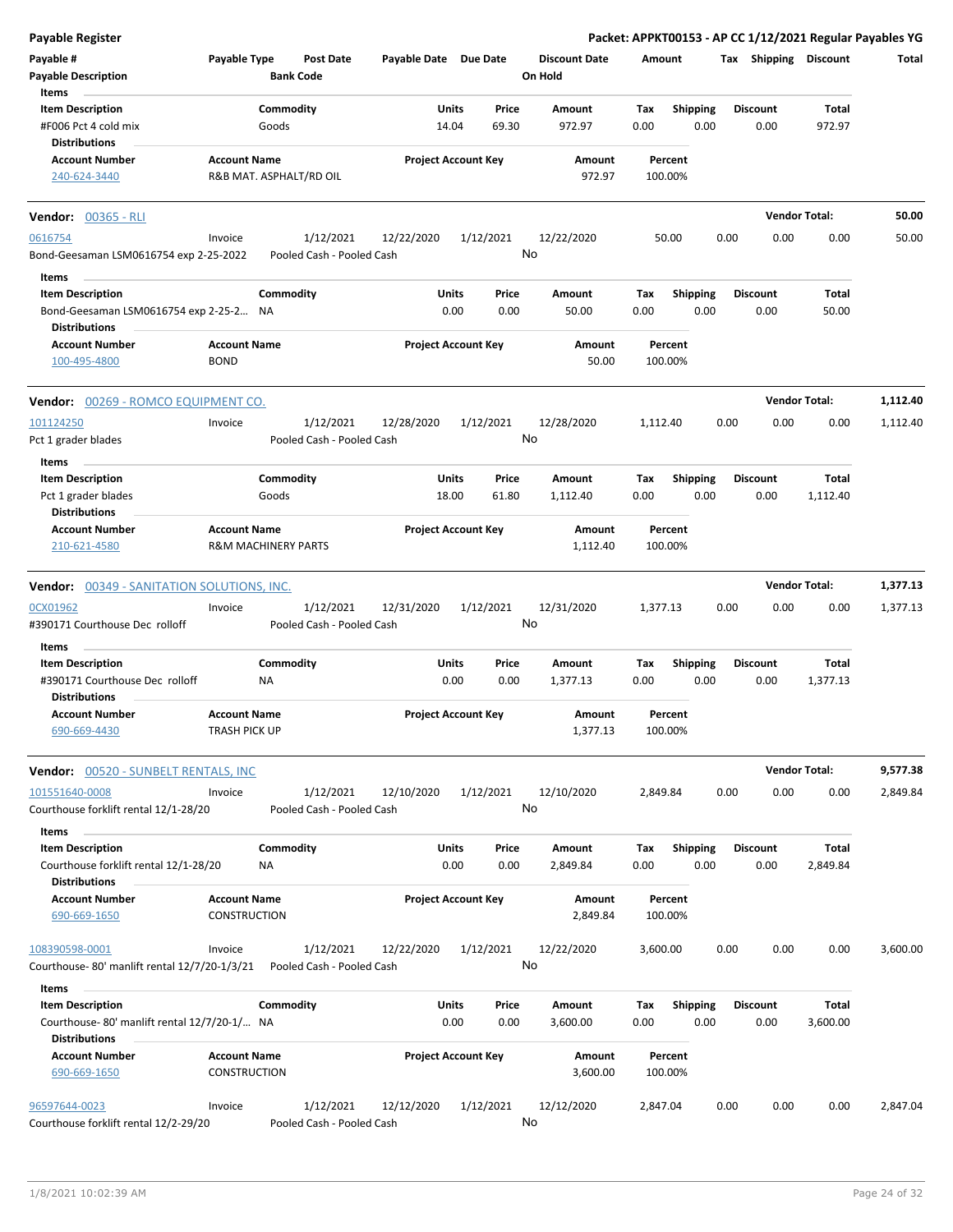| Payable Register                                                                         |                                                  |                                        |                       |                            |               |                                 |             |                         |                         |      | Packet: APPKT00153 - AP CC 1/12/2021 Regular Payables YG |          |
|------------------------------------------------------------------------------------------|--------------------------------------------------|----------------------------------------|-----------------------|----------------------------|---------------|---------------------------------|-------------|-------------------------|-------------------------|------|----------------------------------------------------------|----------|
| Payable #<br><b>Payable Description</b>                                                  | Payable Type                                     | <b>Post Date</b><br><b>Bank Code</b>   | Payable Date Due Date |                            |               | <b>Discount Date</b><br>On Hold | Amount      |                         |                         |      | Tax Shipping Discount                                    | Total    |
| Items                                                                                    |                                                  |                                        |                       |                            |               |                                 |             |                         |                         |      |                                                          |          |
| <b>Item Description</b><br>Courthouse forklift rental 12/2-29/20<br><b>Distributions</b> |                                                  | Commodity<br>NA                        |                       | Units<br>0.00              | Price<br>0.00 | Amount<br>2,847.04              | Tax<br>0.00 | <b>Shipping</b><br>0.00 | <b>Discount</b><br>0.00 |      | Total<br>2,847.04                                        |          |
| <b>Account Number</b><br>690-669-1650                                                    | <b>Account Name</b><br>CONSTRUCTION              |                                        |                       | <b>Project Account Key</b> |               | Amount<br>2,847.04              | 100.00%     | Percent                 |                         |      |                                                          |          |
|                                                                                          |                                                  |                                        |                       |                            |               |                                 |             |                         |                         |      |                                                          |          |
| 96897611-0024<br>Courthouse-forklift-diesel                                              | Invoice                                          | 1/12/2021<br>Pooled Cash - Pooled Cash | 12/21/2020            | 1/12/2021                  |               | 12/21/2020<br>No                | 280.50      |                         | 0.00                    | 0.00 | 0.00                                                     | 280.50   |
| Items                                                                                    |                                                  |                                        |                       |                            |               |                                 |             |                         |                         |      |                                                          |          |
| <b>Item Description</b>                                                                  |                                                  | Commodity                              |                       | Units                      | Price         | Amount                          | Tax         | <b>Shipping</b>         | <b>Discount</b>         |      | Total                                                    |          |
| Courthouse-forklift-diesel<br><b>Distributions</b>                                       |                                                  | ΝA                                     |                       | 0.00                       | 0.00          | 280.50                          | 0.00        | 0.00                    | 0.00                    |      | 280.50                                                   |          |
| <b>Account Number</b><br>690-669-1650                                                    | <b>Account Name</b><br>CONSTRUCTION              |                                        |                       | <b>Project Account Key</b> |               | Amount<br>280.50                | 100.00%     | Percent                 |                         |      |                                                          |          |
| <b>Vendor: 00265 - TEXHOMA LIMESTONE, INC.</b>                                           |                                                  |                                        |                       |                            |               |                                 |             |                         |                         |      | <b>Vendor Total:</b>                                     | 8,150.99 |
| 8215                                                                                     | Invoice                                          | 1/12/2021                              | 12/21/2020            | 12/21/2020                 |               | 12/21/2020                      | 6,398.14    |                         | 0.00                    | 0.00 | 0.00                                                     | 6,398.14 |
| Pct 3 Rock & Gravel-hauling 12/14-19/20                                                  |                                                  | Pooled Cash - Pooled Cash              |                       |                            |               | No                              |             |                         |                         |      |                                                          |          |
| Items                                                                                    |                                                  |                                        |                       |                            |               |                                 |             |                         |                         |      |                                                          |          |
| <b>Item Description</b>                                                                  |                                                  | Commodity                              |                       | Units                      | Price         | Amount                          | Tax         | <b>Shipping</b>         | <b>Discount</b>         |      | Total                                                    |          |
| Pct 3 Rock & Gravel-hauling 12/14-19/20                                                  |                                                  | ΝA                                     |                       | 0.00                       | 0.00          | 6,398.14                        | 0.00        | 0.00                    | 0.00                    |      | 6,398.14                                                 |          |
| Distributions                                                                            |                                                  |                                        |                       |                            |               |                                 |             |                         |                         |      |                                                          |          |
| <b>Account Number</b><br>230-623-3410                                                    | <b>Account Name</b>                              | R&B MAT. ROCK & GRAVEL                 |                       | <b>Project Account Key</b> |               | Amount<br>6,398.14              | 100.00%     | Percent                 |                         |      |                                                          |          |
| 8218<br>Pct 1 Rock & Gravel-hauling 12/14-19/20                                          | Invoice                                          | 1/12/2021<br>Pooled Cash - Pooled Cash | 12/21/2020            | 1/12/2021                  |               | 12/21/2020<br>No                | 1,752.85    |                         | 0.00                    | 0.00 | 0.00                                                     | 1,752.85 |
|                                                                                          |                                                  |                                        |                       |                            |               |                                 |             |                         |                         |      |                                                          |          |
| Items<br><b>Item Description</b>                                                         |                                                  | Commodity                              |                       | Units                      | Price         | Amount                          | Tax         | <b>Shipping</b>         | <b>Discount</b>         |      | Total                                                    |          |
| Pct 1 Rock & Gravel-hauling 12/14-19/20<br><b>Distributions</b>                          |                                                  | ΝA                                     |                       | 0.00                       | 0.00          | 1,752.85                        | 0.00        | 0.00                    | 0.00                    |      | 1,752.85                                                 |          |
| <b>Account Number</b><br>210-621-3410                                                    | <b>Account Name</b>                              | R&B MAT. ROCK & GRAVEL                 |                       | <b>Project Account Key</b> |               | Amount<br>1,752.85              | 100.00%     | Percent                 |                         |      |                                                          |          |
| <b>Vendor: 00627 - THE FANNIN COUNTY LEADER</b>                                          |                                                  |                                        |                       |                            |               |                                 |             |                         |                         |      | <b>Vendor Total:</b>                                     | 144.48   |
| INV0001059                                                                               | Invoice                                          | 1/12/2021                              | 12/31/2020            | 1/12/2021                  |               | 12/31/2020                      | 144.48      |                         | 0.00                    | 0.00 | 0.00                                                     | 144.48   |
| Dec 2020 Indigent/Employment notices                                                     |                                                  | Pooled Cash - Pooled Cash              |                       |                            |               | No                              |             |                         |                         |      |                                                          |          |
| Items                                                                                    |                                                  |                                        |                       |                            |               |                                 |             |                         |                         |      |                                                          |          |
| <b>Item Description</b><br>Dec 2020 Indigent/Employment notices<br><b>Distributions</b>  |                                                  | Commodity<br>NA                        |                       | Units<br>0.00              | Price<br>0.00 | Amount<br>144.48                | Tax<br>0.00 | <b>Shipping</b><br>0.00 | <b>Discount</b><br>0.00 |      | Total<br>144.48                                          |          |
| <b>Account Number</b><br>100-409-4300                                                    | <b>Account Name</b><br><b>BIDS &amp; NOTICES</b> |                                        |                       | <b>Project Account Key</b> |               | Amount<br>144.48                |             | Percent<br>100.00%      |                         |      |                                                          |          |
| Vendor: 00245 - THE WAREHOUSE                                                            |                                                  |                                        |                       |                            |               |                                 |             |                         |                         |      | <b>Vendor Total:</b>                                     | 37.96    |
| INV0001051                                                                               | Invoice                                          | 1/12/2021                              | 1/4/2021              | 1/12/2021                  |               | 1/4/2021                        |             | 20.56                   | 0.00                    | 0.00 | 0.00                                                     | 20.56    |
| #4540 Sheriff postage                                                                    |                                                  | Pooled Cash - Pooled Cash              |                       |                            |               | No                              |             |                         |                         |      |                                                          |          |
| Items                                                                                    |                                                  |                                        |                       |                            |               |                                 |             |                         |                         |      |                                                          |          |
| <b>Item Description</b><br>#4540 Sheriff postage<br><b>Distributions</b>                 |                                                  | Commodity<br>NA                        |                       | Units<br>0.00              | Price<br>0.00 | Amount<br>20.56                 | Tax<br>0.00 | <b>Shipping</b><br>0.00 | <b>Discount</b><br>0.00 |      | Total<br>20.56                                           |          |
| <b>Account Number</b><br>100-560-3110                                                    | <b>Account Name</b><br>POSTAGE                   |                                        |                       | <b>Project Account Key</b> |               | Amount<br>20.56                 |             | Percent<br>100.00%      |                         |      |                                                          |          |
| INV0001077<br>#1853 Co Clerk fedex postage                                               | Invoice                                          | 1/12/2021<br>Pooled Cash - Pooled Cash | 1/4/2021              | 1/12/2021                  |               | 1/4/2021<br>No                  |             | 17.40                   | 0.00                    | 0.00 | 0.00                                                     | 17.40    |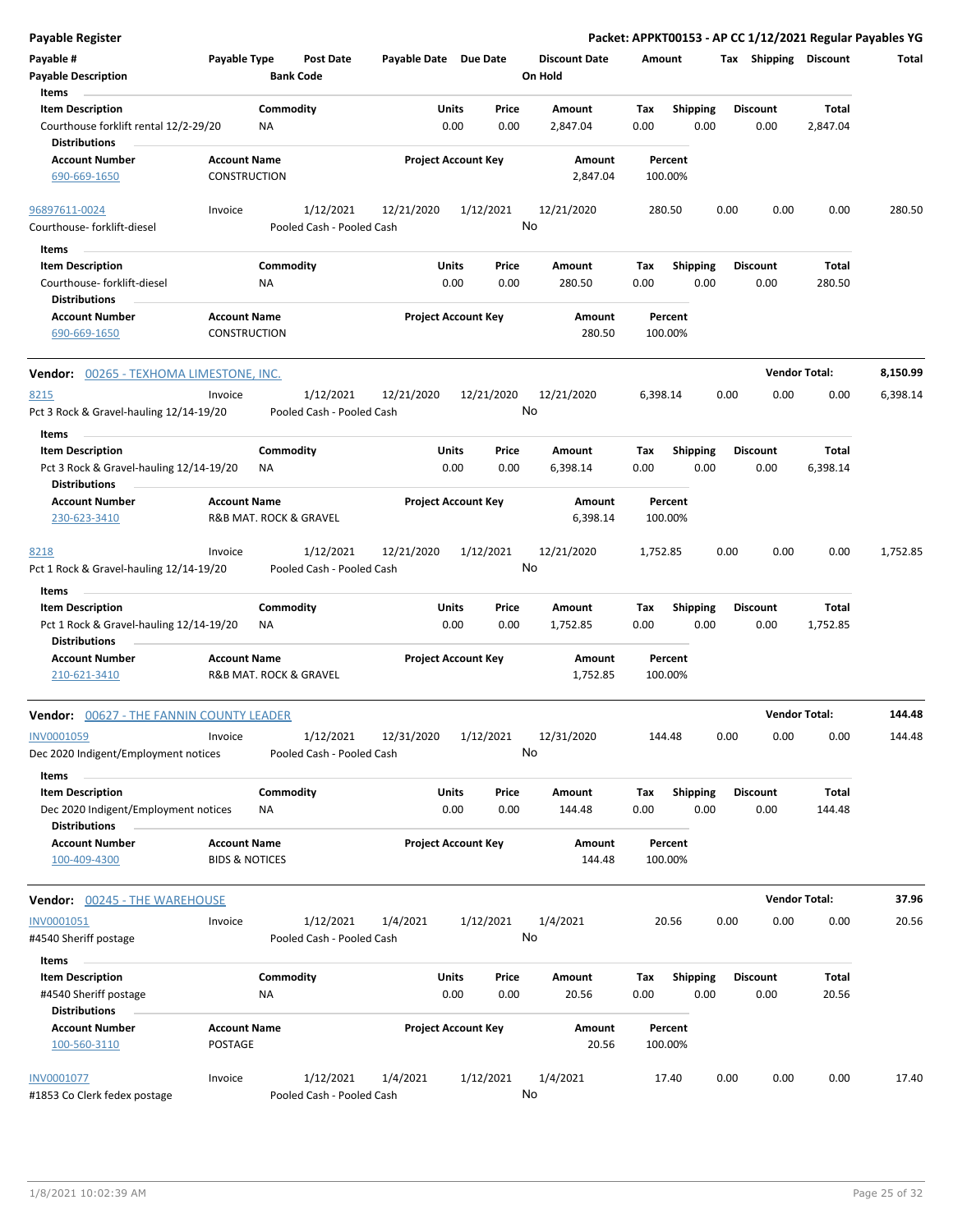| <b>Payable Register</b>                                   |                                               |                            |           |                      | Packet: APPKT00153 - AP CC 1/12/2021 Regular Payables YG |                       |                      |            |
|-----------------------------------------------------------|-----------------------------------------------|----------------------------|-----------|----------------------|----------------------------------------------------------|-----------------------|----------------------|------------|
| Payable #                                                 | Payable Type<br><b>Post Date</b>              | Payable Date Due Date      |           | <b>Discount Date</b> | Amount                                                   | Tax Shipping Discount |                      | Total      |
| <b>Payable Description</b>                                | <b>Bank Code</b>                              |                            |           | On Hold              |                                                          |                       |                      |            |
| Items                                                     |                                               |                            |           |                      |                                                          |                       |                      |            |
| <b>Item Description</b>                                   | Commodity                                     | Units                      | Price     | Amount               | Shipping<br>Tax                                          | <b>Discount</b>       | Total                |            |
| #1853 Co Clerk fedex postage<br><b>Distributions</b>      | ΝA                                            | 0.00                       | 0.00      | 17.40                | 0.00<br>0.00                                             | 0.00                  | 17.40                |            |
| <b>Account Number</b>                                     | <b>Account Name</b>                           | <b>Project Account Key</b> |           | Amount               | Percent                                                  |                       |                      |            |
| 100-403-3110                                              | POSTAGE                                       |                            |           | 17.40                | 100.00%                                                  |                       |                      |            |
| <b>Vendor:</b> 00180 - THOMSON REUTERS - WEST PAYMENT CTR |                                               |                            |           |                      |                                                          |                       | <b>Vendor Total:</b> | 372.37     |
| 843656168                                                 | 1/12/2021<br>Invoice                          | 1/1/2021                   | 1/12/2021 | 1/1/2021             | 372.37                                                   | 0.00<br>0.00          | 0.00                 | 372.37     |
| Dec 2020 online research                                  | Pooled Cash - Pooled Cash                     |                            | No        |                      |                                                          |                       |                      |            |
| Items                                                     |                                               |                            |           |                      |                                                          |                       |                      |            |
| <b>Item Description</b>                                   | Commodity                                     | Units                      | Price     | Amount               | Tax<br>Shipping                                          | <b>Discount</b>       | Total                |            |
| Dec 2020 online research                                  | ΝA                                            | 0.00                       | 0.00      | 372.37               | 0.00<br>0.00                                             | 0.00                  | 372.37               |            |
| <b>Distributions</b>                                      |                                               |                            |           |                      |                                                          |                       |                      |            |
| <b>Account Number</b><br>100-475-5910                     | <b>Account Name</b><br><b>ONLINE RESEARCH</b> | <b>Project Account Key</b> |           | Amount<br>372.37     | Percent<br>100.00%                                       |                       |                      |            |
| Vendor: 00176 - TRACTOR SUPPLY CREDIT PLAN                |                                               |                            |           |                      |                                                          |                       | <b>Vendor Total:</b> | 23.47      |
| <b>INV0001053</b>                                         | 1/12/2021<br>Invoice                          | 12/30/2020                 | 1/12/2021 | 12/30/2020           | 23.47                                                    | 0.00<br>0.00          | 0.00                 | 23.47      |
| Pct 4 R&M parts                                           | Pooled Cash - Pooled Cash                     |                            | No        |                      |                                                          |                       |                      |            |
| Items<br><b>Item Description</b>                          | Commodity                                     | Units                      | Price     | Amount               | Tax<br><b>Shipping</b>                                   | <b>Discount</b>       | Total                |            |
| Pct 4 R&M parts                                           | ΝA                                            | 0.00                       | 0.00      | 23.47                | 0.00<br>0.00                                             | 0.00                  | 23.47                |            |
| <b>Distributions</b>                                      |                                               |                            |           |                      |                                                          |                       |                      |            |
| <b>Account Number</b>                                     | <b>Account Name</b>                           | <b>Project Account Key</b> |           | Amount               | Percent                                                  |                       |                      |            |
| 240-624-4580                                              | <b>R&amp;M MACHINERY PARTS</b>                |                            |           | 23.47                | 100.00%                                                  |                       |                      |            |
| Vendor: 00310 - TYLER TECHNOLOGIES, INC.                  |                                               |                            |           |                      |                                                          |                       | <b>Vendor Total:</b> | 285.00     |
| 020-27390                                                 | 1/12/2021<br>Invoice                          | 12/21/2020                 | 1/12/2021 | 12/21/2020           | 225.00                                                   | 0.00<br>0.00          | 0.00                 | 225.00     |
| esignatures-setup/go live                                 | Pooled Cash - Pooled Cash                     |                            | No        |                      |                                                          |                       |                      |            |
| Items                                                     |                                               |                            |           |                      |                                                          |                       |                      |            |
| <b>Item Description</b>                                   | Commodity                                     | Units                      | Price     | Amount               | Tax<br><b>Shipping</b>                                   | <b>Discount</b>       | Total                |            |
| esignatures-setup/go live<br><b>Distributions</b>         | ΝA                                            | 0.00                       | 0.00      | 225.00               | 0.00<br>0.00                                             | 0.00                  | 225.00               |            |
| <b>Account Number</b>                                     | <b>Account Name</b>                           | <b>Project Account Key</b> |           | Amount               | Percent                                                  |                       |                      |            |
| 100-410-5740                                              | <b>TECHNOLOGY</b>                             |                            |           | 225.00               | 100.00%                                                  |                       |                      |            |
| 130-18387                                                 | 1/12/2021<br>Invoice                          | 12/31/2020                 | 1/12/2021 | 12/31/2020           | 60.00                                                    | 0.00<br>0.00          | 0.00                 | 60.00      |
| Const #3 server hosting                                   | Pooled Cash - Pooled Cash                     |                            | No        |                      |                                                          |                       |                      |            |
| <b>Items</b>                                              |                                               |                            |           |                      |                                                          |                       |                      |            |
| <b>Item Description</b>                                   | Commodity                                     | Units                      | Price     | Amount               | <b>Shipping</b><br>Tax                                   | Discount              | Total                |            |
| Const #3 server hosting                                   | ΝA                                            | 0.00                       | 0.00      | 60.00                | 0.00<br>0.00                                             | 0.00                  | 60.00                |            |
| <b>Distributions</b><br><b>Account Number</b>             | <b>Account Name</b>                           | <b>Project Account Key</b> |           | Amount               | Percent                                                  |                       |                      |            |
| 100-553-4530                                              | <b>COMPUTER SOFTWARE</b>                      |                            |           | 60.00                | 100.00%                                                  |                       |                      |            |
| <b>Vendor: 00539 - U.S. BANK CORPORATE TRUST</b>          |                                               |                            |           |                      |                                                          |                       | <b>Vendor Total:</b> | 193,647.35 |
| <b>FAN201203FCMJ</b>                                      | 1/12/2021<br>Invoice                          | 1/7/2021                   | 1/12/2021 | 1/7/2021             | 70,822.50                                                | 0.00<br>0.00          | 0.00                 | 70,822.50  |
| Dec 2020 MJ prisoner housing                              | Pooled Cash - Pooled Cash                     |                            | No        |                      |                                                          |                       |                      |            |
| Items                                                     |                                               |                            |           |                      |                                                          |                       |                      |            |
| <b>Item Description</b>                                   | Commodity                                     | Units                      | Price     | Amount               | <b>Shipping</b><br>Tax                                   | <b>Discount</b>       | Total                |            |
| Dec 2020 MJ prisoner housing<br><b>Distributions</b>      | ΝA                                            | 0.00                       | 0.00      | 70,822.50            | 0.00<br>0.00                                             | 0.00                  | 70,822.50            |            |
| <b>Account Number</b>                                     | <b>Account Name</b>                           | <b>Project Account Key</b> |           | Amount               | Percent                                                  |                       |                      |            |
| 100-565-3800                                              | PRISONER HOUSING                              |                            |           | 70,822.50            | 100.00%                                                  |                       |                      |            |
| FAN201204FCSA                                             | 1/12/2021<br>Invoice                          | 1/7/2021                   | 1/12/2021 | 1/7/2021             | 121,975.00                                               | 0.00<br>0.00          | 0.00                 | 121,975.00 |
| Dec 2020 S Annex prisoner housing                         | Pooled Cash - Pooled Cash                     |                            | No        |                      |                                                          |                       |                      |            |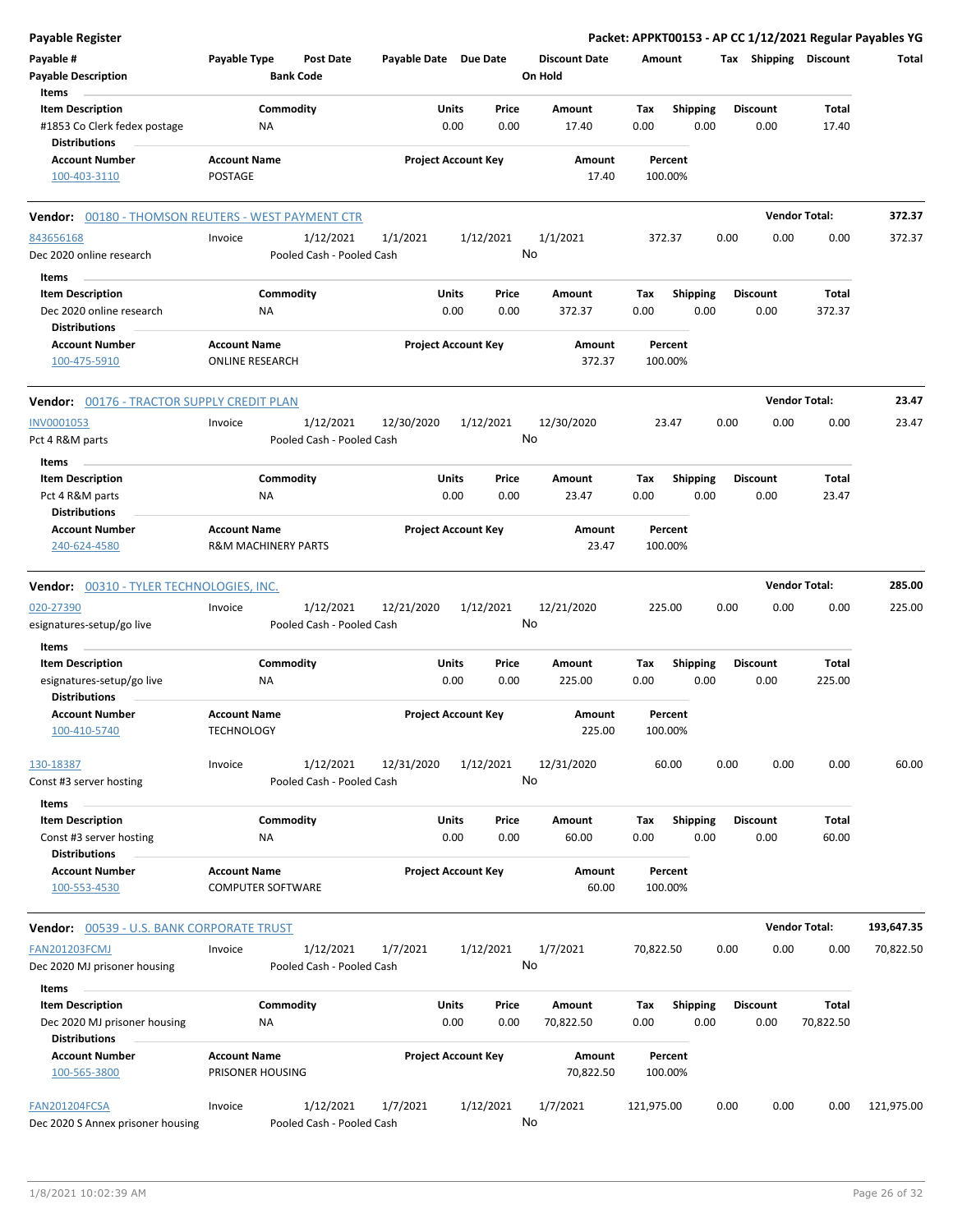| <b>Payable Register</b>                                                           |                                                       |                 |                           |                       |               |                            |               |                      |             |                         |      |                         | Packet: APPKT00153 - AP CC 1/12/2021 Regular Payables YG |        |
|-----------------------------------------------------------------------------------|-------------------------------------------------------|-----------------|---------------------------|-----------------------|---------------|----------------------------|---------------|----------------------|-------------|-------------------------|------|-------------------------|----------------------------------------------------------|--------|
| Payable #                                                                         | Payable Type                                          |                 | <b>Post Date</b>          | Payable Date Due Date |               |                            |               | <b>Discount Date</b> | Amount      |                         |      | Tax Shipping Discount   |                                                          | Total  |
| <b>Payable Description</b>                                                        |                                                       |                 | <b>Bank Code</b>          |                       |               |                            |               | On Hold              |             |                         |      |                         |                                                          |        |
| Items                                                                             |                                                       |                 |                           |                       |               |                            |               |                      |             |                         |      |                         |                                                          |        |
| <b>Item Description</b>                                                           |                                                       | Commodity       |                           |                       | Units         |                            | Price         | Amount               | Tax         | Shipping                |      | <b>Discount</b>         | Total                                                    |        |
| Dec 2020 S Annex prisoner housing<br><b>Distributions</b>                         |                                                       | NA              |                           |                       | 0.00          |                            | 0.00          | 121,975.00           | 0.00        | 0.00                    |      | 0.00                    | 121,975.00                                               |        |
| <b>Account Number</b>                                                             | <b>Account Name</b>                                   |                 |                           |                       |               | <b>Project Account Key</b> |               | Amount               |             | Percent                 |      |                         |                                                          |        |
| 100-565-3800                                                                      | PRISONER HOUSING                                      |                 |                           |                       |               |                            |               | 121,975.00           |             | 100.00%                 |      |                         |                                                          |        |
| <b>FAN201214FCMT</b>                                                              | Invoice                                               |                 | 1/12/2021                 | 1/7/2021              |               | 1/12/2021                  |               | 1/7/2021             |             | 159.85                  | 0.00 | 0.00                    | 0.00                                                     | 159.85 |
| Dec 2020 transport                                                                |                                                       |                 | Pooled Cash - Pooled Cash |                       |               |                            |               | No                   |             |                         |      |                         |                                                          |        |
| Items                                                                             |                                                       |                 |                           |                       |               |                            |               |                      |             |                         |      |                         |                                                          |        |
| <b>Item Description</b>                                                           |                                                       | Commodity       |                           |                       | Units         |                            | Price         | Amount               | Tax         | <b>Shipping</b>         |      | <b>Discount</b>         | Total                                                    |        |
| Dec 2020 transport                                                                |                                                       | ΝA              |                           |                       | 0.00          |                            | 0.00          | 159.85               | 0.00        | 0.00                    |      | 0.00                    | 159.85                                                   |        |
| <b>Distributions</b>                                                              |                                                       |                 |                           |                       |               |                            |               |                      |             |                         |      |                         |                                                          |        |
| <b>Account Number</b><br>100-565-4000                                             | <b>Account Name</b>                                   |                 | PRISONER TRANSPORT/GUARD  |                       |               | <b>Project Account Key</b> |               | Amount<br>159.85     |             | Percent<br>100.00%      |      |                         |                                                          |        |
| <b>FAN201215FCGT</b>                                                              | Invoice                                               |                 | 1/12/2021                 | 1/7/2021              |               | 1/12/2021                  |               | 1/7/2021             |             | 690.00                  | 0.00 | 0.00                    | 0.00                                                     | 690.00 |
| Dec 2020 guard hours                                                              |                                                       |                 | Pooled Cash - Pooled Cash |                       |               |                            |               | No                   |             |                         |      |                         |                                                          |        |
| Items                                                                             |                                                       |                 |                           |                       |               |                            |               |                      |             |                         |      |                         |                                                          |        |
| <b>Item Description</b>                                                           |                                                       | Commodity       |                           |                       | Units         |                            | Price         | Amount               | Tax         | <b>Shipping</b>         |      | <b>Discount</b>         | Total                                                    |        |
| Dec 2020 guard hours                                                              |                                                       | ΝA              |                           |                       | 0.00          |                            | 0.00          | 690.00               | 0.00        | 0.00                    |      | 0.00                    | 690.00                                                   |        |
| <b>Distributions</b>                                                              |                                                       |                 |                           |                       |               |                            |               |                      |             |                         |      |                         |                                                          |        |
| <b>Account Number</b>                                                             | <b>Account Name</b>                                   |                 |                           |                       |               | <b>Project Account Key</b> |               | Amount               |             | Percent                 |      |                         |                                                          |        |
| 100-565-4000                                                                      |                                                       |                 | PRISONER TRANSPORT/GUARD  |                       |               |                            |               | 690.00               |             | 100.00%                 |      |                         |                                                          |        |
| Vendor: VEN02203 - U.S. Postal Service                                            |                                                       |                 |                           |                       |               |                            |               |                      |             |                         |      |                         | <b>Vendor Total:</b>                                     | 38.00  |
| INV0001078                                                                        | Invoice                                               |                 | 1/12/2021                 | 1/8/2021              |               | 1/12/2021                  |               | 1/8/2021             |             | 38.00                   | 0.00 | 0.00                    | 0.00                                                     | 38.00  |
| PO Box 86 75446 6 month rental                                                    |                                                       |                 | Pooled Cash - Pooled Cash |                       |               |                            |               | No                   |             |                         |      |                         |                                                          |        |
| Items                                                                             |                                                       |                 |                           |                       |               |                            |               |                      |             |                         |      |                         |                                                          |        |
| <b>Item Description</b>                                                           |                                                       | Commodity       |                           |                       | Units         |                            | Price         | Amount               | Tax         | <b>Shipping</b>         |      | <b>Discount</b>         | Total                                                    |        |
| PO Box 86 75446 6 month rental                                                    |                                                       | NA              |                           |                       | 0.00          |                            | 0.00          | 38.00                | 0.00        | 0.00                    |      | 0.00                    | 38.00                                                    |        |
| <b>Distributions</b>                                                              |                                                       |                 |                           |                       |               |                            |               |                      |             |                         |      |                         |                                                          |        |
| <b>Account Number</b>                                                             | <b>Account Name</b>                                   |                 |                           |                       |               | <b>Project Account Key</b> |               | Amount               |             | Percent                 |      |                         |                                                          |        |
| 100-457-3110                                                                      | <b>POSTAGE</b>                                        |                 |                           |                       |               |                            |               | 38.00                |             | 100.00%                 |      |                         |                                                          |        |
| Vendor: 00699 - UNITED AG & TURF                                                  |                                                       |                 |                           |                       |               |                            |               |                      |             |                         |      |                         | <b>Vendor Total:</b>                                     | 701.09 |
| 11277037                                                                          | Invoice                                               |                 | 1/12/2021                 | 12/4/2020             |               | 1/12/2021                  |               | 12/4/2020            |             | 206.97                  | 0.00 | 0.00                    | 0.00                                                     | 206.97 |
| #878229 Pct 1 filters                                                             |                                                       |                 | Pooled Cash - Pooled Cash |                       |               |                            |               | No                   |             |                         |      |                         |                                                          |        |
|                                                                                   |                                                       |                 |                           |                       |               |                            |               |                      |             |                         |      |                         |                                                          |        |
| Items                                                                             |                                                       |                 |                           |                       |               |                            |               |                      |             |                         |      |                         |                                                          |        |
| <b>Item Description</b><br>#878229 Pct 1 filters                                  |                                                       | Commodity<br>ΝA |                           |                       | Units<br>0.00 |                            | Price<br>0.00 | Amount<br>206.97     | Tax<br>0.00 | <b>Shipping</b><br>0.00 |      | <b>Discount</b><br>0.00 | Total<br>206.97                                          |        |
| <b>Distributions</b>                                                              |                                                       |                 |                           |                       |               |                            |               |                      |             |                         |      |                         |                                                          |        |
| <b>Account Number</b><br>210-621-4580                                             | <b>Account Name</b><br><b>R&amp;M MACHINERY PARTS</b> |                 |                           |                       |               | <b>Project Account Key</b> |               | Amount<br>206.97     |             | Percent<br>100.00%      |      |                         |                                                          |        |
| 11278739                                                                          | Invoice                                               |                 | 1/12/2021                 | 12/7/2020             |               | 1/12/2021                  |               | 12/7/2020            |             | 494.12                  | 0.00 | 0.00                    | 0.00                                                     | 494.12 |
| #878667 Pct 3 mower cap/spring                                                    |                                                       |                 | Pooled Cash - Pooled Cash |                       |               |                            |               | No                   |             |                         |      |                         |                                                          |        |
| Items                                                                             |                                                       |                 |                           |                       |               |                            |               |                      |             |                         |      |                         |                                                          |        |
| <b>Item Description</b><br>#878667 Pct 3 mower cap/spring<br><b>Distributions</b> |                                                       | Commodity<br>NA |                           |                       | Units<br>0.00 |                            | Price<br>0.00 | Amount<br>494.12     | Tax<br>0.00 | <b>Shipping</b><br>0.00 |      | <b>Discount</b><br>0.00 | Total<br>494.12                                          |        |
| <b>Account Number</b>                                                             | <b>Account Name</b>                                   |                 |                           |                       |               | <b>Project Account Key</b> |               | Amount               |             | Percent                 |      |                         |                                                          |        |
| 230-623-4580                                                                      | <b>R&amp;M MACHINERY PARTS</b>                        |                 |                           |                       |               |                            |               | 494.12               |             | 100.00%                 |      |                         |                                                          |        |
| Vendor: 00104 - WEX BANK                                                          |                                                       |                 |                           |                       |               |                            |               |                      |             |                         |      |                         | <b>Vendor Total:</b>                                     | 298.80 |
| 69371540                                                                          | Invoice                                               |                 | 1/12/2021                 | 12/31/2020            |               | 1/12/2021                  |               | 12/31/2020           |             | 298.80                  | 0.00 | 0.00                    | 0.00                                                     | 298.80 |
| Dec 2020 transport gas                                                            |                                                       |                 | Pooled Cash - Pooled Cash |                       |               |                            |               | No                   |             |                         |      |                         |                                                          |        |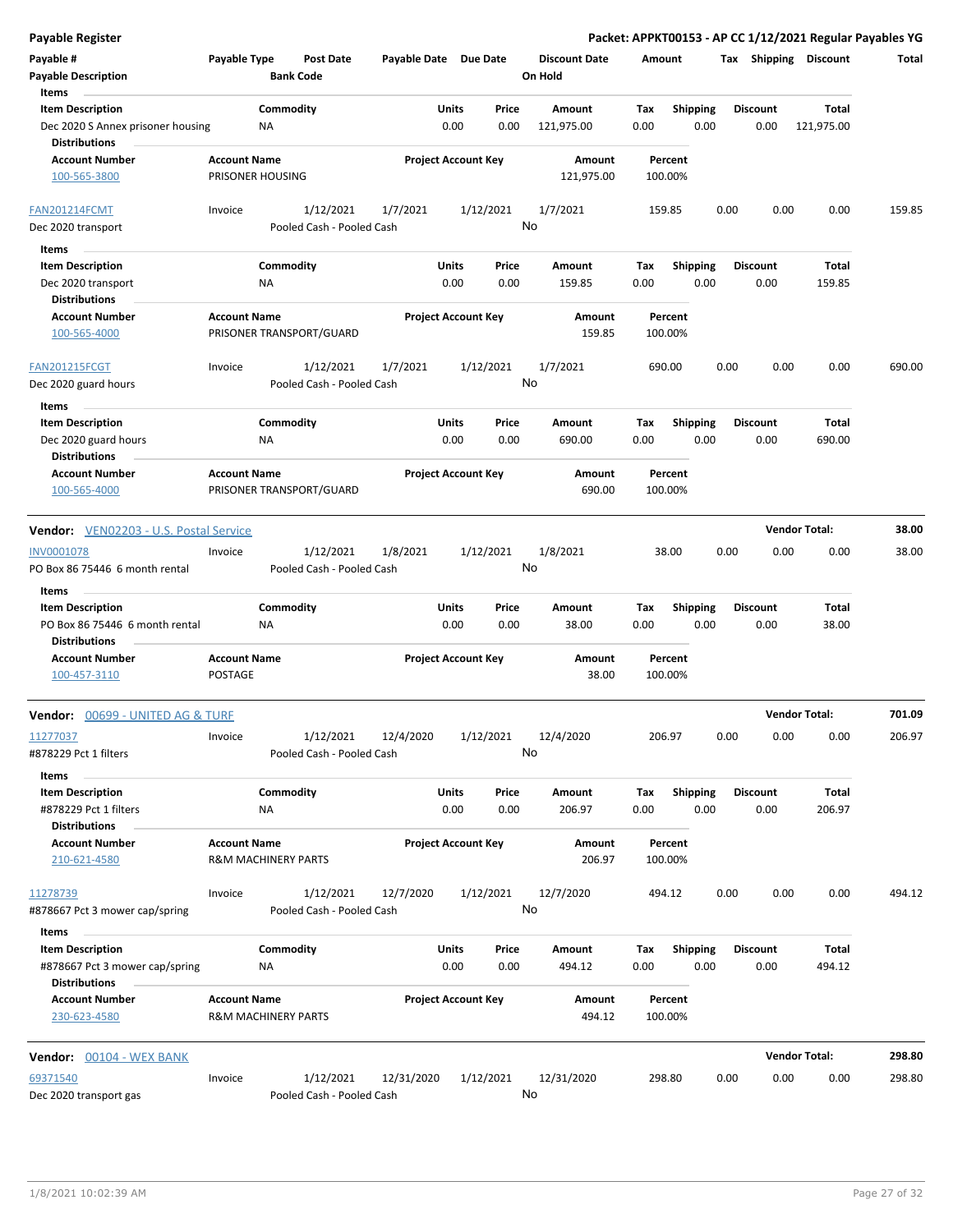| <b>Payable Register</b>                                                   |                                           |                                        |              |                            |               |                                 |             |                         | Packet: APPKT00153 - AP CC 1/12/2021 Regular Payables YG |                      |       |
|---------------------------------------------------------------------------|-------------------------------------------|----------------------------------------|--------------|----------------------------|---------------|---------------------------------|-------------|-------------------------|----------------------------------------------------------|----------------------|-------|
| Payable #<br><b>Payable Description</b><br>Items                          | Payable Type                              | Post Date<br><b>Bank Code</b>          | Payable Date | Due Date                   |               | <b>Discount Date</b><br>On Hold | Amount      |                         | Shipping<br>Tax                                          | <b>Discount</b>      | Total |
| <b>Item Description</b><br>Dec 2020 transport gas<br><b>Distributions</b> | Commodity<br><b>NA</b>                    |                                        |              | <b>Units</b><br>0.00       | Price<br>0.00 | Amount<br>298.80                | Tax<br>0.00 | Shipping<br>0.00        | <b>Discount</b><br>0.00                                  | Total<br>298.80      |       |
| <b>Account Number</b><br>100-560-4280                                     | <b>Account Name</b><br>PRISONER TRANSPORT |                                        |              | <b>Project Account Key</b> |               | Amount<br>298.80                |             | Percent<br>100.00%      |                                                          |                      |       |
| Vendor:                                                                   | 00447 - WHITE SHED WATER SUPPLY CORP.     |                                        |              |                            |               |                                 |             |                         |                                                          | <b>Vendor Total:</b> | 37.93 |
| INV0001034<br>Lake Fannin water                                           | Invoice                                   | 1/12/2021<br>Pooled Cash - Pooled Cash | 12/28/2020   | 1/12/2021                  |               | 12/28/2020<br>No                |             | 37.93                   | 0.00<br>0.00                                             | 0.00                 | 37.93 |
| <b>Items</b>                                                              |                                           |                                        |              |                            |               |                                 |             |                         |                                                          |                      |       |
| <b>Item Description</b><br>Lake Fannin water<br><b>Distributions</b>      | Commodity<br><b>NA</b>                    |                                        |              | <b>Units</b><br>0.00       | Price<br>0.00 | Amount<br>37.93                 | Tax<br>0.00 | <b>Shipping</b><br>0.00 | <b>Discount</b><br>0.00                                  | Total<br>37.93       |       |
| <b>Account Number</b><br>850-520-4420                                     | <b>Account Name</b><br>UTILITIES WATER    |                                        |              | <b>Project Account Key</b> |               | Amount<br>37.93                 |             | Percent<br>100.00%      |                                                          |                      |       |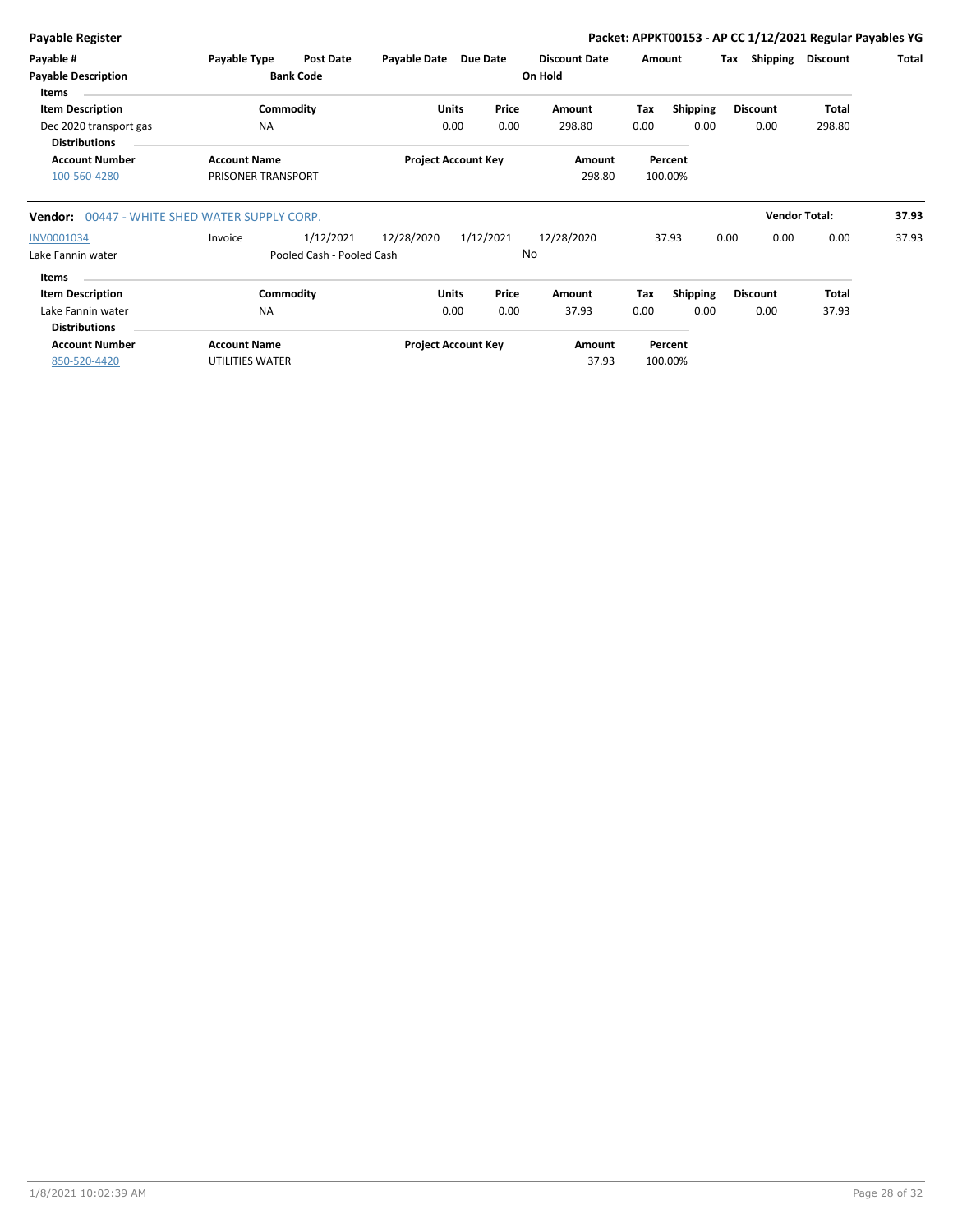## Payable Summary

| Type        | Count               | Gross      | Tax  | Shipping | <b>Discount</b> | Total      | <b>Manual Payment</b> | <b>Balance</b> |
|-------------|---------------------|------------|------|----------|-----------------|------------|-----------------------|----------------|
| Credit Memo |                     | $-316.19$  | 0.00 | 0.00     | 0.00            | $-316.19$  | 0.00                  | $-316.19$      |
| Invoice     | 162                 | 408.851.19 | 0.00 | 0.00     | 0.00            | 408,851.19 | 0.00                  | 408,851.19     |
|             | <b>Grand Total:</b> | 408,535.00 | 0.00 | 0.00     | 0.00            | 408,535.00 | 0.00                  | 408,535.00     |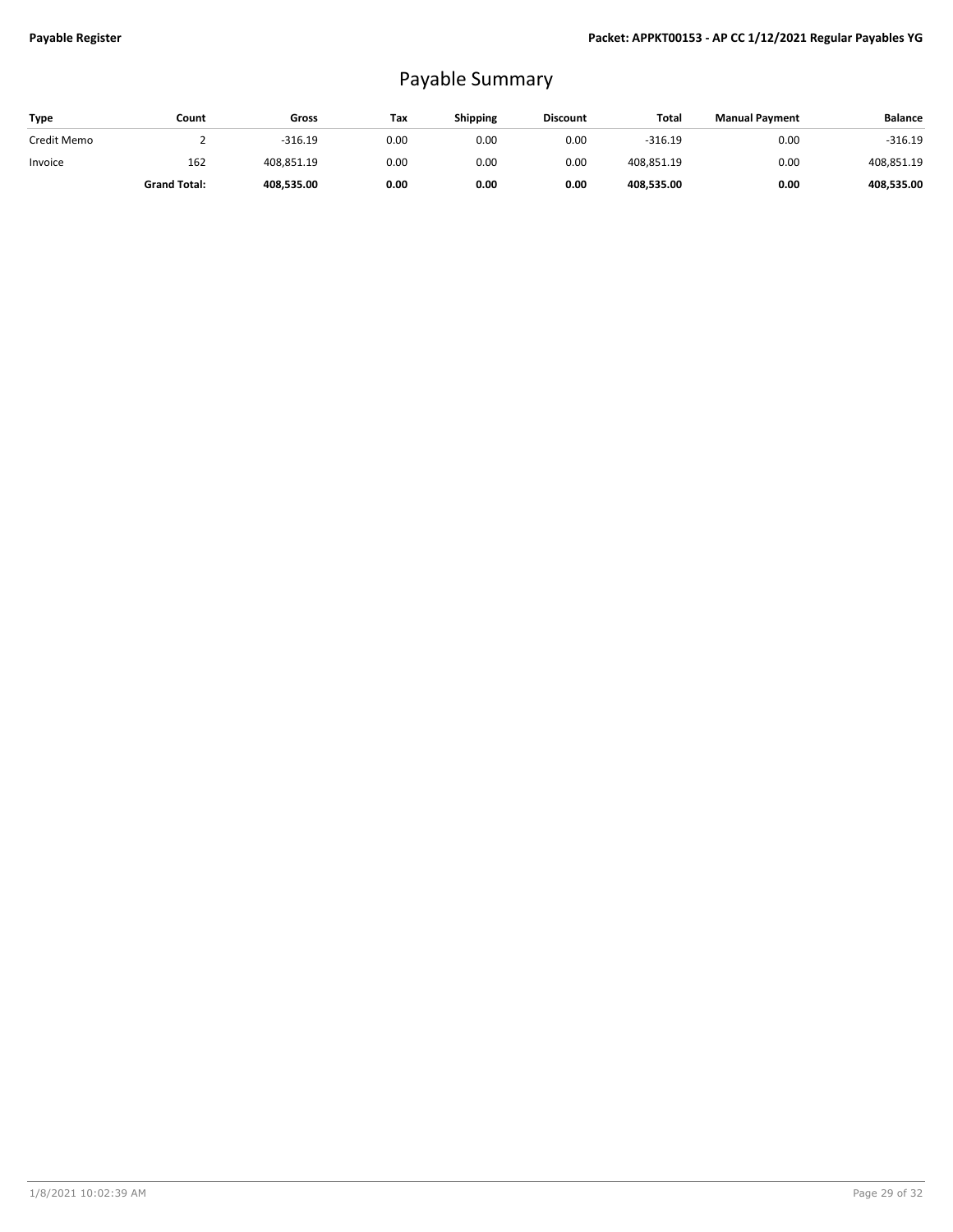### **Account Summary**

| <b>Account</b>      | Name                            | Amount               |
|---------------------|---------------------------------|----------------------|
| 100-403-3110        | <b>POSTAGE</b>                  | 17.40                |
| 100-409-4040        | 911 EMERGENCY SERVICE           | 2,229.25             |
| 100-409-4300        | <b>BIDS &amp; NOTICES</b>       | 144.48               |
| 100-410-3150        | <b>COPIER RENTAL</b>            | 4.08                 |
| 100-410-4240        | <b>INDIGENT ATTORNEY FEES</b>   | 175.00               |
| 100-410-5740        | <b>TECHNOLOGY</b>               | 225.00               |
| 100-425-4660        | <b>AUTOPSIES</b>                | 627.25               |
| 100-435-4360        | <b>ATTORNEY FEES- CPS CASES</b> | 1,680.00             |
| 100-435-4370        | <b>ATTORNEY FEES</b>            | 1,088.00             |
| 100-435-4420        | OTHER PROFESSIONAL SERV.        | 750.00               |
| 100-456-4210        | <b>INTERNET</b>                 | 81.95                |
| 100-457-3110        | <b>POSTAGE</b>                  | 38.00                |
| 100-475-3150        | <b>COPIER EXPENSE</b>           | 9.14                 |
| 100-475-5910        | <b>ONLINE RESEARCH</b>          | 756.37               |
| 100-495-4800        | <b>BOND</b>                     | 50.00                |
| 100-499-3150        | <b>COPIER EXPENSE</b>           | 3.69                 |
| 100-510-3110        | <b>POSTAGE</b>                  | 165.26               |
| 100-510-3150        | <b>COPIER RENTAL</b>            | 68.33                |
| 100-510-4430        | <b>TRASH PICK-UP</b>            | 87.56                |
| 100-511-4420        | UTILITIES WATER                 | 57.58                |
| 100-511-4430        | <b>TRASH PICK-UP SERVICE</b>    | 43.78                |
| 100-512-4420        | UTILITIES WATER                 | 57.58                |
| 100-513-3110        | <b>POSTAGE</b>                  | 77.75                |
| 100-513-3150        | <b>COPIER RENTAL</b>            | 13.02                |
| 100-513-4420        | UTILITIES WATER                 | 90.06                |
| 100-513-4430        | <b>TRASH PICKUP SERVICE</b>     | 87.56                |
| 100-515-4210        | INTERNET                        | 46.95                |
| 100-515-4410        | UTILITIES GAS                   | 225.38               |
| <u>100-516-4420</u> | UTILITIES WATER                 | 57.58                |
| 100-516-4501        | PEST CONTROL                    | 57.00                |
| 100-518-4400        | UTILITIES ELECTRICITY           | 216.04               |
| 100-518-4410        | UTILITIES GAS                   | 141.73               |
| 100-518-4420        | UTILITIES WATER                 | 302.79               |
| 100-518-4430        | <b>TRASH PICKUP SERVICE</b>     | 184.26               |
| 100-518-4700        | OFFICE SPACE LEASE              | 2,350.00             |
| 100-551-5910        | <b>ONLINE RESEARCH</b>          | 50.00                |
| 100-553-4530        | <b>COMPUTER SOFTWARE</b>        | 60.00                |
| 100-560-3110        | <b>POSTAGE</b>                  | 115.58               |
| 100-560-4280        | <b>PRISONER TRANSPORT</b>       | 378.80               |
| 100-560-4420        | UTILITIES WATER                 | 135.86               |
| 100-560-4430        | SHERIFF TRASH PICKUP            | 120.84               |
| 100-560-4540        | R & M AUTOMOBILES               | 16,947.96            |
| 100-565-3800        | PRISONER HOUSING                | 192,797.50           |
| 100-565-4000        | PRISONER TRANSPORT/GUARD        | 849.85               |
| 100-565-4050        | PRISONER MEDICAL                | 4,901.97             |
| 100-573-4530        | <b>COMPUTER SOFTWARE</b>        | 107.00               |
| 100-575-3150        | <b>COPIER RENTAL</b>            | 2.12                 |
| 100-590-3150        | <b>COPIER RENTAL</b>            | 1.45                 |
| <u>100-591-3300</u> | AUTO EXPENSE GAS & OIL          | 48.25                |
| 100-591-4540        | R&M AUTO                        | 14.50                |
| 100-640-4420        | UTILITIES WATER                 | 302.17               |
| 100-640-4430        | <b>TRASH PICK-UP</b>            | 43.78                |
| 100-645-4530        | <b>COMPUTER SOFTWARE</b>        | 1,059.00             |
| 100-665-3150        | <b>COPIER RENTAL</b>            | 8.90                 |
|                     |                                 | Total:<br>230,155.35 |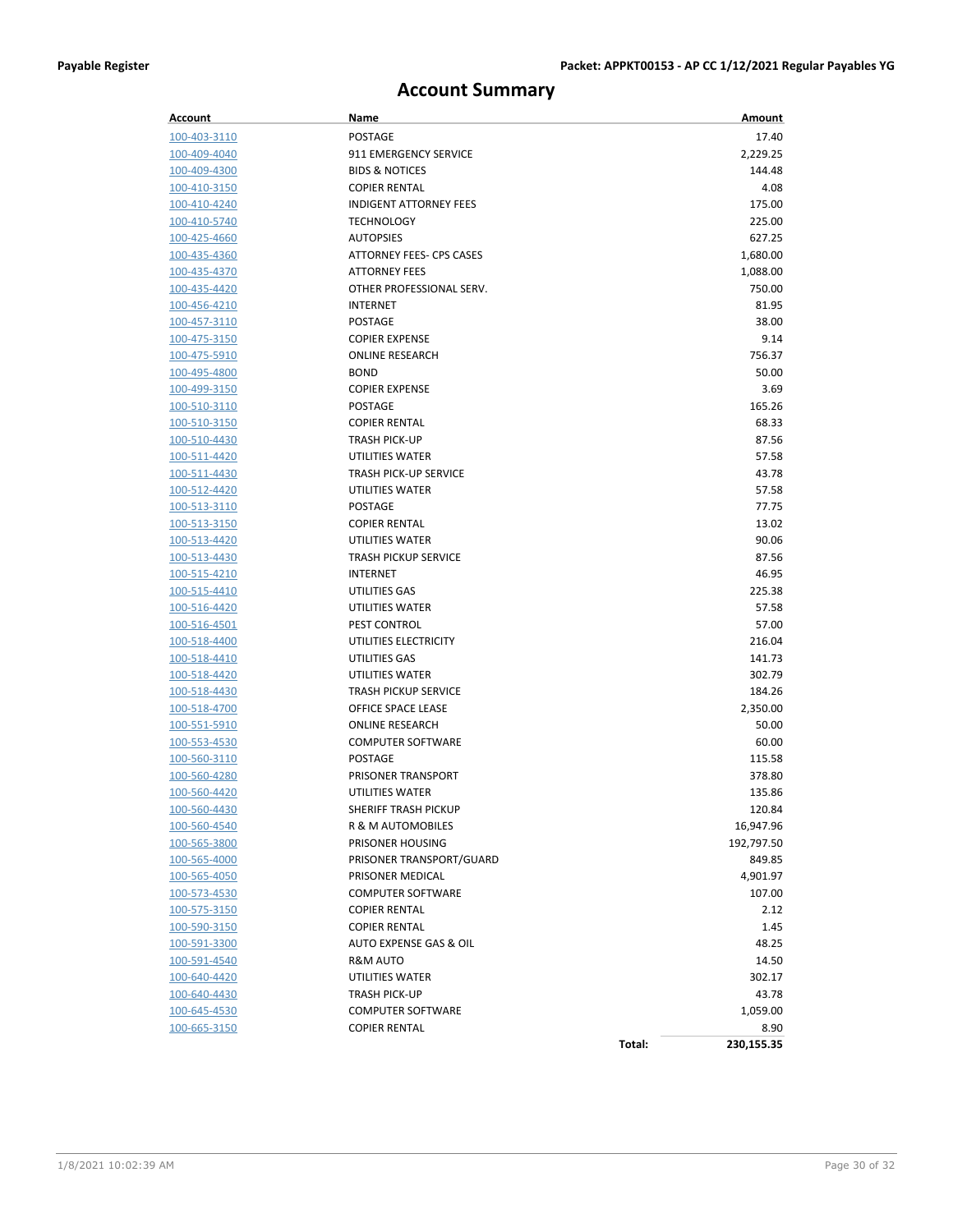| <b>Account</b>               | Name                                                      |        | Amount                |
|------------------------------|-----------------------------------------------------------|--------|-----------------------|
| 121-402-3120                 | <b>IMAGING SYSTEM</b>                                     |        | 4,288.00              |
|                              |                                                           | Total: | 4,288.00              |
|                              |                                                           |        |                       |
| Account                      | Name                                                      |        | Amount                |
| 200-449-3500                 | RECORDS DISPOSAL                                          |        | 177.91                |
|                              |                                                           | Total: | 177.91                |
| <b>Account</b>               | Name                                                      |        | Amount                |
| 210-621-3410                 | R&B MAT. ROCK & GRAVEL                                    |        | 1,752.85              |
| <u>210-621-4210</u>          | INTERNET                                                  |        | 56.90                 |
| 210-621-4580                 | <b>R&amp;M MACHINERY PARTS</b>                            |        | 1,319.37              |
|                              |                                                           | Total: | 3,129.12              |
| Account                      | Name                                                      |        | Amount                |
| 220-622-3410                 | R&B MAT. ROCK & GRAVEL                                    |        | 7,360.75              |
| 220-622-3950                 | <b>UNIFORMS</b>                                           |        | 400.60                |
| 220-622-4210                 | INTERNET                                                  |        | 81.95                 |
| 220-622-4410                 | UTILITY GAS                                               |        | 123.30                |
| 220-622-4420                 | UTILITY WATER                                             |        | 80.24                 |
| 220-622-4580                 | <b>R&amp;M MACHINERY PARTS</b>                            |        | 136.90                |
|                              |                                                           | Total: | 8,183.74              |
|                              |                                                           |        |                       |
| Account                      | Name                                                      |        | Amount                |
| 230-623-3400                 | <b>SHOP SUPPLIES</b>                                      |        | 23.10                 |
| 230-623-3410                 | R&B MAT. ROCK & GRAVEL                                    |        | 19,552.58             |
| 230-623-3440                 | R&B MAT. ASPHALT/RD OIL                                   |        | 1,595.10              |
| 230-623-4210                 | INTERNET<br>UTILITY WATER                                 |        | 81.95                 |
| 230-623-4420<br>230-623-4580 | <b>R&amp;M MACHINERY PARTS</b>                            |        | 32.18                 |
|                              |                                                           | Total: | 1,599.55<br>22,884.46 |
|                              |                                                           |        |                       |
| Account                      | Name                                                      |        | Amount                |
| 240-624-3400                 | <b>SHOP SUPPLIES</b>                                      |        | 50.25                 |
| 240-624-3410                 | R&B MAT. ROCK & GRAVEL                                    |        | 4,354.94              |
| 240-624-3440                 | R&B MAT. ASPHALT/RD OIL                                   |        | 972.97                |
| 240-624-3950                 | <b>UNIFORMS</b>                                           |        | 493.56                |
| 240-624-4420                 | UTILITY WATER                                             |        | 84.35                 |
| 240-624-4580<br>240-624-4590 | <b>R&amp;M MACHINERY PARTS</b><br>R&M MACH. TIRES & TUBES |        | 416.92                |
|                              |                                                           | Total: | 100.00<br>6,472.99    |
|                              |                                                           |        |                       |
| Account                      | Name                                                      |        | Amount                |
| 310-560-4270                 | OUT OF COUNTY TRAVEL/TRAINING                             |        | 720.00                |
|                              |                                                           | Total: | 720.00                |
| <b>Account</b>               | Name                                                      |        | <b>Amount</b>         |
| 690-669-1650                 | <b>CONSTRUCTION</b>                                       |        | 9,912.68              |
| 690-669-1680                 | <b>MASONRY AND STONE</b>                                  |        | 114,695.69            |
| 690-669-4030                 | ARCHITECTURAL FEE                                         |        | 6,500.00              |

#### **Account Summary**